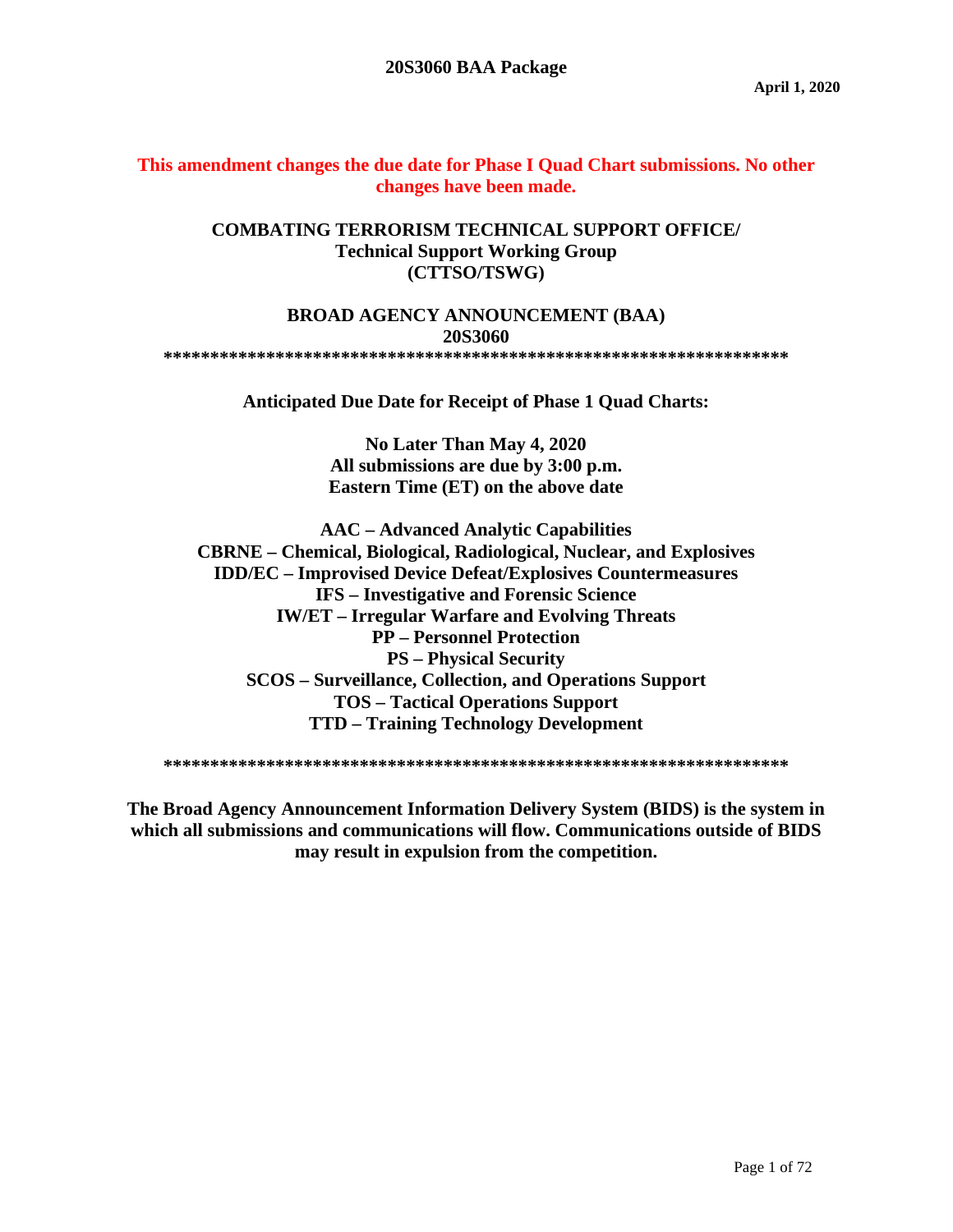# **TABLE OF CONTENTS**

| 2.3. PROHIBITION ON CONTRACTING FOR CERTAIN TELECOMMUNICATIONS AND VIDEO SURVEILLANCE SERVICES OR |  |
|---------------------------------------------------------------------------------------------------|--|
|                                                                                                   |  |
|                                                                                                   |  |
|                                                                                                   |  |
|                                                                                                   |  |
|                                                                                                   |  |
|                                                                                                   |  |
|                                                                                                   |  |
|                                                                                                   |  |
|                                                                                                   |  |
|                                                                                                   |  |
|                                                                                                   |  |
|                                                                                                   |  |
|                                                                                                   |  |
|                                                                                                   |  |
|                                                                                                   |  |
|                                                                                                   |  |
|                                                                                                   |  |
|                                                                                                   |  |
|                                                                                                   |  |
|                                                                                                   |  |
|                                                                                                   |  |
|                                                                                                   |  |
|                                                                                                   |  |
|                                                                                                   |  |
|                                                                                                   |  |
|                                                                                                   |  |
|                                                                                                   |  |
|                                                                                                   |  |
|                                                                                                   |  |
|                                                                                                   |  |
|                                                                                                   |  |
|                                                                                                   |  |
|                                                                                                   |  |
|                                                                                                   |  |
|                                                                                                   |  |
|                                                                                                   |  |
|                                                                                                   |  |
|                                                                                                   |  |
|                                                                                                   |  |
|                                                                                                   |  |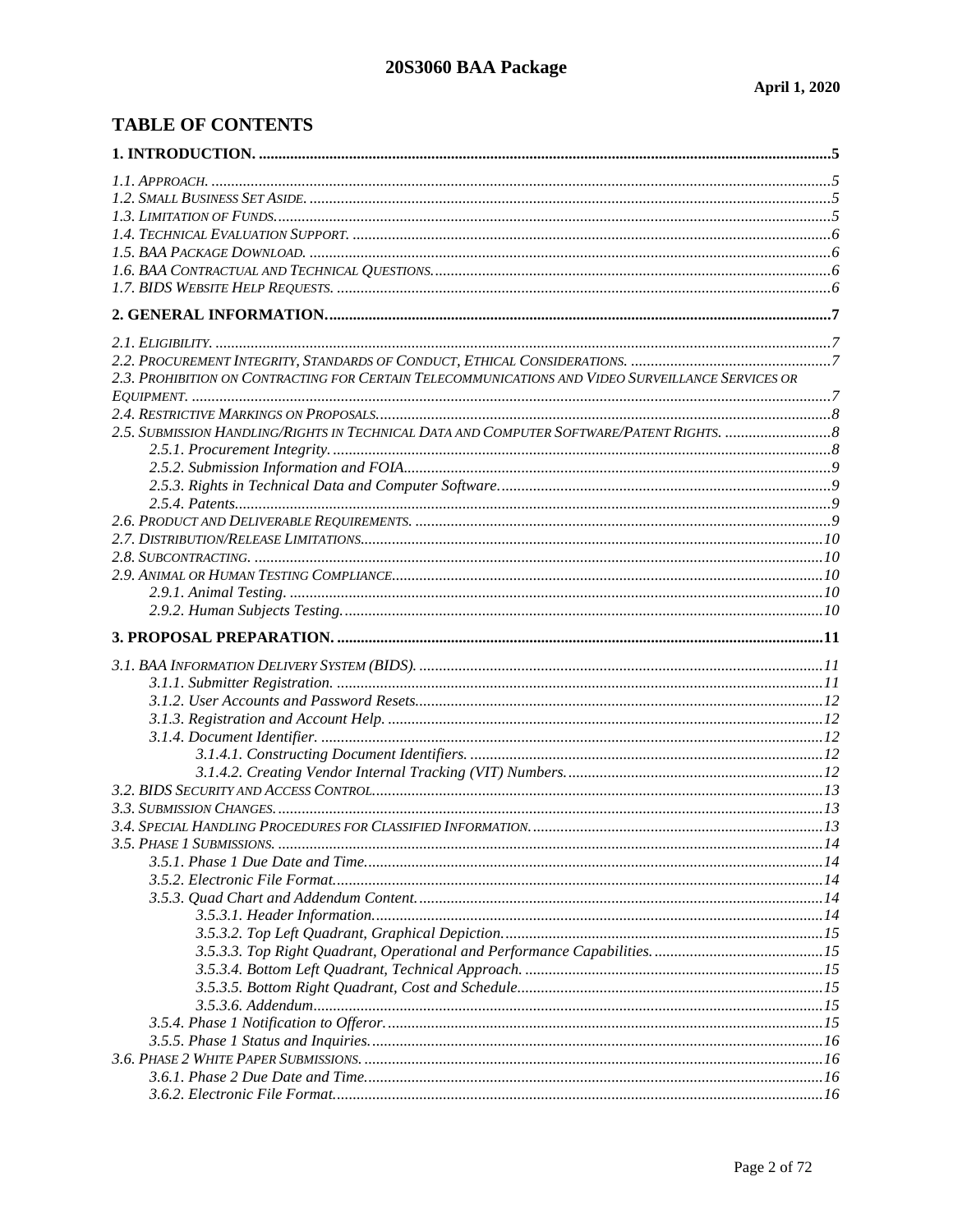### 20S3060 BAA Package

| 3.7.6.1.8. Established Catalog or Market Prices/Prices Set By Law or Regulation 26 |  |
|------------------------------------------------------------------------------------|--|
|                                                                                    |  |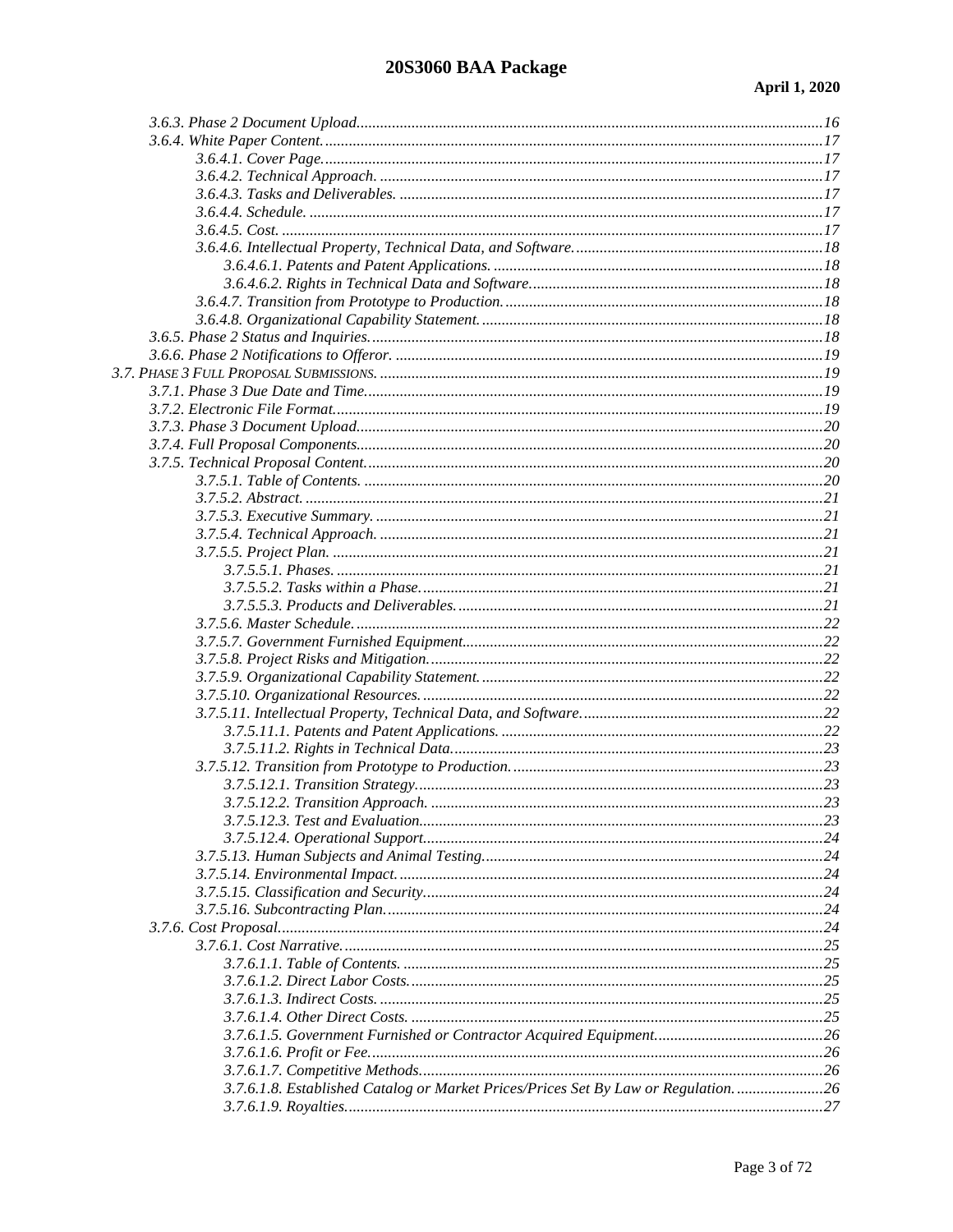# 20S3060 BAA Package

# Remainder of this page intentionally left blank.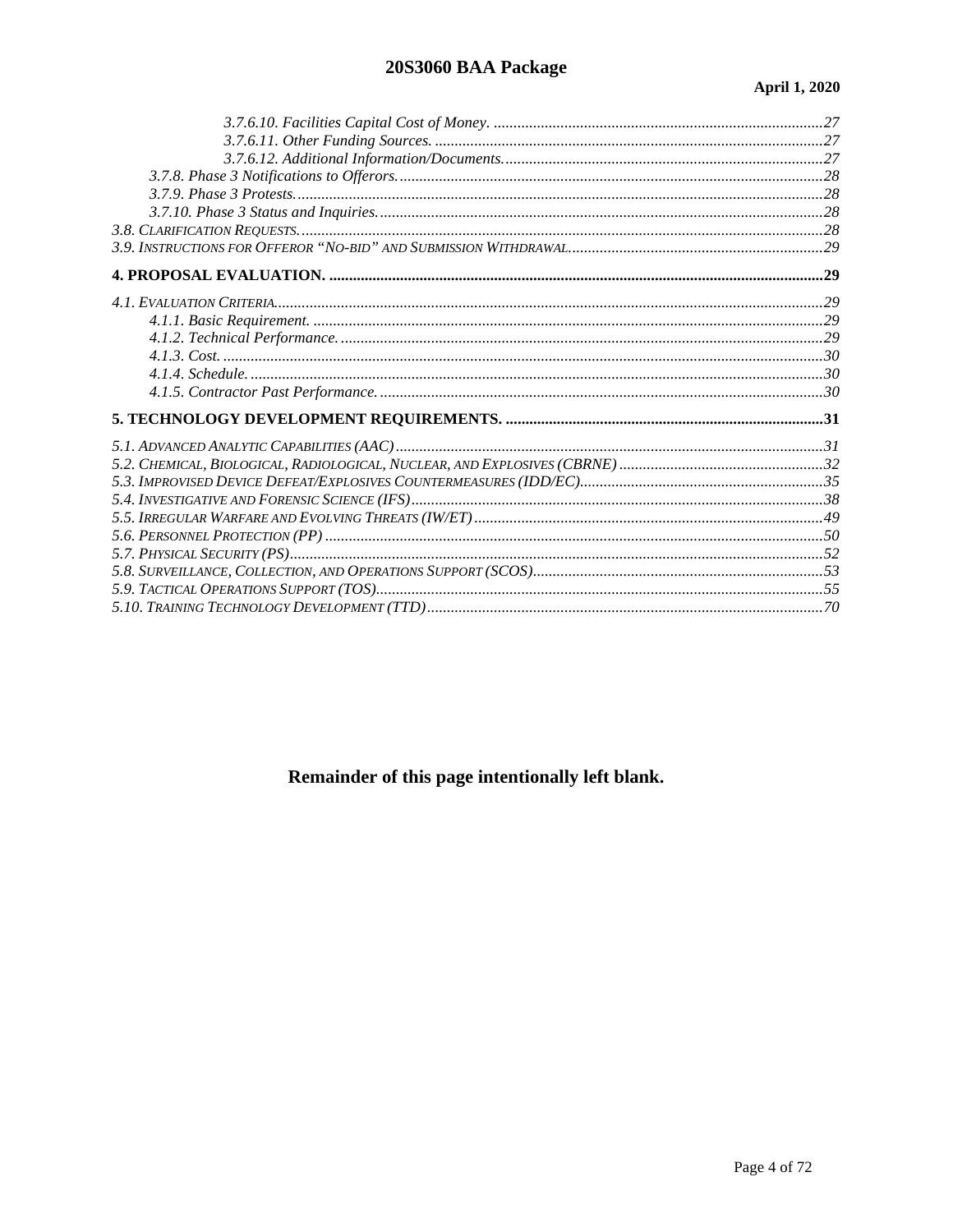# **1. INTRODUCTION.**

<span id="page-4-0"></span>This is a Combating Terrorism Technical Support Office (CTTSO) Broad Agency Announcement (BAA) issued under the provisions of paragraph 6.102(d)(2)(i) of the Federal Acquisition Regulation (FAR) to provide for the competitive selection of research proposals. Contracts based on responses to this BAA are considered to be the result of full and open competition and in full compliance with the provisions of Public Law (PL) 98-369 Section 2701, "The Competition in Contracting Act." **Awards for submissions under this BAA are planned for Fiscal Year (FY) 2021. No contract awards will be made until appropriated funds are available from which payment for contract purposes can be made.**

[NOTE: Persons submitting proposals are advised that only the Contracting Officer can obligate the Government to any agreement involving expenditure of Government funds.]

### <span id="page-4-1"></span>**1.1. Approach.**

A three-phased proposal selection process will be used for this BAA to minimize cost and effort for prospective offerors:

- Phase 1 will consist of the solicitation, receipt, and evaluation of a one-page Quad Chart and a one-page addendum.
- Phase 2 will consist of the solicitation, receipt, and evaluation of a White Paper and applies to only those submissions that have been accepted in Phase 1.
- Phase 3 will consist of the solicitation, receipt, and evaluation of a Full Proposal and applies to only those submissions that have been accepted in Phase 2. Based on the priority of critical requirements and the availability of funding, Phase 1 submissions can be selected for Phase 3 without a Phase 2 submission.

Clarifications to White Papers and Full Proposals may be requested.

### <span id="page-4-2"></span>**1.2. Small Business Set Aside.**

The Government encourages nonprofit organizations, educational institutions, small businesses, small disadvantaged business (SDB) concerns, Historically Black Colleges and Universities (HBCU), Minority Institutions (MI), women-owned businesses, and Historically Underutilized Business zone enterprises as well as large businesses and Government laboratories to submit research proposals for consideration and/or to join others in submitting proposals; however, no portion of the BAA will be set aside for these special entities because of the impracticality of reserving discrete or severable areas of research and development (R&D) in any specific requirement area.

### <span id="page-4-3"></span>**1.3. Limitation of Funds.**

The Government intends to incrementally fund Cost Reimbursement contracts awarded from this BAA as provided by FAR 52.232-22, "Limitation of Funds." Most contracts awarded are anticipated to be 12 to 24 months in duration and at times may include additional 6 to12 month option(s). To facilitate incremental funding, submissions shall include the cost and schedule by a task-phased structure with clear exit criteria, and shall be inclusive of all work to complete the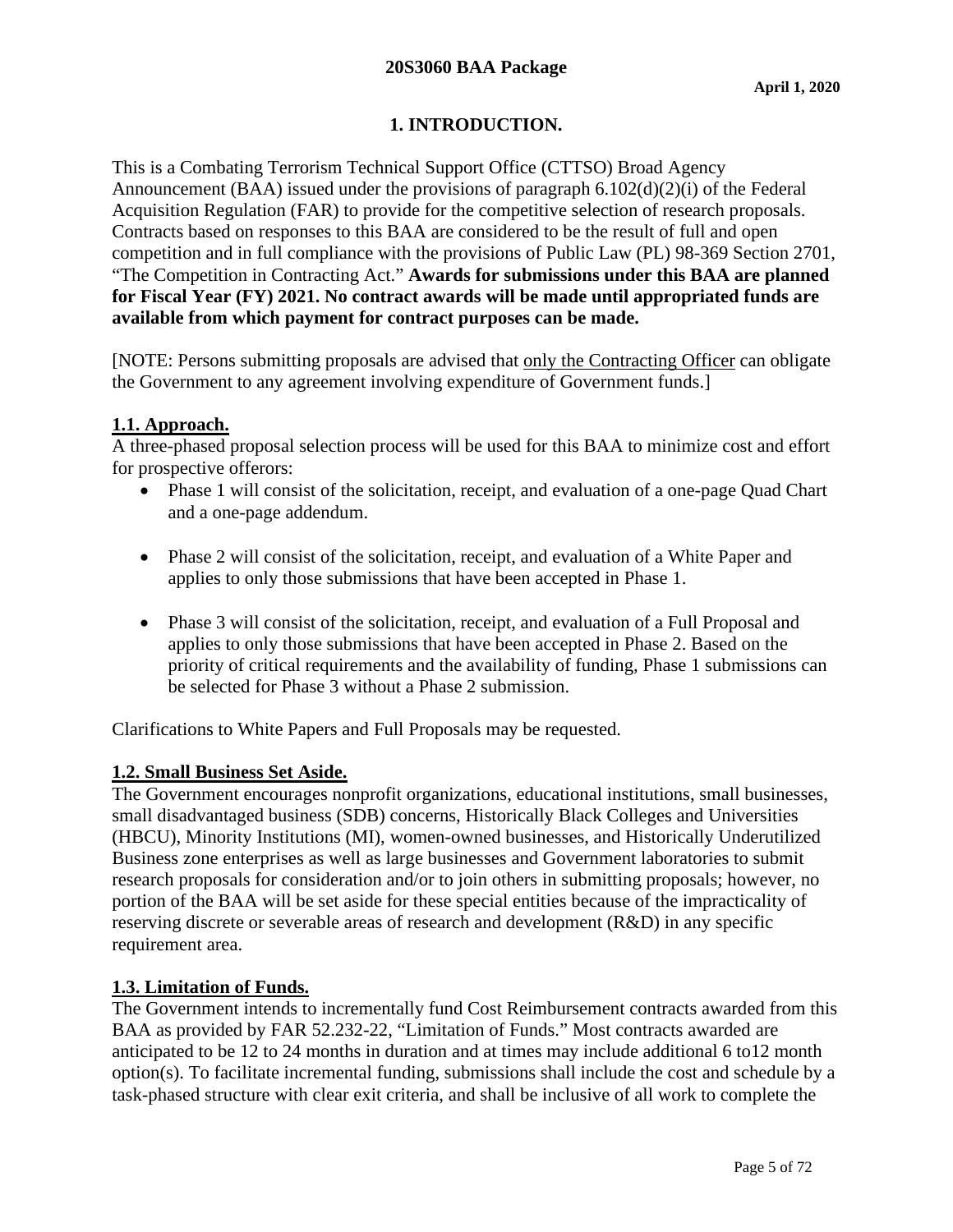effort including any options. It is anticipated that the entire effort will be negotiated with the initial contract award.

[NOTE: Based upon the availability of funding, the Government may have to partially fund Fixed Price contracts in accordance with DFAR 252.232-7007, "Limitation of Government's Obligation." In such cases, milestone payments will need to be a part of the full proposal. Applicability of this issue will be stated in the email asking for a Phase 3 proposal.]

### <span id="page-5-0"></span>**1.4. Technical Evaluation Support.**

It is the intent of this office to use contractor support personnel in the review, evaluation, and administration of all submissions for this BAA. All contractor support personnel will have access to proprietary data and shall certify that they: (1) will not disclose any information pertaining to this solicitation including any submissions, the identity of any submitters, or any other information relative to this BAA; and (2) have no financial interest in any submissions evaluated, reviewed, and administered. Submissions and information received in response to this BAA constitutes permission to disclose that proposal data to certified evaluators under these conditions.

### <span id="page-5-1"></span>**1.5. BAA Package Download.**

This BAA Package can be downloaded electronically in its entirety from CTTSO BAA Information Delivery System (BIDS), [https://bids.cttso.gov/,](https://bids.cttso.gov/) under Resources. Registration is not required to download the BAA package; however, BIDS registration is required to upload a response to the BAA.

### <span id="page-5-2"></span>**1.6. BAA Contractual and Technical Questions.**

All contractual and technical questions regarding this BAA, including the published requirements and instructions, must be posted via either the *BAA and Requirement Questions* feature, accessible from the [BIDS](https://bids.cttso.gov/) homepage via *[Have a Question?](https://bids.cttso.gov/Help/DisplayHelpIndex)*, or emailed to [BIDSHelp@cttso.gov.](mailto:BIDSHelp@cttso.gov) No other office personnel will acknowledge, forward, or respond to any inquiries received in any manner concerning the BAA. All questions must be received no later than 14 days after the release of the final BAA. Contractual questions and answers will be posted periodically under BAA Questions. Offerors are encouraged to periodically review *BAA Questions*, accessible from the [BIDS](https://bids.cttso.gov/) homepage via *[Have a Question?](https://bids.cttso.gov/Help/DisplayHelpIndex)*.

### <span id="page-5-3"></span>**1.7. BIDS Website Help Requests.**

For technical help using BIDS, submit questions to [BIDSHelp@cttso.gov](mailto:BIDSHelp@cttso.gov) or by using the button located under *[Have a Question?](https://bids.cttso.gov/Help/DisplayHelpIndex)*. Include a valid email address, your BIDS username, and a detailed description of the question or concern in the comments block. [BIDS](https://bids.cttso.gov/) provides other valuable resources, such as *Doing Business with the Government*. Reference documents noted in this BAA, such as the Quad Chart Sample and CTTSO Cost Proposal Template, are available for download under *Resources* on the homepage menu bar.

A list of BIDS FAQs can be found in the *[Have a Question?](https://bids.cttso.gov/Help/DisplayHelpIndex)* section of [BIDS.](https://bids.cttso.gov/)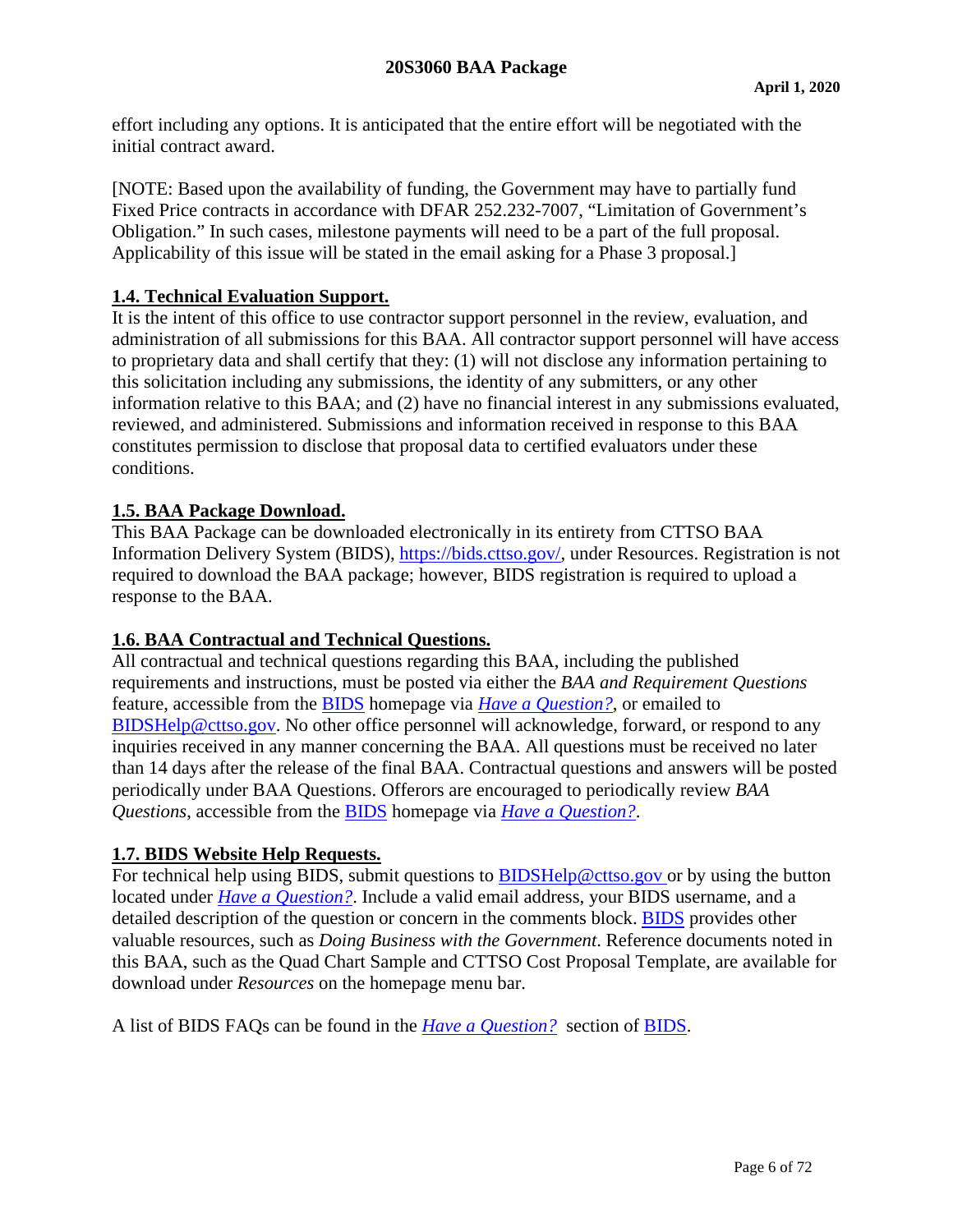# **2. GENERAL INFORMATION.**

<span id="page-6-0"></span>This section includes information applicable to all awards under this BAA.

### <span id="page-6-1"></span>**2.1. Eligibility.**

To be eligible for contract award, a responsible offeror must meet certain minimum standards pertaining to financial solvency and resources, ability to comply with the performance schedule, prior record of satisfactory performance, integrity, organization, experience, operational controls, technical skills, facilities, and equipment. See FAR 9.104.

• All offerors must be registered in the System for Award Management (SAM) database prior to award at [https://www.sam.gov.](https://www.sam.gov/)

Other helpful information is provided under *Doing Business with the Government* on the [BIDS](https://bids.cttso.gov/) homepage.

### <span id="page-6-2"></span>**2.2. Procurement Integrity, Standards of Conduct, Ethical Considerations.**

Certain post-employment restrictions on former federal officers and employees exist including special Government employees (Section 207 of Title 18, United States Code (U.S.C.)). If a prospective offeror believes that a conflict of interest exists, the offeror should make this known to the Contracting Officer for resolution before time and effort are expended in preparing a proposal.

### <span id="page-6-3"></span>**2.3. Prohibition on Contracting for Certain Telecommunications and Video Surveillance Services or Equipment.**

FAR provision 52.204-24 applies to all BAA requirements. The full text of FAR provision 52.204-24 is below. All contracts awarded from the BAA will include related FAR clauses 52.204-25 and 52.244-6.

### **52.204-24 Representation Regarding Certain Telecommunications and Video Surveillance Services or Equipment (AUG 2019)**

(a) *Definitions.* As used in this provision-

*Covered telecommunications equipment or services, Critical technology,* and *Substantial or essential component* have the meanings provided in clause 52.204-25, Prohibition on Contracting for Certain Telecommunications and Video Surveillance Services or Equipment.

(b) *Prohibition.* Section 889(a)(l)(A) of the John S. McCain National Defense Authorization Act for Fiscal Year 2019 (Pub. L. 115-232) prohibits the head of an executive agency on or after August 13, 2019, from procuring or obtaining or extending or renewing a contract to procure or obtain, any equipment, system, or service that uses covered telecommunications equipment or services as a substantial or essential component of any system, or as critical technology as part of any system. Contractors are not prohibited from providing -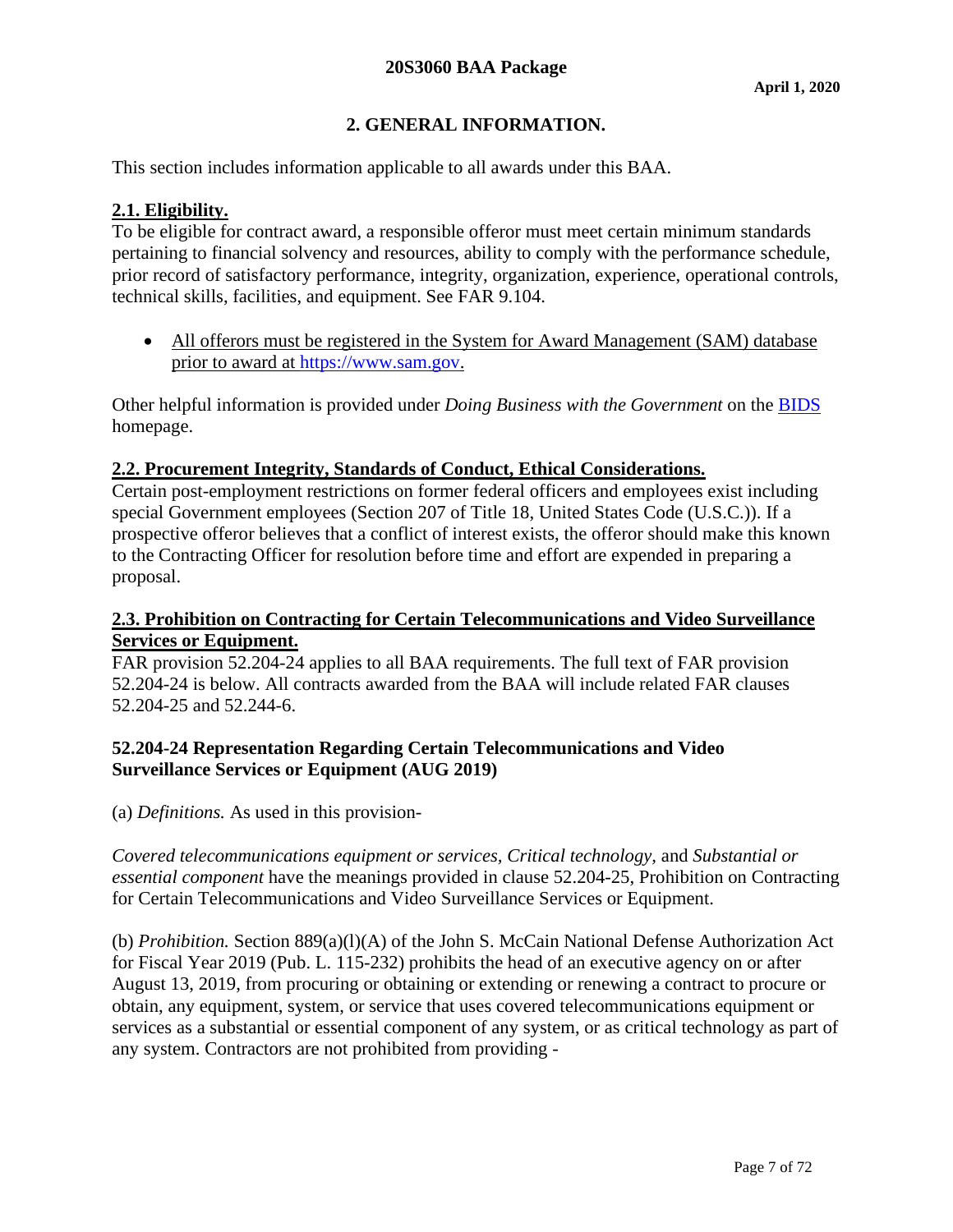(1) A service that connects to the facilities of a third-party, such as backhaul, roaming, or interconnection arrangements; or

(2) Telecommunications equipment that cannot route or redirect user data traffic or permit visibility into any user data or packets that such equipment transmits or otherwise handles.

(c) *Representation.* The Offeror represents that -

It [ ] will, [ ] will not provide covered telecommunications equipment or services to the Government in the performance of any contract, subcontract or other contractual instrument resulting from this solicitation.

(d) *Disclosures.* If the Offeror has responded affirmatively to the representation in paragraph (c) of this provision, the Offeror shall provide the following information as part of the offer-

(1) All covered telecommunications equipment and services offered (include brand; model number, such as original equipment manufacturer (OEM) number, manufacturer part number, or wholesaler number: and item description, as applicable);

(2) Explanation of the proposed use of covered telecommunication equipment and services and any factors relevant to determining if such use would be permissible under the prohibition in paragraph (b) of this provision;

(3) For services, the entity providing the covered telecommunication services (include entity name, unique entity identifier, and Commercial and Government Entity (CAGE) code, if known); and

(4) For equipment, the entity that produced the covered telecommunications equipment (include entity name, unique entity identifier, CAGE code, and whether the entity was the OEM or a distributor, if known).

(End of provision)

### <span id="page-7-0"></span>**2.4. Restrictive Markings on Proposals.**

All proposals should clearly indicate content disclosure limitations. Submissions can be marked as "Proprietary" or words to that effect; however, markings such as "Company Confidential" or other phrases that could be confused with national security classifications shall not be used. All paragraphs that contain proprietary information must be clearly marked. The Contracting Officer may challenge proprietary markings if they are not substantiated.

### <span id="page-7-2"></span><span id="page-7-1"></span>**2.5. Submission Handling/Rights in Technical Data and Computer Software/Patent Rights.**

#### **2.5.1. Procurement Integrity.**

The Government shall comply with FAR 3.104 in its treatment of information submitted in response to this BAA solicitation and marked with the individual's or company's legend.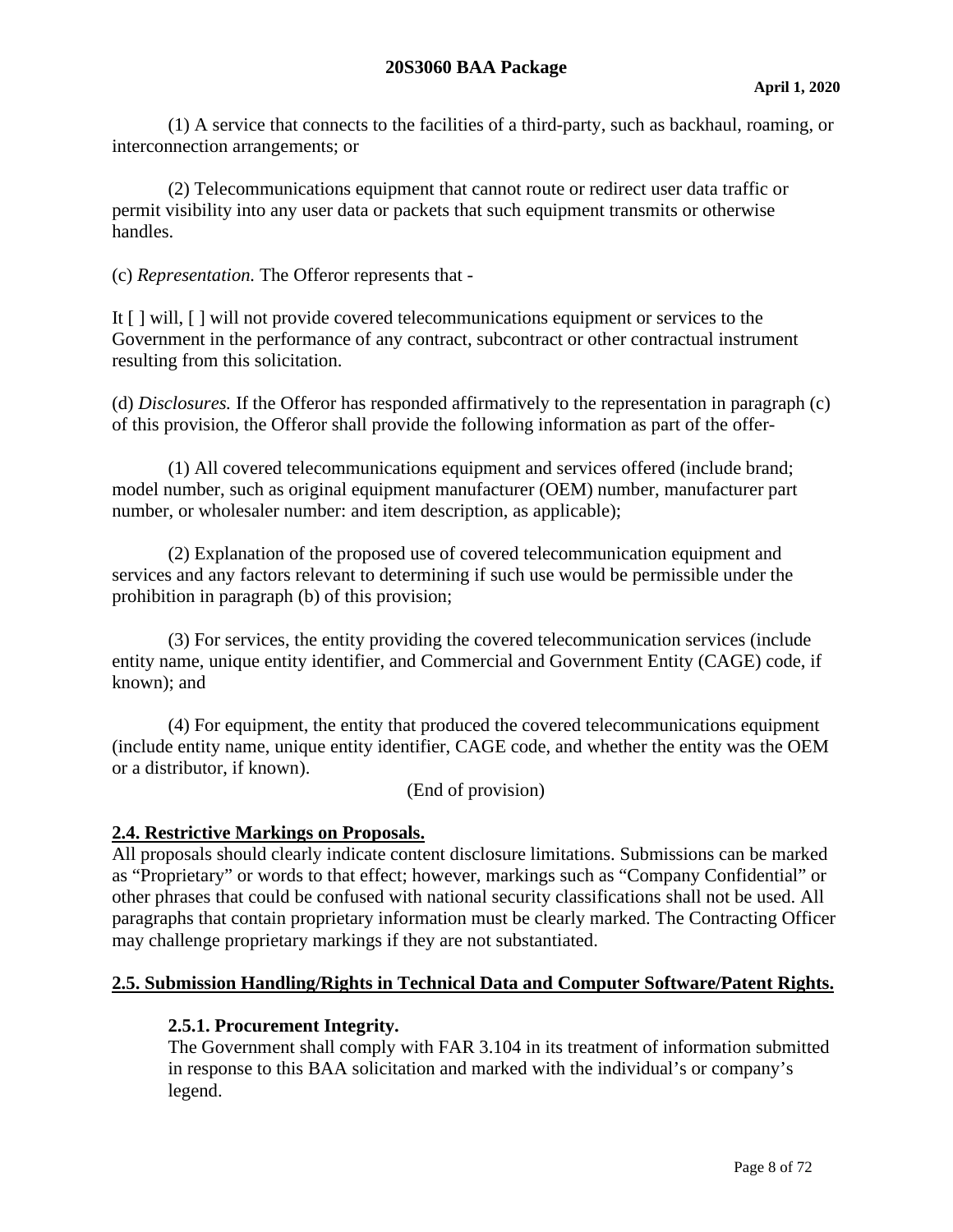# <span id="page-8-0"></span>**2.5.2. Submission Information and FOIA.**

Records or data bearing a restrictive legend can be included in the proposal. However, the offeror is cautioned that portions of the proposal are subject to release under the terms of the Freedom of Information Act (FOIA), 5 U.S.C. § 552, as amended. In accordance with FOIA regulations, the offeror will be afforded the opportunity to comment on, or object to, the release of proposal information.

# <span id="page-8-1"></span>**2.5.3. Rights in Technical Data and Computer Software.**

Rights in technical data and computer software and software documentation provided in the proposal are treated in accordance with the Department of Defense Federal Acquisition Regulation Supplement (DFARS) 252.227-7016, "Rights in Bid and Proposal Information." Rights in technical data, and computer software and computer software documentation in the resultant contract shall be in accordance with DFARS 252.227-7013 (regarding technical data) and DFARS Section 252.227-7014 (regarding computer software and software documentation). Both clauses (DFARS sections 252.227-7013 and 252.227-7014) will be included in any noncommercial contract exceeding the simplified acquisition threshold. Table 1 contains these and related clauses that may be included in the contract.

| <b>Table 1. Contract Clauses</b> |                                                                 |  |  |
|----------------------------------|-----------------------------------------------------------------|--|--|
| <b>DFARS</b>                     | <b>Title</b>                                                    |  |  |
| 252.227-7013                     | Rights in Technical Data – Noncommercial Items                  |  |  |
| 252.227-7014                     | Rights in Noncommercial Computer Software and                   |  |  |
|                                  | Noncommercial Computer Software Documentation                   |  |  |
| 252.227-7016                     | Rights in Bid and Proposal Information                          |  |  |
| 252.227-7017                     | Identification and Assertion of Use, Release, or Disclosure     |  |  |
|                                  | Restrictions                                                    |  |  |
| 252.227-7019                     | Validation of Asserted Restrictions - Computer Software         |  |  |
| 252.227-7025                     | Limitations on the Use or Disclosure of Government-Furnished    |  |  |
|                                  | <b>Information Marked with Restrictive Legends</b>              |  |  |
| 252.227-7027                     | Deferred Ordering of Technical Data or Computer Software        |  |  |
| 252.227-7028                     | Technical Data or Computer Software Previously Delivered to the |  |  |
|                                  | Government                                                      |  |  |
| 252.227-7030                     | <b>Technical Data - Withholding of Payment</b>                  |  |  |
| 252.227-7037                     | Validation of Restrictive Markings on Technical Data            |  |  |

### <span id="page-8-2"></span>**2.5.4. Patents.**

Patents in existence and patent applications pending at the time of the proposal, which relate to the proposed effort, shall be identified in the White Paper and Full Proposal in accordance with the clauses above.

### <span id="page-8-3"></span>**2.6. Product and Deliverable Requirements.**

All proposal phases shall include the costs for products and data deliverable requirements. Minimum data (report) requirements include Monthly Status Reports (MSRs), meeting minutes and a Final Technical Report even if the research is to be continued under a follow-on contract or contract option. MSRs document program, technical, and financial status. The Final Technical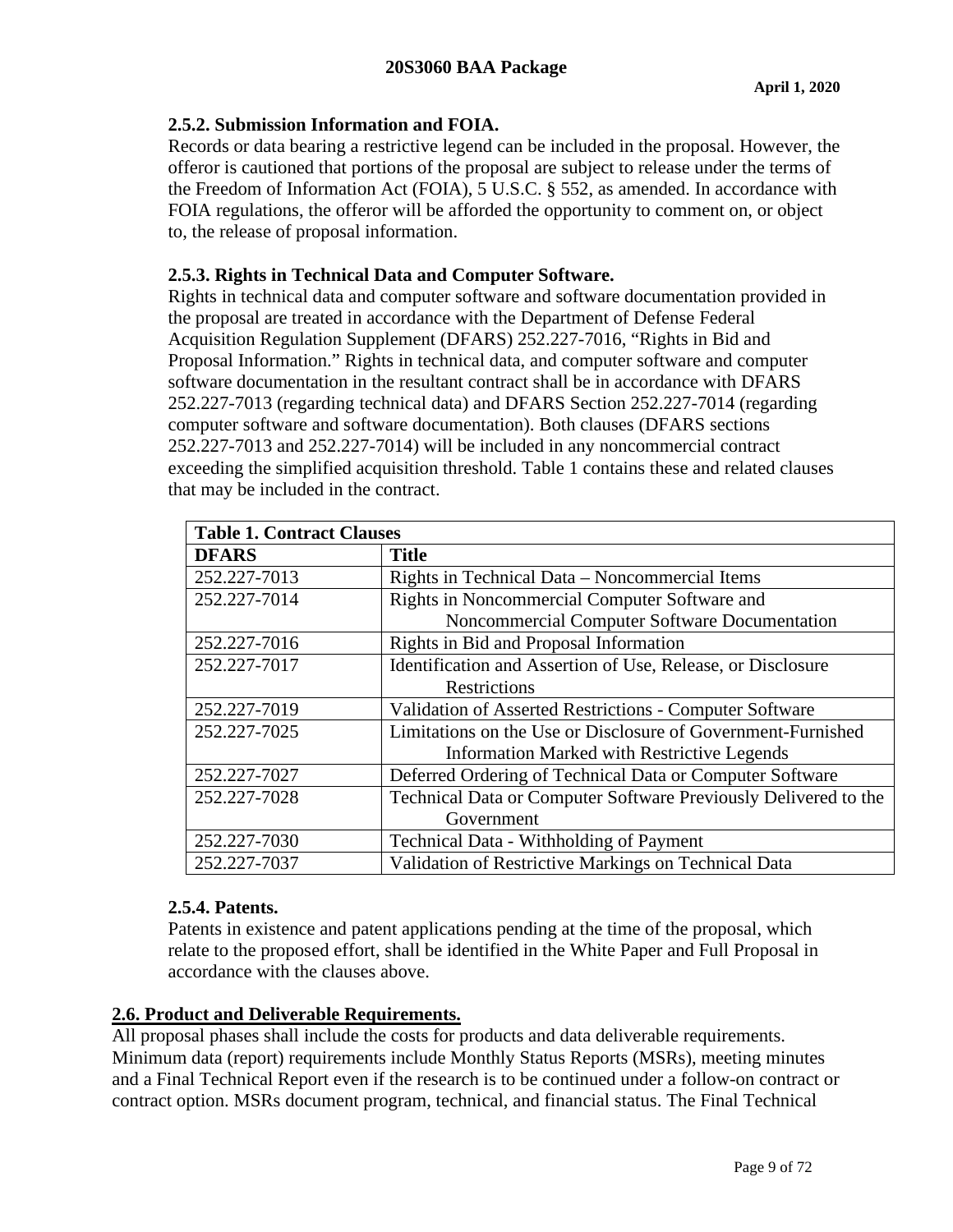### **20S3060 BAA Package**

Report summarizes the project and associated tasks at the conclusion of each contract. Include MSRs, the Final Technical Report, and any products and deliverables specific to the performance of the proposed effort (e.g., system specification). The Government will provide the offeror with a full listing of data deliverables (i.e., Contract Data Requirements List) in the request for Phase 3 Full Proposal. Additional products and deliverables could include prototype hardware, software, or systems; test plans; test and technical reports; technical data; specifications; requirements documents; computer programs or software; user manuals; drawings; or other products and data. The number, types, and preparation instructions for products and deliverables will be specified in the contract.

#### <span id="page-9-0"></span>**2.7. Distribution/Release Limitations.**

The offeror should be aware that all resulting contracts or other awards will contain release limitations for all data resulting from the effort in accordance with DFARS 252.204-7000. This includes products, data, information, and services to be performed. The contractor shall protect all data and information from disclosure, and shall not release any data or information by any method of dissemination without prior Government approval.

#### <span id="page-9-1"></span>**2.8. Subcontracting.**

Pursuant to Section 8(d) of the Small Business Act (15 U.S.C. § 637(d)), it is the policy of the Government to enable small business and small disadvantaged business concerns to be considered fairly as subcontractors to contractors performing work or rendering services as prime contractors or subcontractors under Government contracts, and to assure that prime contractors and subcontractors carry out this policy.

### <span id="page-9-2"></span>**2.9. Animal or Human Testing Compliance.**

The contractor shall comply with all laws and regulations governing the use of animals or human subjects in research projects. Information regarding compliance requirements for using humans and animals in testing is also available on BIDS under Resources.

#### <span id="page-9-3"></span>**2.9.1. Animal Testing.**

Any contract resulting from this BAA that potentially involves the testing of animals shall include the following language:

Any contractor performing research on warm blooded vertebrate animals shall comply with the Laboratory Animal Welfare Act of 1966, as amended, 7 U.S.C. §§ 2131 - 2159, and the regulations promulgated thereunder by the Secretary of Agriculture in 9 C.F.R. Parts 1 through 4, pertaining to the care, handling, and treatment of vertebrate animals held or used for research, teaching, or other activities supported by Federal contract awards. In addition, the contractor shall comply with the provisions of Department of Defense Instruction (DoDI) 3216.01, as implemented by SECNAVINST 3900.38C, and DFARS 252.235-7002, "Animal Welfare," which is incorporated into this contract.

### <span id="page-9-4"></span>**2.9.2. Human Subjects Testing.**

Any contract resulting from this BAA that potentially involves the use of human subjects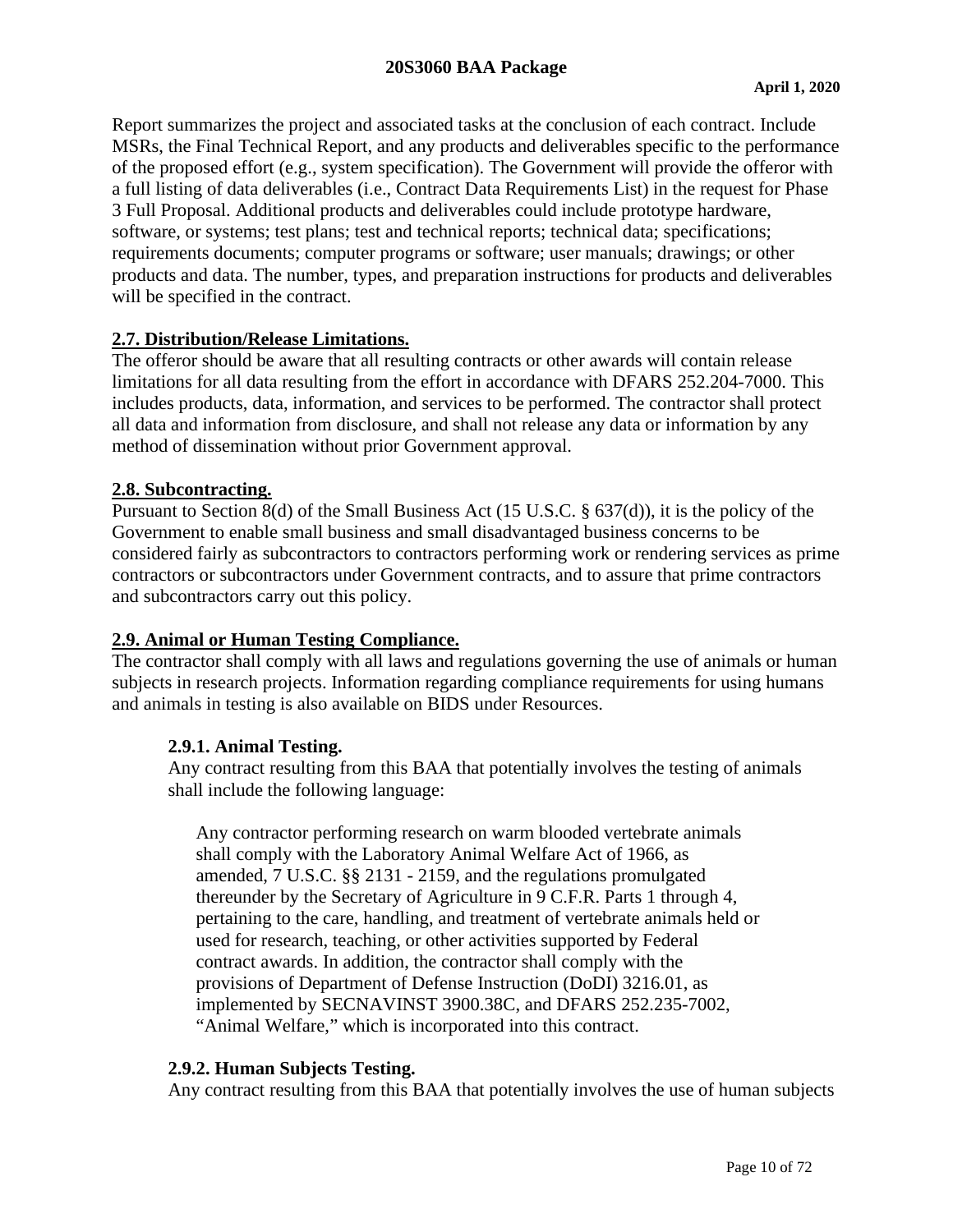in the research or study shall include the following language:

The contractor shall comply with all regulations promulgated by the Office of the Secretary of Defense in 32 C.F.R. Part 219, pertaining to the protection of human subjects. In addition, the contractor shall comply with the provisions of DoDI 3216.02. If human subjects are to be used at any time during the project, the contractor shall have a Federal assurance that is acceptable to CTTSO before involving human subjects. Additionally, the protocol shall be approved by a Federally-assured Institutional Review Board (IRB) office named in the institution's assurance. The contractor shall prepare these documents and shall ensure that they are on file with CTTSO prior to the start of research involving human subjects. Collaborators with the contractor, to include IRBs, shall also comply with regulations to protect human subjects for both classified and unclassified research. The contractor shall report all changes in the protocol or consent form to the CTTSO Contracting Officer's Representative as they occur. Release of initial and follow-up funding will be contingent upon initial and continuing reviews, and to other IRB and component requirements.

# **3. PROPOSAL PREPARATION.**

<span id="page-10-0"></span>This section provides information and instructions for the preparation and submission of all phases under this BAA. All submissions must meet these requirements including format, content, and structure, and must include all specified information to avoid disqualification, submission rejection, or delays in evaluation.

### <span id="page-10-1"></span>**3.1. BAA Information Delivery System (BIDS).**

[BIDS](https://bids.cttso.gov/) at<https://bids.cttso.gov/> is used: (1) to provide public access to the BAA package; (2) to collect all unclassified submissions; and (3) to collect placeholder records for all classified submissions. BIDS also provides submission progress tracking, evaluation comment collection, and results notification back to the submitter.

#### <span id="page-10-2"></span>**3.1.1. Submitter Registration.**

A BIDS submitter registration is required to respond to this BAA. A new BIDS system was activated on February 15, 2020. All vendors who had register before this date, must re-register in the system. Registrations should reflect the offeror's contracting or business authority. The username, created by the offeror, must be unique and is used for BIDS log in and submission tracking. Registration acceptance for submitters is automatic, but takes several seconds to be recognized by BIDS. A success email will be sent to indicate that the username and account are accepted. BIDS is email dependent and uses the registration email as the single point of contact (POC) for all notifications associated with the BAA. This email address should be monitored frequently during the BAA process for the notices. Submitters should periodically check status in their account, not receiving a notification email does not constitute grounds to appeal an evaluation decision. Spam blockers and other email security software may cause a notification email to be rejected; check your account. Email addresses included in the submissions or any other data field in BIDS will not be used for contact and notification purposes.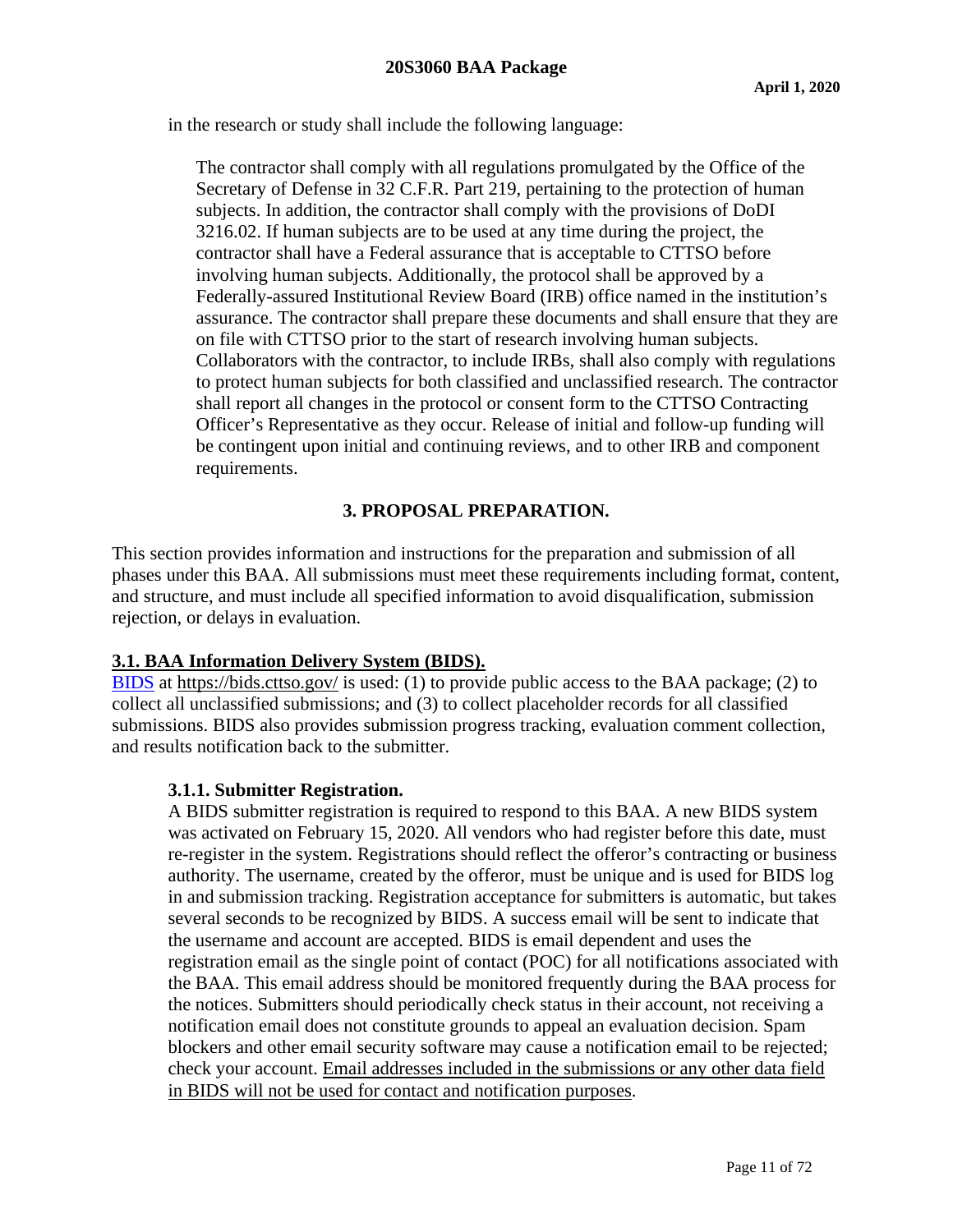### <span id="page-11-0"></span>**3.1.2. User Accounts and Password Resets.**

Registration account information such as the POC, email, and password can be updated after log in. The *Forgot your Password?* link on the BIDS login page allows registered users with a valid username to automatically reset a password. The system will verify the account username and email and then send a new password to that email.

# <span id="page-11-1"></span>**3.1.3. Registration and Account Help.**

BIDS help requests can be emailed to BIDS administrators at [BIDSHelp@cttso.gov](mailto:BIDSHelp@cttso.gov) or submitted via the button located on the *[Have a Question?](https://bids.cttso.gov/Help/DisplayHelpIndex)* page.

### <span id="page-11-2"></span>**3.1.4. Document Identifier.**

The offeror shall include the document identifier in the header of each submission. Document identifiers must match the BIDS submission record and should be constructed *before* upload to BIDS.

# <span id="page-11-3"></span>**3.1.4.1. Constructing Document Identifiers.**

Document identifiers, auto-generated in part by BIDS, are based on Subgroup, the requirement number, the username, and a Vendor Internal Tracking (VIT) number. The underlined portion of the sample shown in Table 2 depicts the segment automatically formed by BIDS.

| CB-1112-ABCCORP-10703JT-QC                                 |                                                   |  |  |
|------------------------------------------------------------|---------------------------------------------------|--|--|
| <b>From Sample</b><br><b>Document Identifier Component</b> |                                                   |  |  |
| CВ                                                         | subgroup designation - from BAA                   |  |  |
| 1112<br>requirement number - from BAA                      |                                                   |  |  |
| <b>ABCCORP</b><br>username - from BIDS registration        |                                                   |  |  |
|                                                            | VIT number - any alphanumeric combination         |  |  |
| 10703JT-QC                                                 | (with no special characters or spaces) created by |  |  |
|                                                            | the submitter for (submitter) tracking purposes   |  |  |
|                                                            | along with the <b>document type suffix</b>        |  |  |

# **Table 2. Sample Document Identifier and Components Definition**

# <span id="page-11-4"></span>**3.1.4.2. Creating Vendor Internal Tracking (VIT) Numbers.**

VIT numbers are unique identifiers created by submitters and entered in the submission record during the upload process. VIT numbers can be any alphanumeric combination (no special characters or spaces) chosen by the submitter plus a suffix indicating the document type. BIDS enforces unique VIT numbers and will not allow the submission record to be saved if the VIT number has already been used. Table 3 provides sample VIT numbering formats for each document type.

| <b>Document Type</b>              | <b>Auto-generated by BIDS</b> | VITH       |
|-----------------------------------|-------------------------------|------------|
| Quad Chart $+1$ -page<br>addendum | CB-1112-ABCORP                | 10703JT-QC |
| White Paper                       | CB-1112-ABCORP                | 10703JT-WP |
| <b>Full Proposal</b>              | $CB-1112-ABCORP$              | 10703JT-FP |

#### **Table 3. Sample VIT Numbers for an Accepted Submission**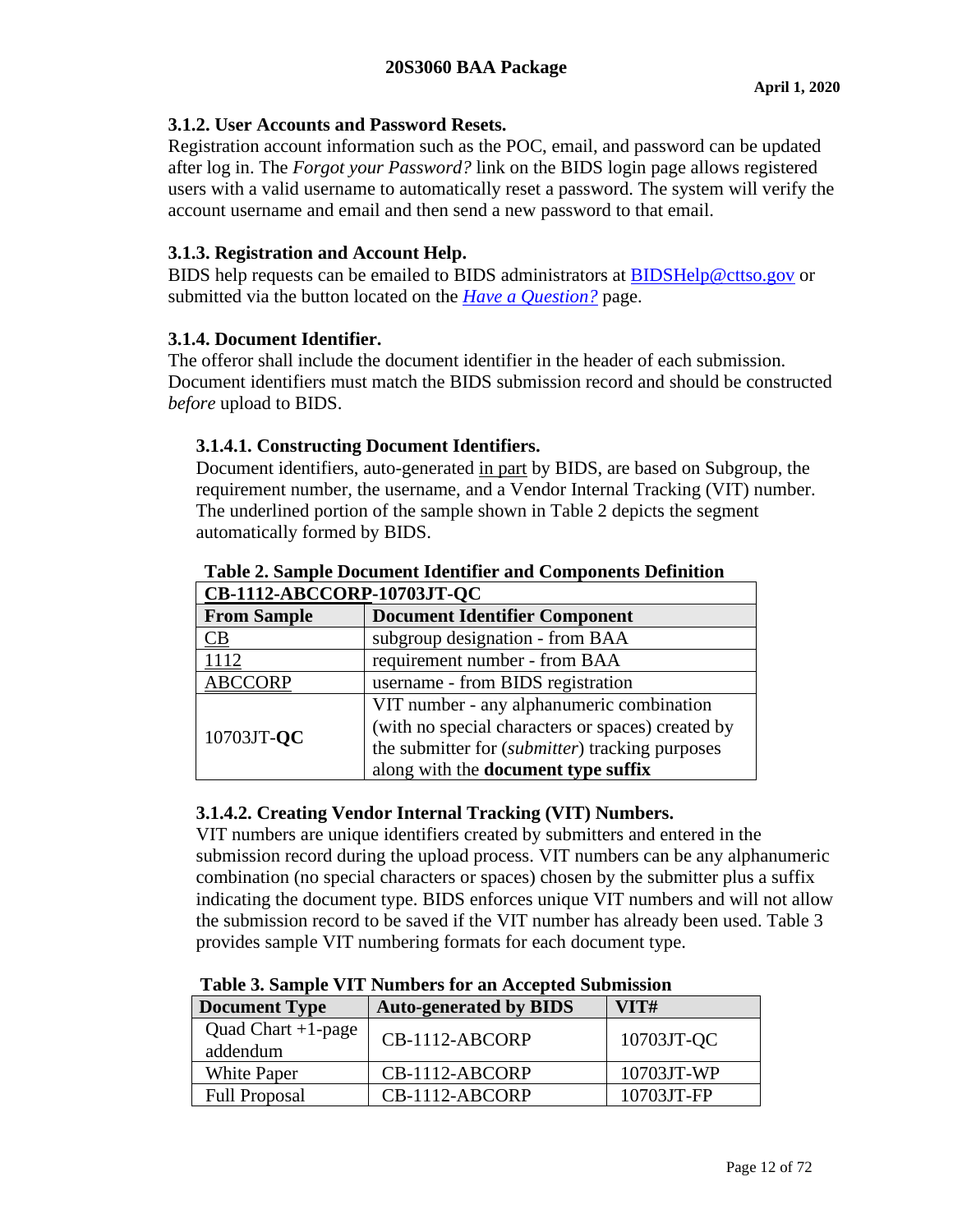Offerors uploading more than one submission to the same requirement shall create unique identifiers by adding a numbered sequence to the document type suffix. Table 4 offers sample VIT number formats for multiple submissions to the same requirement.

| <b>Submission</b>                                                      | <b>Auto-generated by</b>        | VIT# Sample 1 | VITH            |
|------------------------------------------------------------------------|---------------------------------|---------------|-----------------|
| #                                                                      | <b>BIDS</b>                     |               | Sample 2*       |
|                                                                        | Submission 1   CB-1112-ABCORP   | 10703JT-QC1   | QC <sub>1</sub> |
|                                                                        | Submission 2   CB-1112-ABCORP   | 10703JT-QC2   | QC <sub>2</sub> |
|                                                                        | Submission $3   CB-1112-ABCORP$ | 10703JT-QC3   | QC <sub>3</sub> |
| * NOTE: If the submitter does not require an internal tracking number, |                                 |               |                 |
| use the document type designation.                                     |                                 |               |                 |

**Table 4. Sample VIT Numbers for Multiple Submissions to the Same Requirement**

# <span id="page-12-0"></span>**3.2. BIDS Security and Access Control.**

All data uploaded to BIDS is secure from public view and download. All submissions will be considered proprietary/source selection sensitive and protected accordingly. The documents can only be reviewed by the registrant and authorized Government and contractor representatives with no conflict of interest.

### <span id="page-12-1"></span>**3.3. Submission Changes.**

Changes to uploaded submissions are permitted up to the closing date and time. If a modification is required, update the original file in the source application and save. Convert to an acceptable format (detailed below) if applicable. In BIDS, open the submission record under **Previously Uploaded Proposals**. Only submissions with the **Update Proposal** status can be modified. Changes can be made after clicking on the submission link. Click on the trash icon to delete the old file. Use **Choose File** to select the revised document. Click **Save Proposal** to save the changes. Documents cannot be edited online through the BIDS interface. File names must contain no spaces or special characters. Ensure the file size does not exceed the prescribed limits. To completely remove a submission from consideration, select **Delete Proposal**. Changes after the submission due date and time are not permitted.

### <span id="page-12-2"></span>**3.4. Special Handling Procedures for Classified Information.**

If a submission contains classified information, the offeror must first create a placeholder record in BIDS with an unclassified cover page attachment. Identify in the placeholder document that the submission cannot be uploaded due to classification and include the method of delivery (hand-carried, secure fax, secure mail, etc.) as well as the tracking number, if applicable. The BIDS Document Identifier must be clearly identified on the mailed document(s). Classified responses (up to SECRET) must be appropriately and clearly marked (including all paragraphs and pages containing the subject data), packaged, and shipped in accordance with classified material handling procedures and security regulations pertaining to the level of classification for that document.

To obtain mailing instructions for classified submissions, email: BIDSHelp@cttso.gov.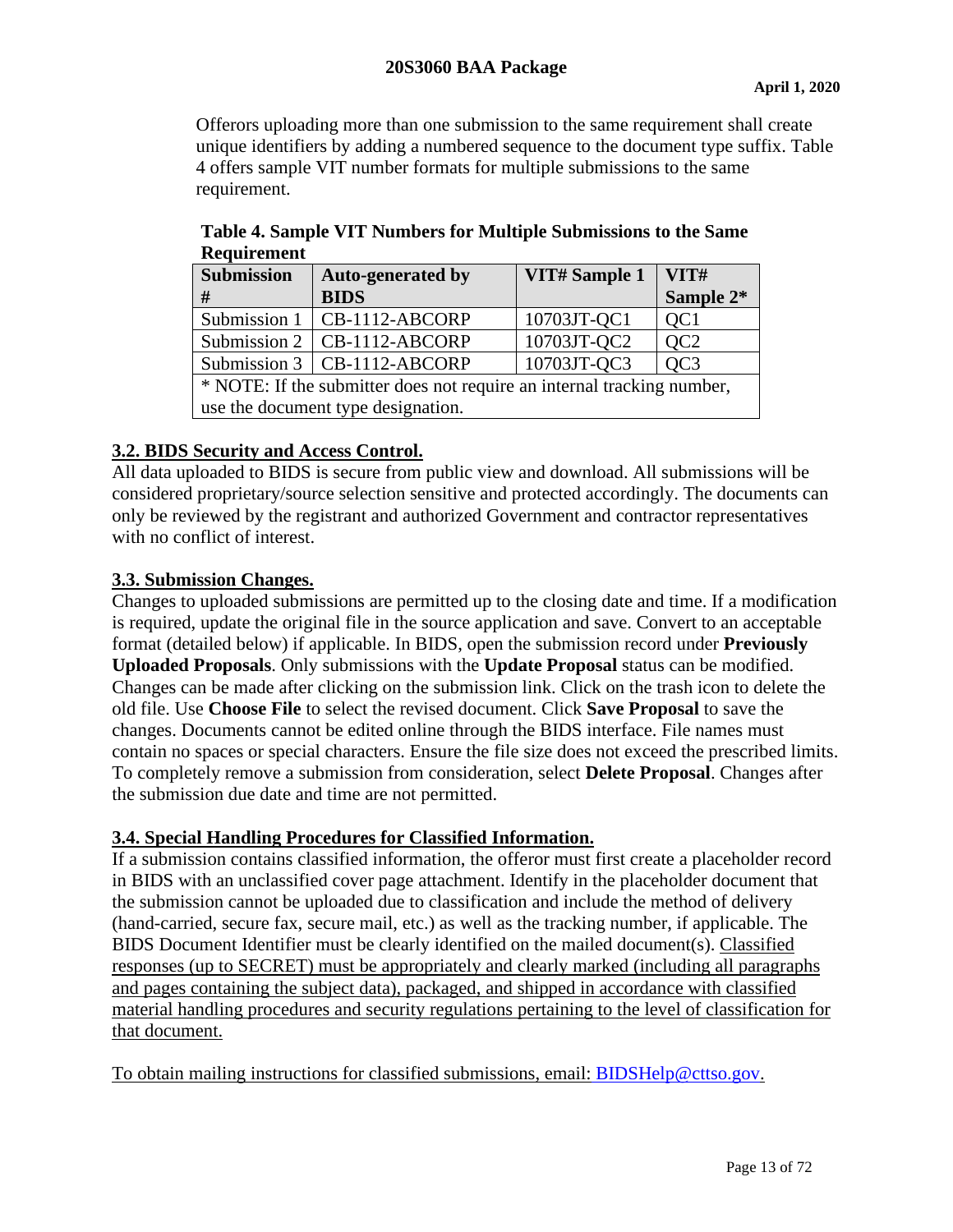Classified submissions must be received by the applicable due date and time. Classification in no way eliminates the offeror's requirement to comply with all BAA instructions.

### <span id="page-13-0"></span>**3.5. Phase 1 Submissions.**

Offerors shall prepare and upload a one-page Quad Chart and a one-page addendum in response to Phase 1 of this BAA. All pages shall be 8 ½ by 11 inches. Use Times New Roman font size 10 point or greater. Single spacing is preferred for the addendum. If more than two pages (i.e., the Quad Chart plus the addendum) are submitted, only the first two pages will be evaluated. Phase 1 submissions do not require a cover page.

### <span id="page-13-1"></span>**3.5.1. Phase 1 Due Date and Time.**

All unclassified Quad Charts *must be received electronically through BIDS* **no later than 1500 (3:00 p.m.) Eastern Time (ET) on the date specified on the cover of this document**. Likewise, classified submissions must be received by the same due date and time. Offerors must create a placeholder record in BIDS with an unclassified cover page attachment. Refer to section 3.4. of this BAA for instructions on classified submissions. BIDS does not allow proposals to be uploaded or classified placeholders to be created after the closing date and time. Any proposal, regardless of classification, submitted by any other means, **or that is late, will not be considered** by the Government. Avoid the last minute rush; submit early.

# <span id="page-13-2"></span>**3.5.2. Electronic File Format.**

**The Quad Chart and addendum shall be submitted in a single file. This file must be in Portable Document Format (.pdf). Adobe Acrobat and MS Word can generate such files**. The document must be print-capable, without password, and no larger than 1024 KB. File names cannot contain spaces or special characters. Apple users must ensure the entire file name and path are free of spaces and special characters. Submissions that cannot be opened, viewed, or printed will not be considered.

[NOTE: ZIP files and other application formats, such as Microsoft Office (.docx or .pptx) are NOT acceptable.]

### <span id="page-13-3"></span>**3.5.3. Quad Chart and Addendum Content.**

A Quad Chart conveys the essence of the proposed solution for a single requirement. When preparing a submission, the offeror shall ensure that the specific criteria of the requirement are addressed, the solution is clear, and can be accomplished with the proposed technology, cost, and schedule. The Quad Chart includes a document header and four quadrants. The Quad Chart format and sample are provided on [BIDS](https://bids.cttso.gov/) under Resources.

### <span id="page-13-4"></span>**3.5.3.1. Header Information.**

Header information shall include the BAA number, the Document Identifier, and the Proposal Title. The date and company name should be included along with the appropriate document markings.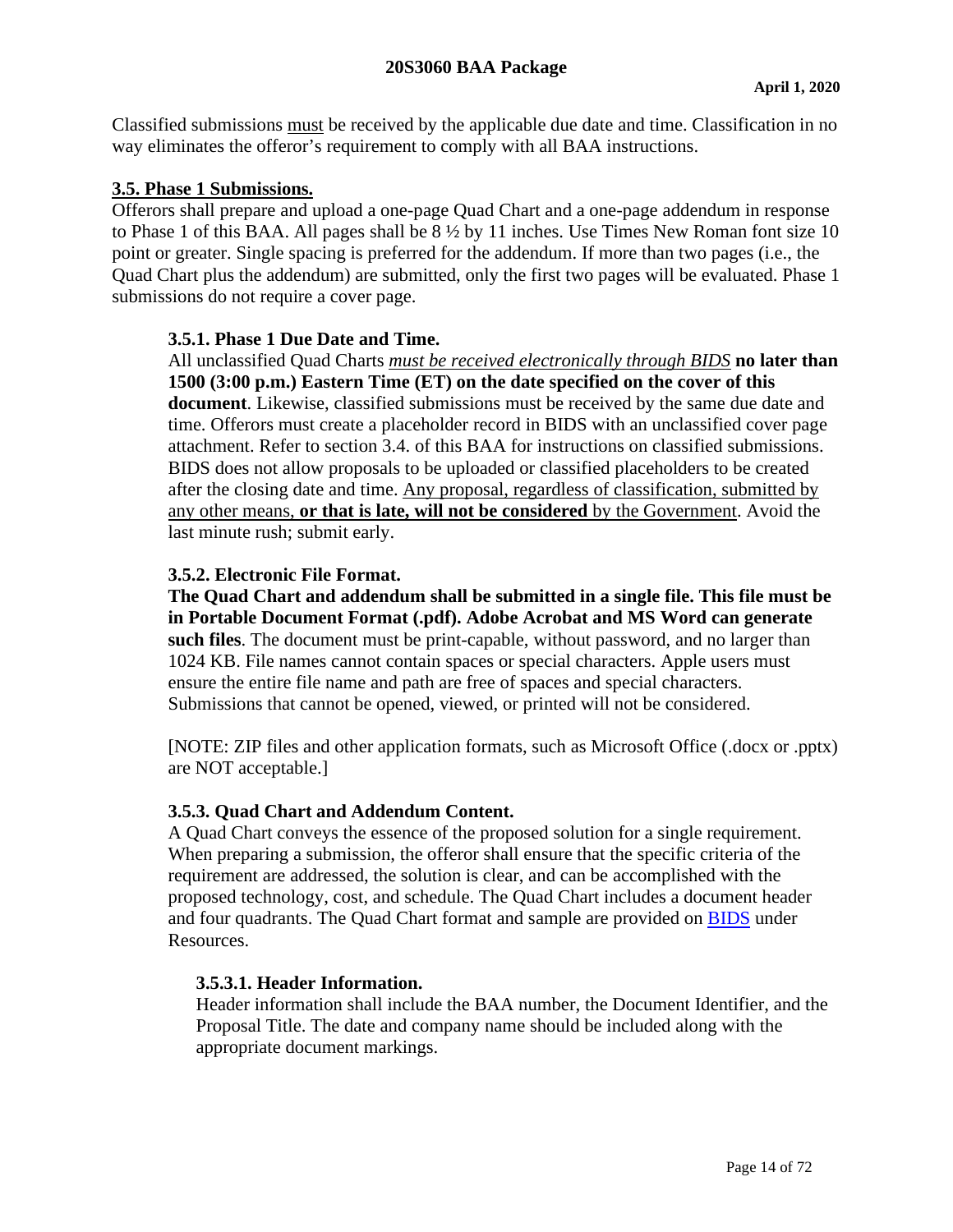### <span id="page-14-0"></span>**3.5.3.2. Top Left Quadrant, Graphical Depiction.**

The top left quadrant is a graphical depiction, photograph, or artist's concept of the proposed solution or prototype. Include labels or brief descriptive text as needed for clarification. Ideally, this will convey the prototype concept, use, capability, and any relevant size or weight relationships based on the published requirement.

### <span id="page-14-1"></span>**3.5.3.3. Top Right Quadrant, Operational and Performance Capabilities.**

The top right quadrant contains the operational and performance capabilities summary. Describe any basic, new, or enhanced capabilities the system will provide to meet the published requirement. In bullet form, list key aspects of performance, capability, operational use, relevant software or hardware specifications, and planned interface and/or compatibility.

# <span id="page-14-2"></span>**3.5.3.4. Bottom Left Quadrant, Technical Approach.**

The bottom left quadrant contains the proposed technical approach. Specifically, describe the technology involved, how it will be used to solve the problem, actions done to date, and any related ongoing efforts. Briefly describe the tasks to be performed for each phase. A bulleted list is acceptable.

# <span id="page-14-3"></span>**3.5.3.5. Bottom Right Quadrant, Cost and Schedule.**

The bottom right quadrant contains the Rough Order of Magnitude (ROM) and Schedule, Products and Deliverables, and Corporate Contact Information. ROM and Schedule shall be proposed by phase and include the cost, period of performance (POP), and exit criteria for each phase. A total cost and POP that combines all phases, all applicable data requirements and minimum data report requirements (e.g., MSR, meeting minutes, Final Technical Report, etc.) shall also be included. Products and Deliverables shall include, by phase, a list of all prototype hardware and software along with the required data as described in "Product and Deliverable Requirements" in section 2.6. of this document. Corporate contact information shall include the submitter's company name, POC, phone number, and email address. Include any significant teaming partner (contact information) relevant to the evaluation.

[NOTE: The contact information in the BIDS registration is used for all notices and contact purposes.]

### <span id="page-14-4"></span>**3.5.3.6. Addendum**

The offeror shall use the addendum to describe the technical solution in greater detail.

### <span id="page-14-5"></span>**3.5.4. Phase 1 Notification to Offeror.**

The Government will notify the offeror when a submission has been accepted or rejected. Notification of acceptance with a request to submit the next phase document will be emailed to the offeror's contracting authority as entered in the BIDS registration and will indicate the next submission type, clarification requests, and due date and time. Likewise, rejection notifications will be emailed to the address provided in the BIDS registration. **Debriefings for Phase 1 submissions will not be conducted due to the nature of BAAs.** In general, submissions are not considered for further review when they do not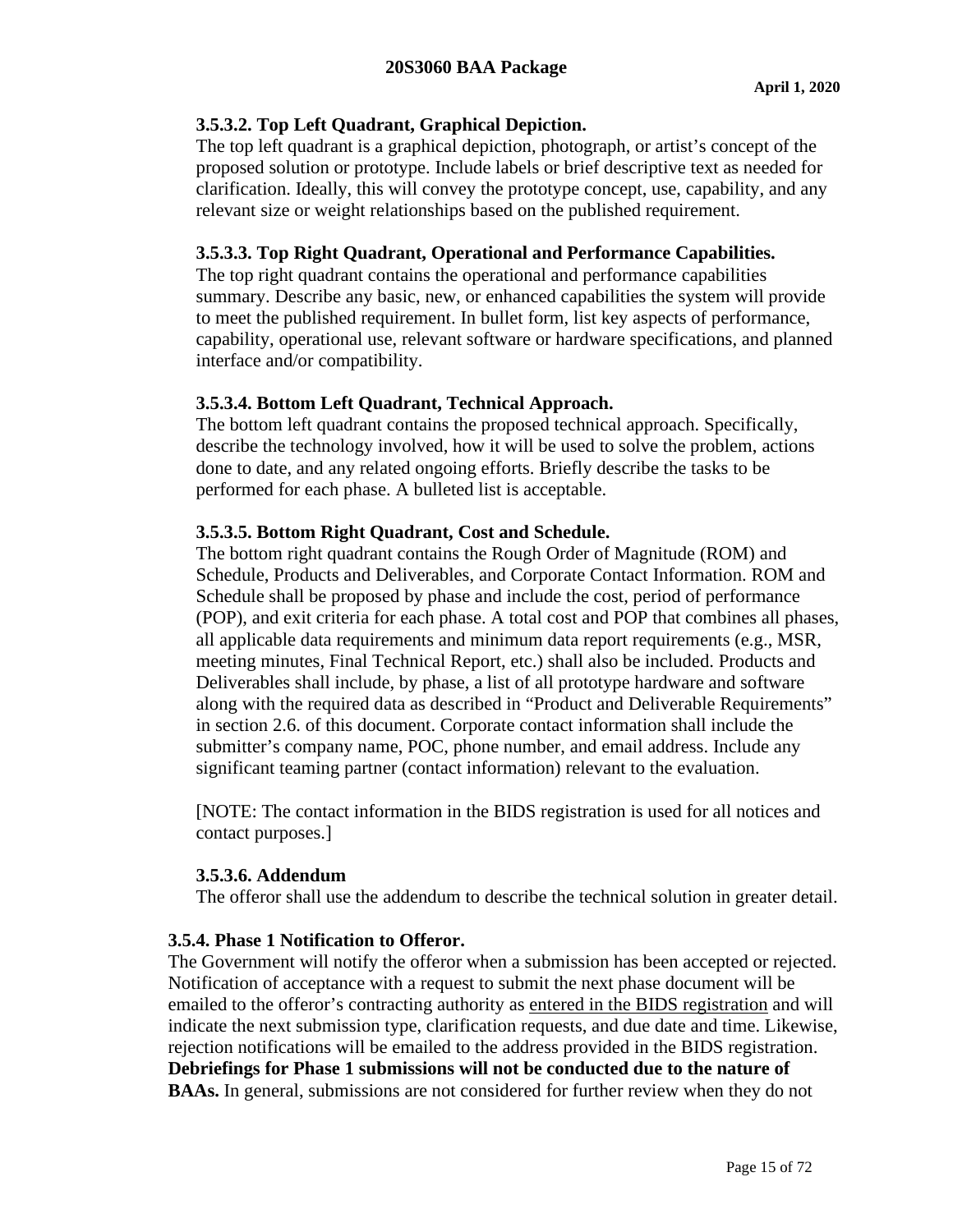meet the basic requirement, are too costly, or do not fit the mission. All Phase 1 submissions are evaluated in accordance with Section 4, Proposal Evaluation, of this BAA.

### <span id="page-15-0"></span>**3.5.5. Phase 1 Status and Inquiries.**

Phase 1 is complete when all submissions have been accepted or rejected in accordance with this BAA. Inquiries outside of the BIDS system (e.g., phone, email, etc.) concerning the status of Phase 1 submissions will not be accepted. After BIDS log on, submitters are able to check the status of their submission(s) under **Previously Uploaded Proposals.**

### <span id="page-15-1"></span>**3.6. Phase 2 White Paper Submissions.**

Offerors shall prepare and upload a White Paper with no more than twelve (12) pages plus a cover page in response to Phase 2 of this BAA. The cover page template is provided at the BIDS website under Resources. The cover page is excluded from the White Paper page count. All submission pages shall be 8 ½ by 11 inches, double-spaced with Times New Roman font no smaller than 10 point; all margins shall be one inch. Each page of the submission shall contain the document identifier in the document header. If the White Paper contains more than 12 pages including tables, charts, and figures, only the first 12 pages will be evaluated.

### <span id="page-15-2"></span>**3.6.1. Phase 2 Due Date and Time.**

All unclassified White Papers must be received electronically through BIDS no later than the due date and time specified in the Phase 1 Quad Chart acceptance email. Likewise, classified submissions must be received by the same due date and time; offerors must create a placeholder record in BIDS with an unclassified cover page attachment. Refer to section 3.4. of this BAA for instructions on classified submissions. BIDS does not allow proposals to be uploaded or for classified submissions to be created after the due date and time. Any proposal, regardless of classification, submitted by any other means, **or that is late, will not be considered** by the Government.

#### <span id="page-15-3"></span>**3.6.2. Electronic File Format.**

**The White Paper shall be submitted in a single file. This file must be in Portable Document Format (.pdf). Adobe Acrobat and MS Word can generate such files**. The document must be print-capable, without password, and no larger than 2048 KB. File names cannot contain spaces or special characters. Apple users must ensure the entire file name and path are free of spaces and special characters. Submissions that cannot be opened, viewed, or printed will not be considered.

[NOTE: ZIP files and other application formats, such as Microsoft Office (.docx or .pptx) are NOT acceptable.]

#### <span id="page-15-4"></span>**3.6.3. Phase 2 Document Upload.**

To upload a next phase document use the link back to BIDS provided in the acceptance email, or log in to BIDS and navigate to **Requested Proposals** to open the accepted record. Review the checklist then click **Create Proposal** and follow the instructions.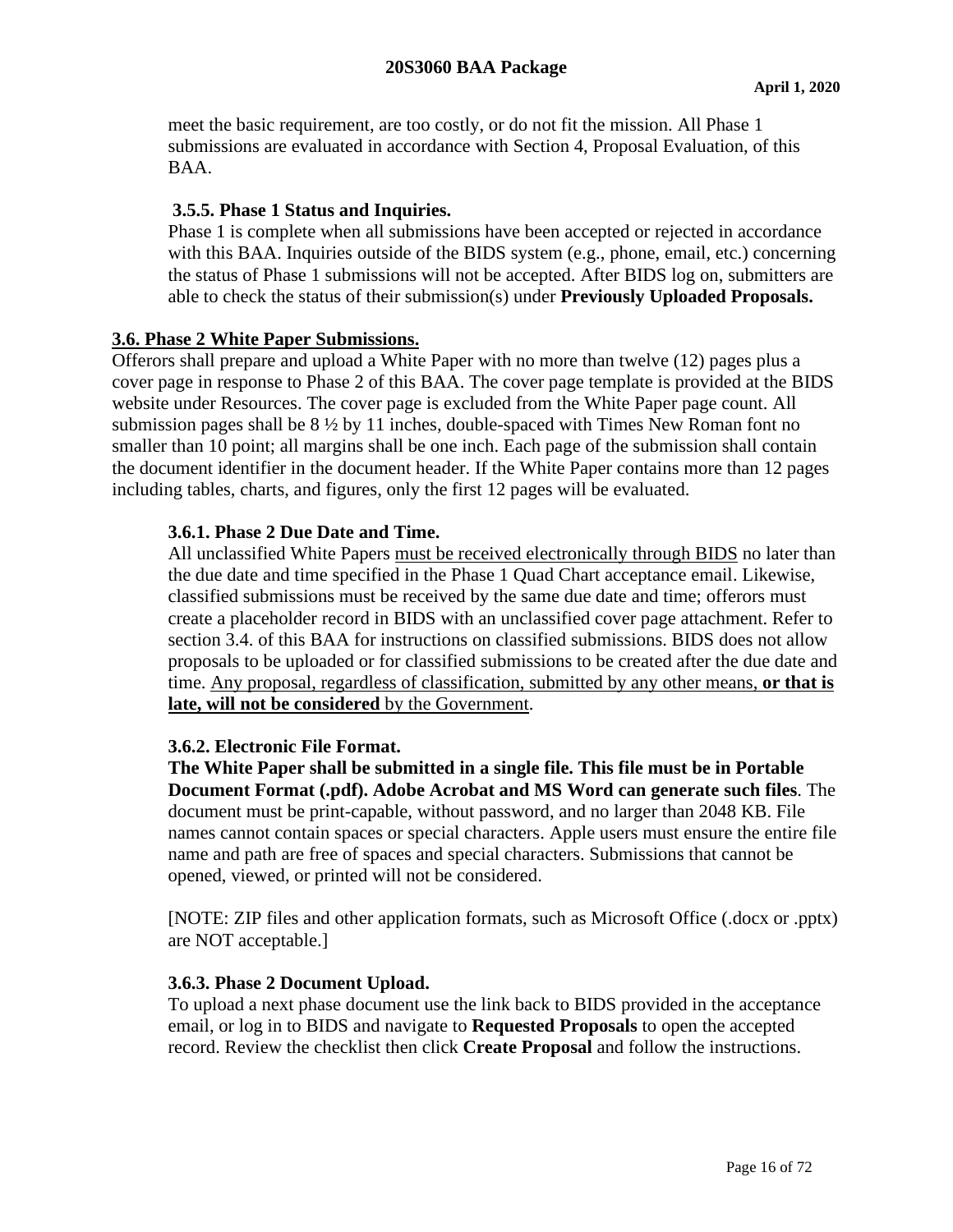### <span id="page-16-0"></span>**3.6.4. White Paper Content.**

White Papers shall provide a description of the technical approach, the specific tasks and deliverables by phase, schedule and cost estimate by phase, intellectual property and government rights, transition planning for production, and a capability statement. The offeror shall incorporate all clarification data requests from the acceptance email into the submission. Indicate clarification entries by footnote and reference the requested item(s) in the footer area. The following White Paper sections and details are required.

# <span id="page-16-1"></span>**3.6.4.1. Cover Page.**

A cover page template is provided [BIDS](https://bids.cttso.gov/) under *Resources*. The cover page includes necessary contractual information including the offeror's contracting POC (name, telephone number, email address, facsimile number, mailing address) and business information (Data Universal Numbering System (DUNS) number, Commercial and Government Entity (CAGE) code, business type). Include the proposed contract type, total cost, and the duration of all phases/tasks. The cover page is excluded from the page count.

### <span id="page-16-2"></span>**3.6.4.2. Technical Approach.**

Describe the proposed solution relative to the requirement. Focus content on operational capabilities required to address the problem, the underlying theory that supports the operational capability, and suggested concept of operations. Identify end users that could be interested in the proposed solution and describe how the solution will be a benefit. Include drawings, diagrams, charts, and tables needed to explain the effort. Describe if, and where, the proposed technology/solution has been, or is being used. Identify sponsoring agency and funding resources; or if none, so state.

### <span id="page-16-3"></span>**3.6.4.3. Tasks and Deliverables.**

Identify the proposed tasks by phase in the order of occurrence. A phase must have clear exit criteria to serve as a "go" or "no-go" decision point to proceed to the next phase. Identify work that will be performed by other organizations or agencies. Identify anticipated technical risks along with planned mitigation efforts. Indicate any Government furnished material (GFM), equipment (GFE), or information (GFI) that will be required with the task and need date; or state if none. For each phase include the exit criteria and all products and deliverables as defined in section 2.6. of this BAA. State if a phase is proposed as an option.

### <span id="page-16-4"></span>**3.6.4.4. Schedule.**

Develop a master project schedule preferably in Gantt chart format. The schedule shall indicate the planned start and stop point for each phase with top level subordinate tasks, estimated delivery dates, and completion dates. Indicate the total project POP in months using March 30<sup>th</sup> as a notional start date through the completion date.

### <span id="page-16-5"></span>**3.6.4.5. Cost.**

Provide the proposed, task-phased budgetary estimate inclusive of any proposed options. At a minimum, this estimate shall detail estimated labor hours and costs,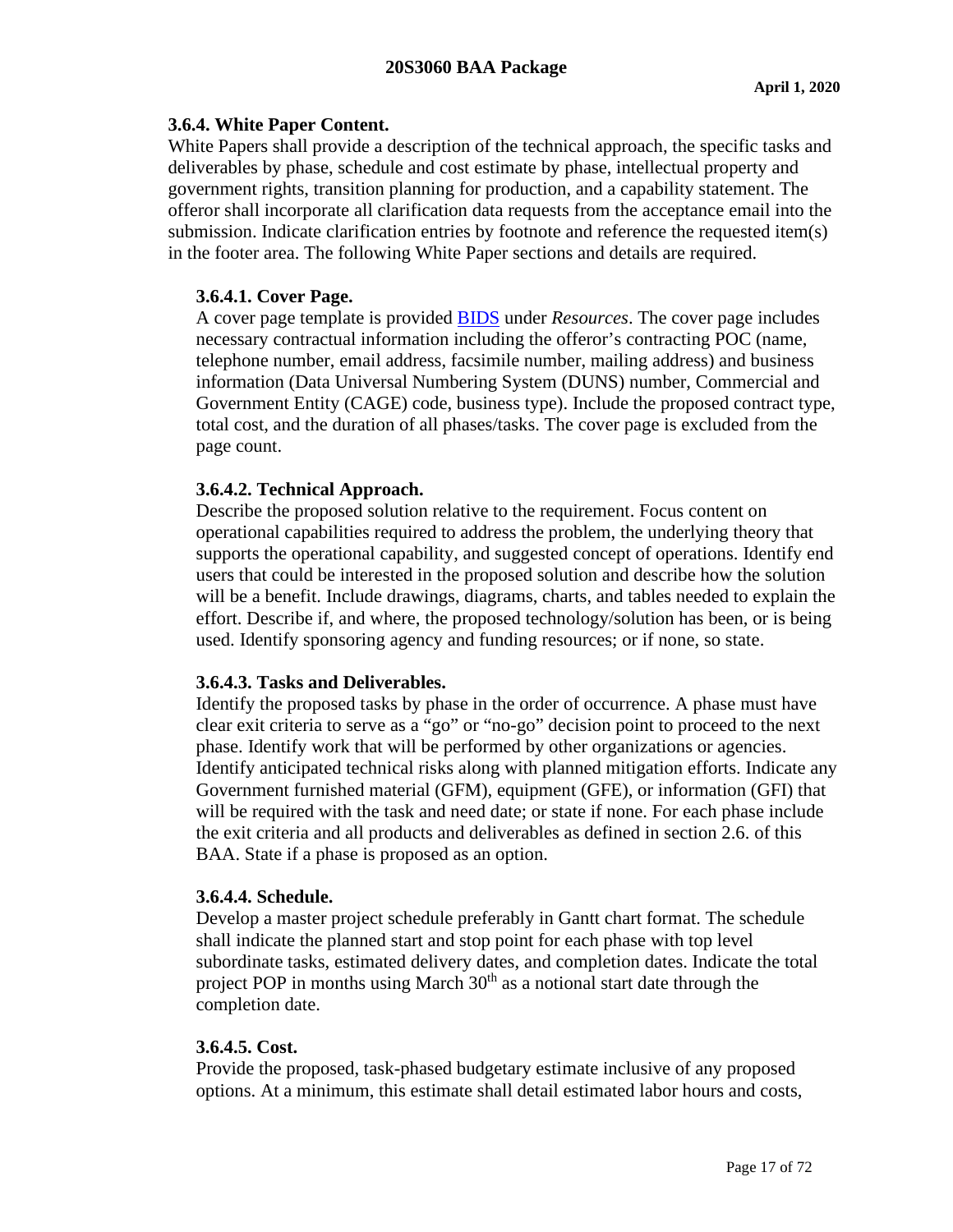anticipated material costs, product and deliverable costs (see section 2.6. of this BAA), and other costs (e.g., subcontracts, indirect rates, profit or fee rate) for each phase/task. Costs allocated to other organizations (e.g., Government testing) shall be clearly shown; or state if none. Changes in cost from those proposed in the prior submission shall be explained.

### <span id="page-17-0"></span>**3.6.4.6. Intellectual Property, Technical Data, and Software.**

Disclose/discuss all intellectual property, technical data, and/or software rights that are intended to be used in connection with this submission. See section 2.5. of this BAA for additional information.

### <span id="page-17-1"></span>**3.6.4.6.1. Patents and Patent Applications.**

Identify any existing, applied for, or pending patents that will be used in the conduct of this effort. Provide patent number with date of issue and title or patent application number with filing date and title. Any patent or patent application that resulted from prior government funding should be identified. If no patents or patent applications are relevant, so state. See section 2.5. of this BAA for additional information.

### <span id="page-17-2"></span>**3.6.4.6.2. Rights in Technical Data and Software.**

Identify any technical data and/or computer software that will be delivered with less than unlimited rights as prescribed in DFARS 252.227-7013 and DFARS 252.227-7014. State if unlimited rights in technical data are proposed. See section 2.5. of this BAA for additional information.

#### <span id="page-17-3"></span>**3.6.4.7. Transition from Prototype to Production.**

Describe the overall strategy to transition the results of this development effort to production once the funded effort is concluded. Briefly describe the overall strategy for transition, potential partners, transition issues to include any obvious regulatory, liability, interoperability, or financing issues. Discuss the interaction with representative users and the concept for test and evaluation by those users and follow on support of a product resulting from this effort.

#### <span id="page-17-4"></span>**3.6.4.8. Organizational Capability Statement.**

Describe the offeror's capability and/or experience in doing this type of work. Identify technical team members or principal investigators and associated expertise. If applicable, include a description of co-participants' capabilities and/or experience. State whether an agreement has been reached (or not) with the co-participants. The offeror is only required to submit past performance information in response to a request for Full Proposal.

#### <span id="page-17-5"></span>**3.6.5. Phase 2 Status and Inquiries.**

Phase 2 is complete when all submissions have been accepted or rejected in accordance with this BAA. Inquiries outside of the BIDS system (e.g., phone, email, etc.) concerning the status of White Papers will not be accepted. After login to the [BIDS website,](https://bids.cttso.gov/) submitters are able to check the status of their submission(s) under **Previously Uploaded**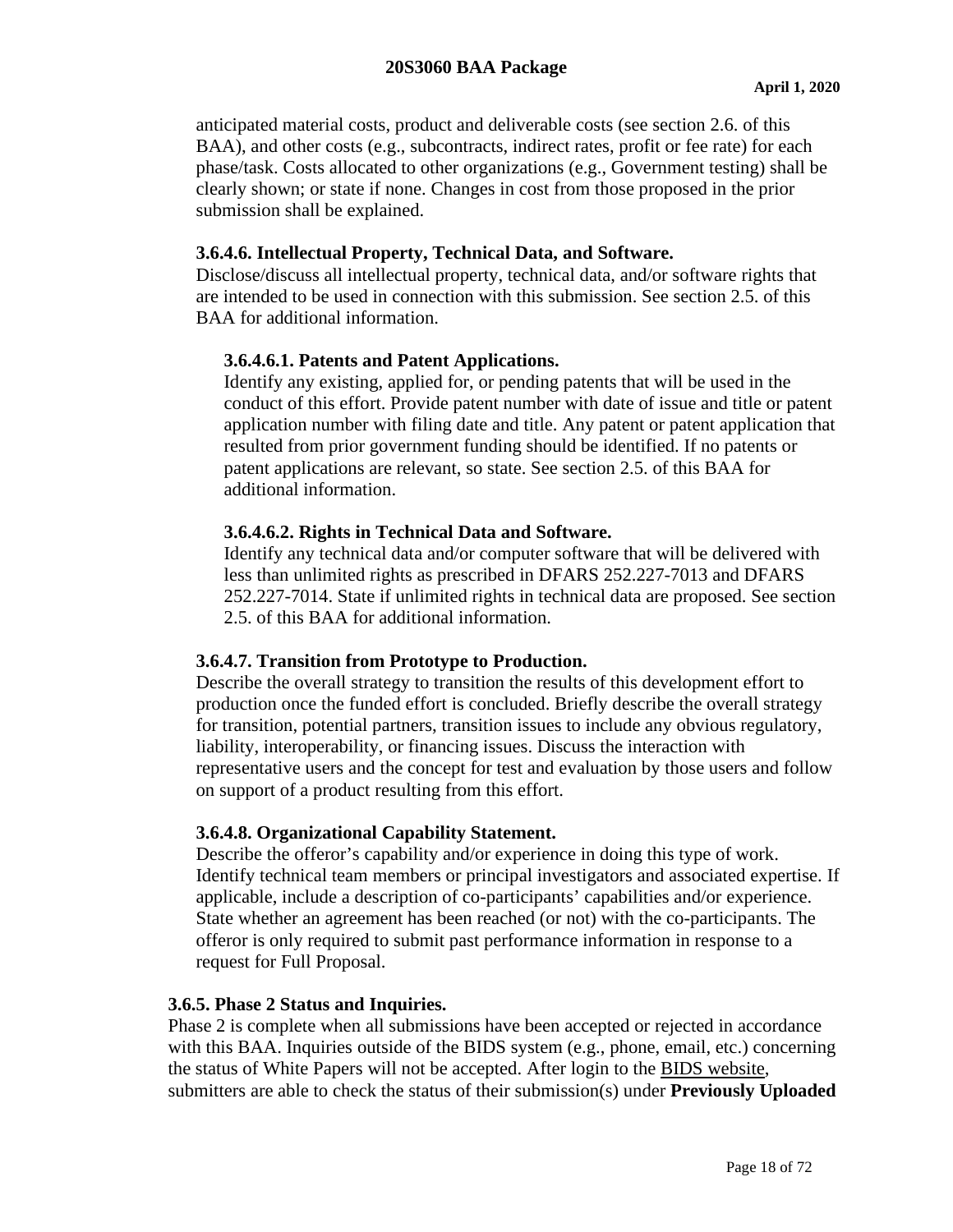### **Proposals.**

### <span id="page-18-0"></span>**3.6.6. Phase 2 Notifications to Offeror.**

The Government will notify the offeror when a submission has been accepted or rejected. Notification of acceptance with a request to submit the next phase document will be emailed to the offeror's contracting authority as *entered in the BIDS registration* and will indicate the next submission type, clarification requests, and due date and time. Likewise, rejection notifications will be emailed to the address provided in the BIDS registration. **Debriefings for White Papers will not be conducted due to the nature of BAAs**. In general, submissions are not considered for further review when they do not meet the basic requirement, are too costly, do not fit the mission, or funding is not expected. All White Papers are evaluated in accordance with section 4, Proposal Evaluation, of this BAA.

### <span id="page-18-1"></span>**3.7. Phase 3 Full Proposal Submissions.**

Offerors shall prepare and upload a Full Proposal, consisting of a Technical Proposal in **Portable Document Format (.pdf),** a completed CTTSO Cost Proposal template (using the Microsoft Excel format provided by CTTSO) along with a supporting Cost Narrative pdf, plus a cover page, in response to Phase 3 of this BAA. All pages shall be 8 ½ by 11 inches, double-spaced with Times New Roman font no smaller than 10 point; all margins shall be one inch. Each page of the submission shall contain the document identifier in the document header. The Technical Proposal must be no more than 50 pages including tables, charts, and figures. If the document contains more than 50 pages, only the first 50 pages will be evaluated. All paragraphs containing proprietary information must be clearly marked. The Cost Proposal has no page limit; however, unnecessarily elaborate or information beyond those sufficient to present a complete and effective response is not desired.

**Disclaimer -** To minimize the cost and effort for submitters, Phase 3, Full Proposals, will only be requested for qualifying solutions that have a high probability of award; however, the Government reserves the right to cancel requirements, or any request for proposals for this solicitation, at any time prior to award and shall not be liable for any cost of proposal preparation or submission.

#### <span id="page-18-2"></span>**3.7.1. Phase 3 Due Date and Time.**

All unclassified Full Proposals must be received electronically through BIDS no later than the due date and time specified in the acceptance email. Likewise, classified submissions must be received by the CTTSO Security Office by the due date and time; offerors must create a placeholder record in BIDS with an unclassified cover page attachment.Refer to section 3.4. of this BAA for instructions on classified submissions. BIDS does not allow proposals to be uploaded or classified placeholders to be created after the due date and time. Any proposal, regardless of classification, submitted by any other means, **or that is late, will not be considered** by the Government.

#### <span id="page-18-3"></span>**3.7.2. Electronic File Format.**

The technical proposal must be submitted in in **Portable Document Format (.pdf).** The CTTSO Cost Proposal Template (MS Excel) must be completed and submitted with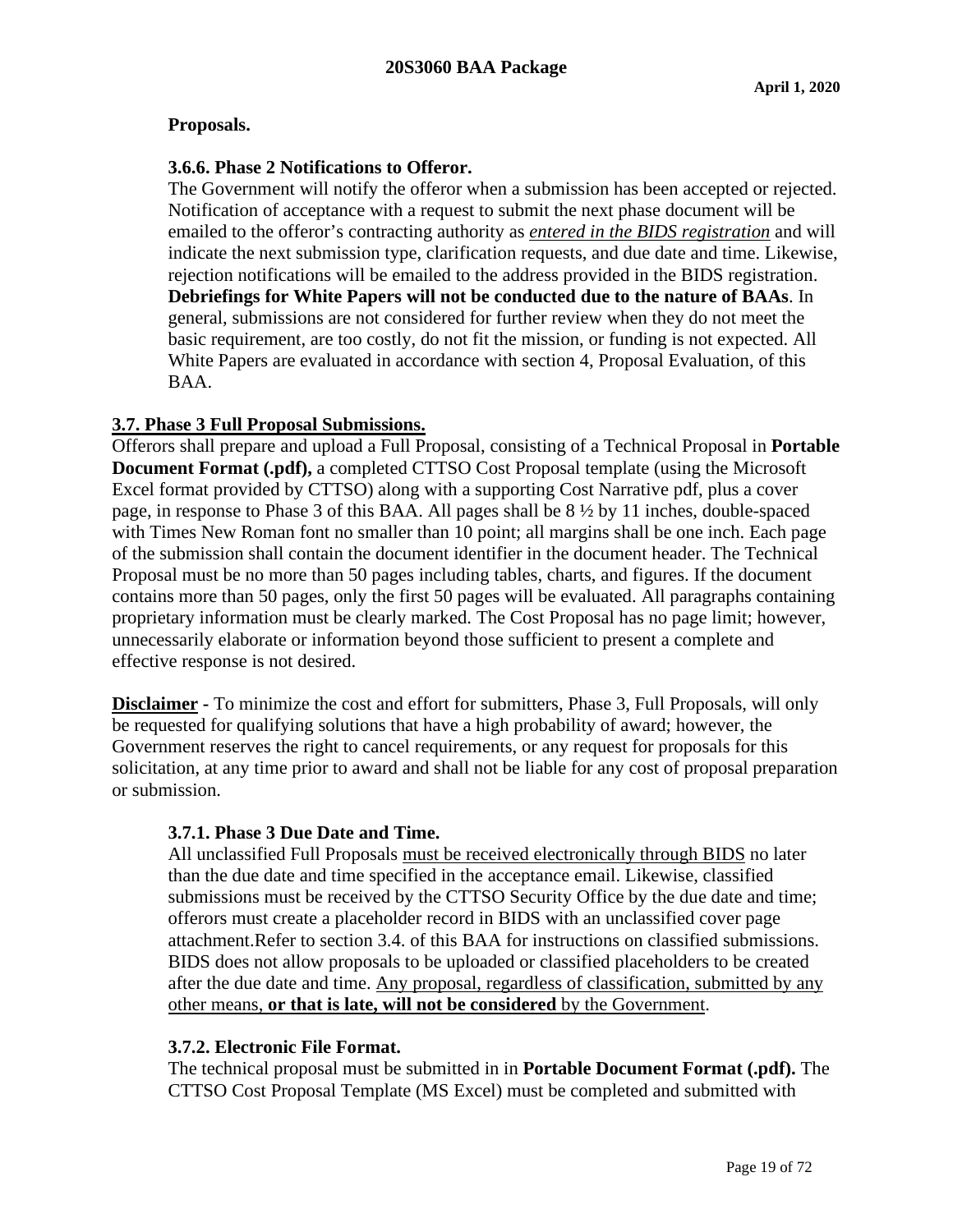formulas visible and the document unlocked. A supporting cost narrative must be submitted in **Portable Document Format (.pdf).**

The document must be print-capable, without password, and no larger than 2048 KB. File names cannot contain spaces or special characters. Apple users must ensure the entire file name and path are free of spaces and special characters. Submissions that cannot be opened, viewed, or printed will not be considered.

### <span id="page-19-0"></span>**3.7.3. Phase 3 Document Upload.**

To upload a next phase document, locate and open the accepted record under **Requested Proposals**. Review the checklist then click **Create Proposal** and follow the instructions**.**

### <span id="page-19-1"></span>**3.7.4. Full Proposal Components.**

Full Proposal shall consist of three major sections (Technical Proposal and Cost Proposal with a supporting Cost Narrative) described in this document, and can be uploaded to BIDS as three separate files each limited to 2048 KB.

- The first section is the technical proposal and shall include all information related to the proposal as specified in this BAA including figures, charts, and tables plus the cover page.
- The second section is the cost proposal, which will show a breakdown of costs by CLIN as well as phase using the CTTSO Cost Proposal template. **This template is available on the Resources page of BIDS**.
	- o Part of the cost proposal is a cost narrative that includes all cost data as well as an explanation of changes in cost from those proposed in the prior submission. Additionally, the offeror will include a cover page as follows:

A cover page template is provided at the BIDS website under [Reference](https://bids.cttso.gov/tswg/bids.nsf/xpReferenceMaterials.xsp)  [Materials.](https://bids.cttso.gov/tswg/bids.nsf/xpReferenceMaterials.xsp) The cover page includes necessary contractual information including the offeror's contracting POC (name, telephone number, email address, facsimile number, mailing address) and business information (DUNS number, CAGE code, business type). Include the proposed contract type, total cost, and the duration of all phases/tasks.

#### <span id="page-19-2"></span>**3.7.5. Technical Proposal Content.**

The Technical Proposal shall provide a technically detailed solution of the problem addressed in the requirement and fully expand the technology proposed in the prior submissions. The following sections and associated data are required. The offeror shall incorporate all clarification data requests in the Phase 2 acceptance email. Indicate clarification entries by footnote and reference the requested item(s) in the footer area.

#### <span id="page-19-3"></span>**3.7.5.1. Table of Contents.**

The technical proposal shall include a table of contents noting the page number of each section detailed below. The table of contents is excluded from page count.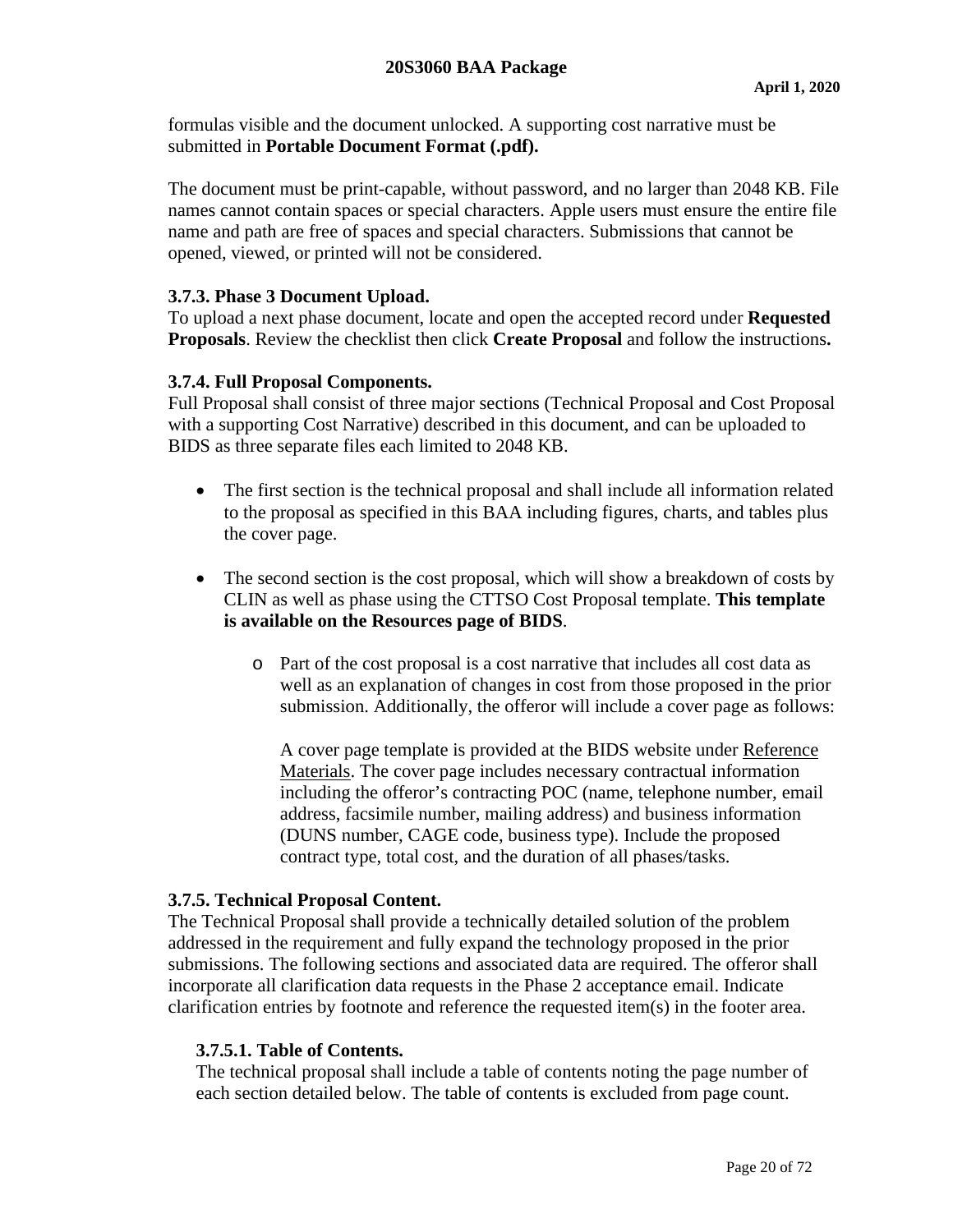### <span id="page-20-0"></span>**3.7.5.2. Abstract.**

The abstract is a one-page (or less) synopsis of the proposal that includes the title and the basic approach to satisfy the requirement. Describe the overall scope of work to be performed for the entire period of performance, inclusive of options. The abstract shall stand alone and be suitable for release under the Freedom of Information Act, 5 U.S.C. § 552, as amended.

# <span id="page-20-1"></span>**3.7.5.3. Executive Summary.**

An executive summary is a concise description of the technology and solution being proposed. Include key information that demonstrates how the proposed solution meets the published requirement. The executive summary should not introduce any new information not covered in the subsequent content.

# <span id="page-20-2"></span>**3.7.5.4. Technical Approach.**

Describe the technical approach for the proposed solution to meet the requirement. Include technical details of the solution and fully expand the technology proposed in the prior phase submission. Include the methodology, underlying theory, system components, and operational scenario for the intended users. Include drawings, diagrams, charts, and tables needed to explain the effort. Describe relevant prior application of the proposed technology and/or solution, how it is being used, and by whom. Identify sponsoring agency and funding resources; or if none, so state. If subcontractors are proposed, include a detailed description of the effort that they will be performing in support of or in addition to the prime.

### <span id="page-20-3"></span>**3.7.5.5. Project Plan.**

The project plan shall be organized by phase and describe the work to be performed along with all associated requirements to successfully complete the proposed effort. Include a summary of the individual phases to follow.

### <span id="page-20-4"></span>**3.7.5.5.1. Phases.**

Phases shall be defined by the subset of tasks to be performed, phase objectives to be accomplished, and the required POP to completion. Phases shall be listed in order of occurrence. Identify phases that are optional. Each phase must contain clear exit criteria that is measurable evidence of completion and serves as a "go" or "no-go" decision point. Each phase shall include a total cost.

### <span id="page-20-5"></span>**3.7.5.5.2. Tasks within a Phase.**

For each task, provide a detailed description of the work to be performed. Identify any work that will be performed by other organizations or agencies; or if none, so state. Indicate if an agreement is in place for the resources.

# <span id="page-20-6"></span>**3.7.5.5.3. Products and Deliverables.**

Identify all deliverables - products as well as documentation and reports - for each Task/Phase. Refer to section 2.6. of this BAA for minimum reporting requirements, and additional products and deliverables in performance of the effort proposed.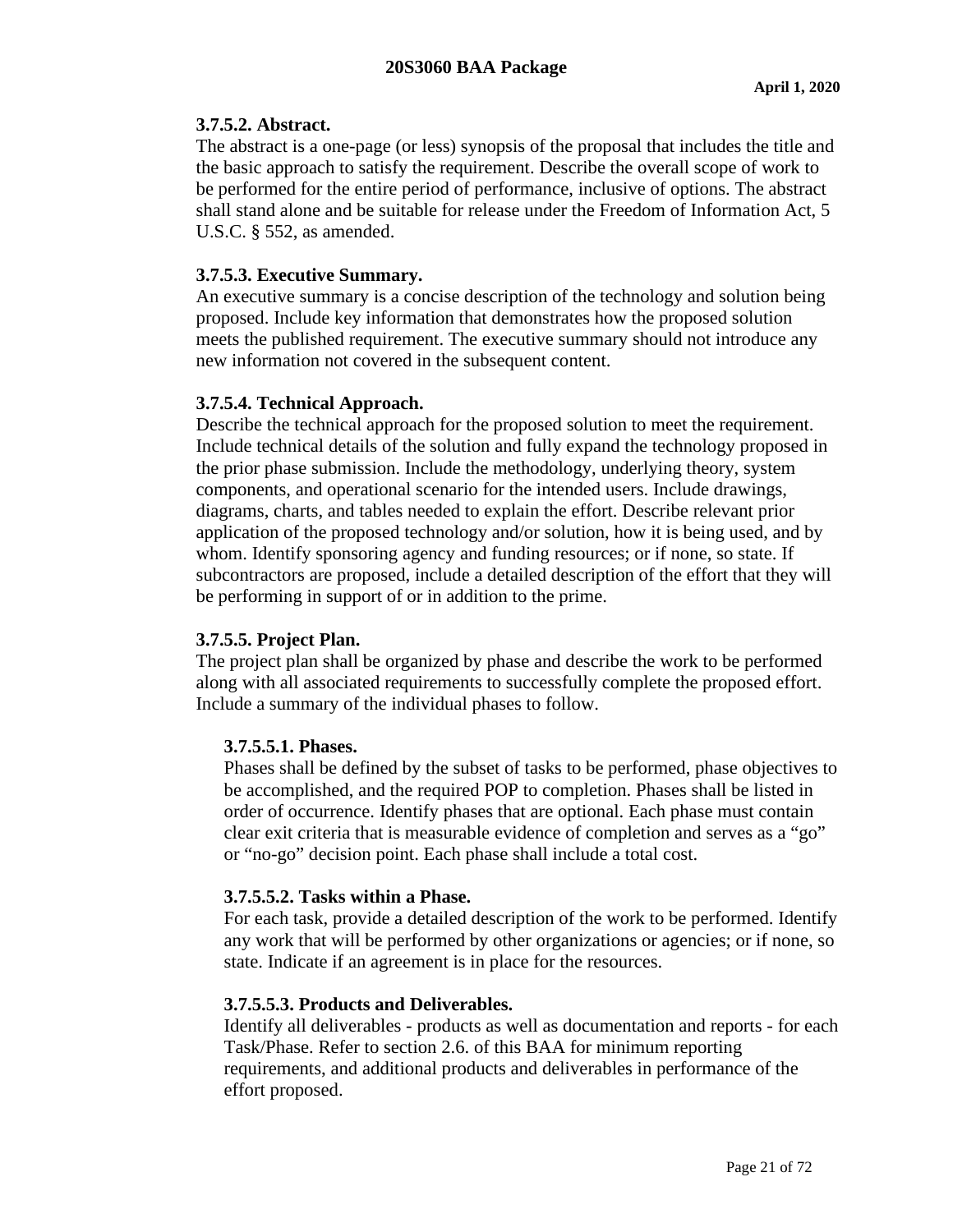### <span id="page-21-0"></span>**3.7.5.6. Master Schedule.**

Develop a master project schedule that includes phase start and stop dates as well as major milestones, critical tasks, and report and product delivery dates. Assume a start date of March 30<sup>th</sup>. Indicate any optional phases.

### <span id="page-21-1"></span>**3.7.5.7. Government Furnished Equipment.**

Reasonably identify all Government furnished equipment (GFE), materials, facilities, or information with the need date and suggested source at the time of proposal submission. GFE includes, but is not limited to: Government email accounts, SIPRNET access, Common Access Cards (CACs), and/or space at a CTTSO facility (e.g., permanent residence, temporary residence, or testing). Upon identifying GFE, if an offeror's proposal is selected for contract award, the proposed GFE will be identified in the resulting contract. Failure to adequately identify necessary GFE may result in contract termination due to the offeror's inability to perform under this competitive source selection. State if Government equipment, materials, facilities, or information are not required.

### <span id="page-21-2"></span>**3.7.5.8. Project Risks and Mitigation.**

Identify anticipated technical and management risks along with planned mitigation efforts. Indicate the risk assessment as high, medium, or low.

# <span id="page-21-3"></span>**3.7.5.9. Organizational Capability Statement.**

Include a brief description of the offeror's organization. Describe the offeror's capability and/or experience in doing the type of work being proposed. If applicable, include a description of co-participants' capabilities and/or experience. State whether an agreement has been reached with the co-participants. Provide at least three references, to include points of contact, for like or similar work.

### <span id="page-21-4"></span>**3.7.5.10. Organizational Resources.**

Identify key technical personnel and principal investigator(s) including alternates and co-participants, if applicable. Include a brief biography, relevant expertise, and a list of recent publications for each. Identify any team members with potential conflicts of interest. Possible conflicts of interest include personnel formerly employed by the federal Government within the past two years from the date of proposal submission. Provide name, duties, employing agency, and dates of employment; or state if none

### <span id="page-21-5"></span>**3.7.5.11. Intellectual Property, Technical Data, and Software.**

<span id="page-21-6"></span>All anticipated intellectual property, technical data or software rights shall be disclosed. See section 2.5. of this BAA for additional information.

### **3.7.5.11.1. Patents and Patent Applications.**

Identify any existing, applied for, or pending patents that will be used in the conduct of this effort. Provide patent number or application number and title. Any patent that resulted from prior Government funding should be identified. State if no patents or patent applications are relevant.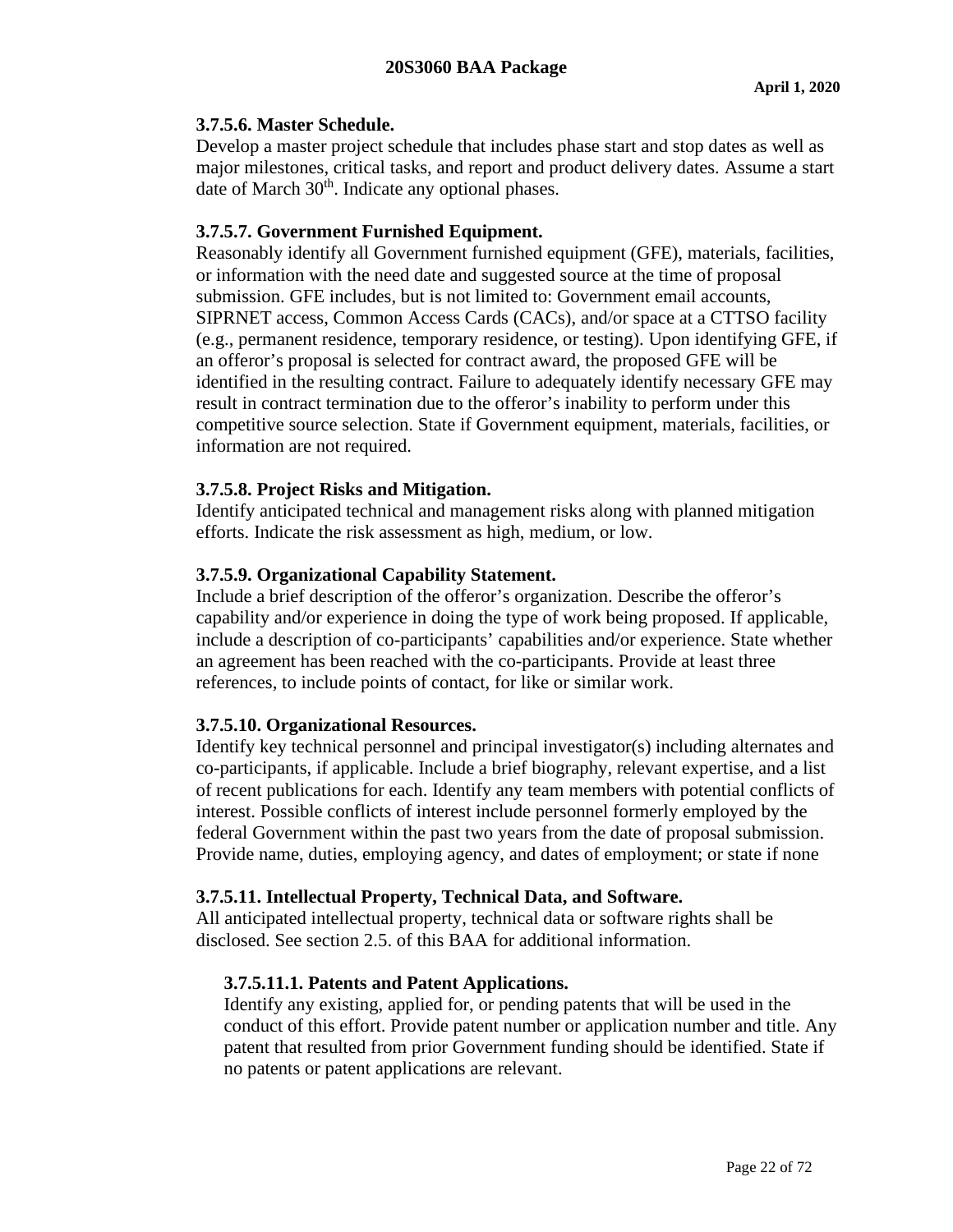### <span id="page-22-0"></span>**3.7.5.11.2. Rights in Technical Data.**

State if unlimited rights in technical data are proposed. If not, identify any technical data and/or computer software that will be delivered with less than unlimited rights as prescribed in DFARS 252.227-7013 and DFARS 252.227- 7014. When less than unlimited rights are proposed, a data rights assertion table shall be provided as prescribed in DFARS 252.227-7017.

### <span id="page-22-1"></span>**3.7.5.12. Transition from Prototype to Production.**

Describe the approach and issues related to transition or commercialization of the results of this effort to an operationally suitable and affordable product for the intended users to include the following. The cost to prepare the Transition Plan should be included in the proposed costs. The cost to prepare the Transition Plan should be detailed in the cost proposal. Additional information regarding the Transition Plan can be found in the [CTTSO Technology Transition Handbook](https://www./bids.cttso.gov/Resource/DownloadFile/1011) located on BIDS under Resources.

[NOTE: If the specific requirement will not reasonably result in a prototype (e.g., study, service requirement) so state "Not Applicable to this Requirement" and justify why.]

# <span id="page-22-2"></span>**3.7.5.12.1. Transition Strategy.**

Provide the overall strategy for transition to production (licensing, partnering, or venturing) along with the associated timelines for actions associated with the transition. Describe the roles of current development partners, subcontractors, or other organizations that will be leveraged. If the offeror is not a commercial entity, indicate if a commercial partner has been identified. Discuss barriers to commercialization, such as anticipated regulatory issues (such as environmental, safety, health, and transportation), liability issues, interoperability, and financing, and planned steps to address these barriers.

### <span id="page-22-3"></span>**3.7.5.12.2. Transition Approach.**

Describe the type and level of effort envisioned to take the technology from its state at the end of the development effort to a production ready, affordable, operationally suitable product (such as size and/or weight reduction, packaging, environmental hardening, integration, additional test and certification). Provide an estimate of any costs to transition the prototype to low rate initial production. Provide the estimated production unit price for the end users.

### <span id="page-22-4"></span>**3.7.5.12.3. Test and Evaluation.**

Describe the plan to involve representative users during the design and development process and the general plan for test and evaluation by representative end users. If the phases of performance include representative user test and evaluation: (1) ensure coordination of user participation is thoroughly discussed in the technical approach; and (2) state "Representative User Participation will occur during contract performance."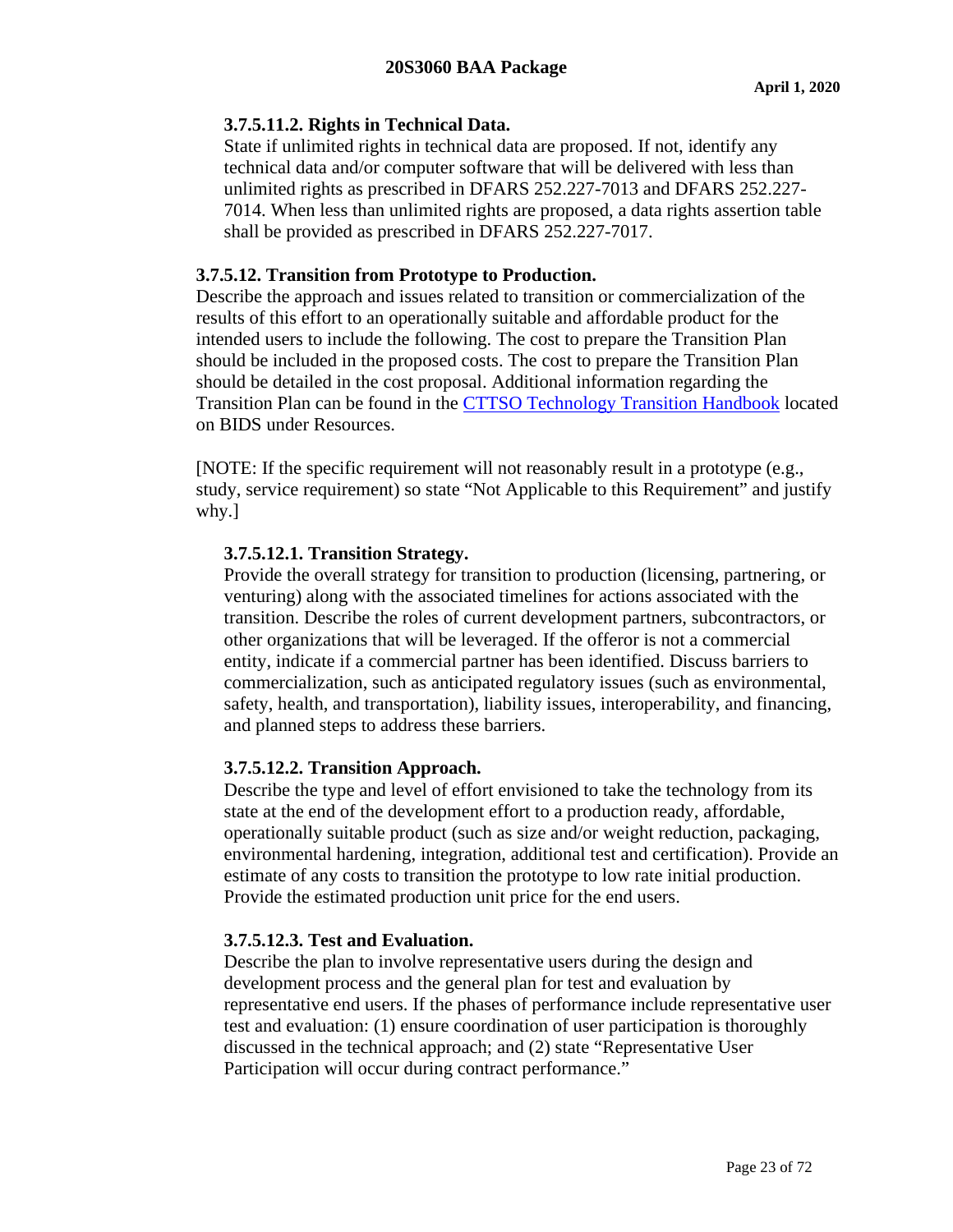### <span id="page-23-0"></span>**3.7.5.12.4. Operational Support.**

Describe the estimated level of training needed to prepare users to utilize the product in an operational environment. Discuss the anticipated support concept such as level(s) of repair, spare parts, warranties, operation and maintenance technical manuals, simulators, and other logistics considerations.

### <span id="page-23-1"></span>**3.7.5.13. Human Subjects and Animal Testing.**

The proposal shall provide a statement regarding the anticipated use of human subjects or animals in testing; or state if none. If yes, procedures for complying with all laws and regulations governing the use of animals or human subjects in research projects shall be included in the technical proposal. See section 2.9, "Animal or Human Testing Compliance" in this document for details.

### <span id="page-23-2"></span>**3.7.5.14. Environmental Impact.**

The proposal shall provide a statement regarding the impact of the work proposed on the environment. State if no impact exists.

### <span id="page-23-3"></span>**3.7.5.15. Classification and Security.**

If the offeror is proposing to perform research in a classified area, indicate the level of classification of the research and the level of clearance of the potential principal investigator and all proposed personnel. The contractor shall include facility clearance information. Also, the contractor shall indicate the Government agency that issued the clearances. State if the proposed effort is unclassified.

### <span id="page-23-4"></span>**3.7.5.16. Subcontracting Plan.**

If the total amount of the proposal exceeds \$700,000 and the offeror is not a small business, the offeror shall submit a subcontracting plan for small business and small socially and economically disadvantaged business concerns. A mutually agreeable plan will be included in and made a part of the resultant contract. The contract cannot be executed unless the contracting officer determines that the plan provides the maximum practicable opportunity for small business and small disadvantaged business concerns to participate in the performance of the contract. The Subcontracting Plan/information is excluded from page count.

#### <span id="page-23-5"></span>**3.7.6. Cost Proposal.**

The offeror and each significant subcontractor, if any, shall fill out the CTTSO Cost Proposal Template (available on BIDS under Resources) and submit all supporting cost or pricing data along with any other supporting attachments. All prepared spreadsheet formulas must be accessible. As soon as practicable after agreement on price, but before contract award, the offeror shall submit a Certificate of Current Cost or Pricing Data for contracts exceeding \$2,000,000 as prescribed by FAR 15.406-2.

[NOTE: To determine the reasonableness of the cost proposal, the Government may request additional supporting documentation for proposed costs.]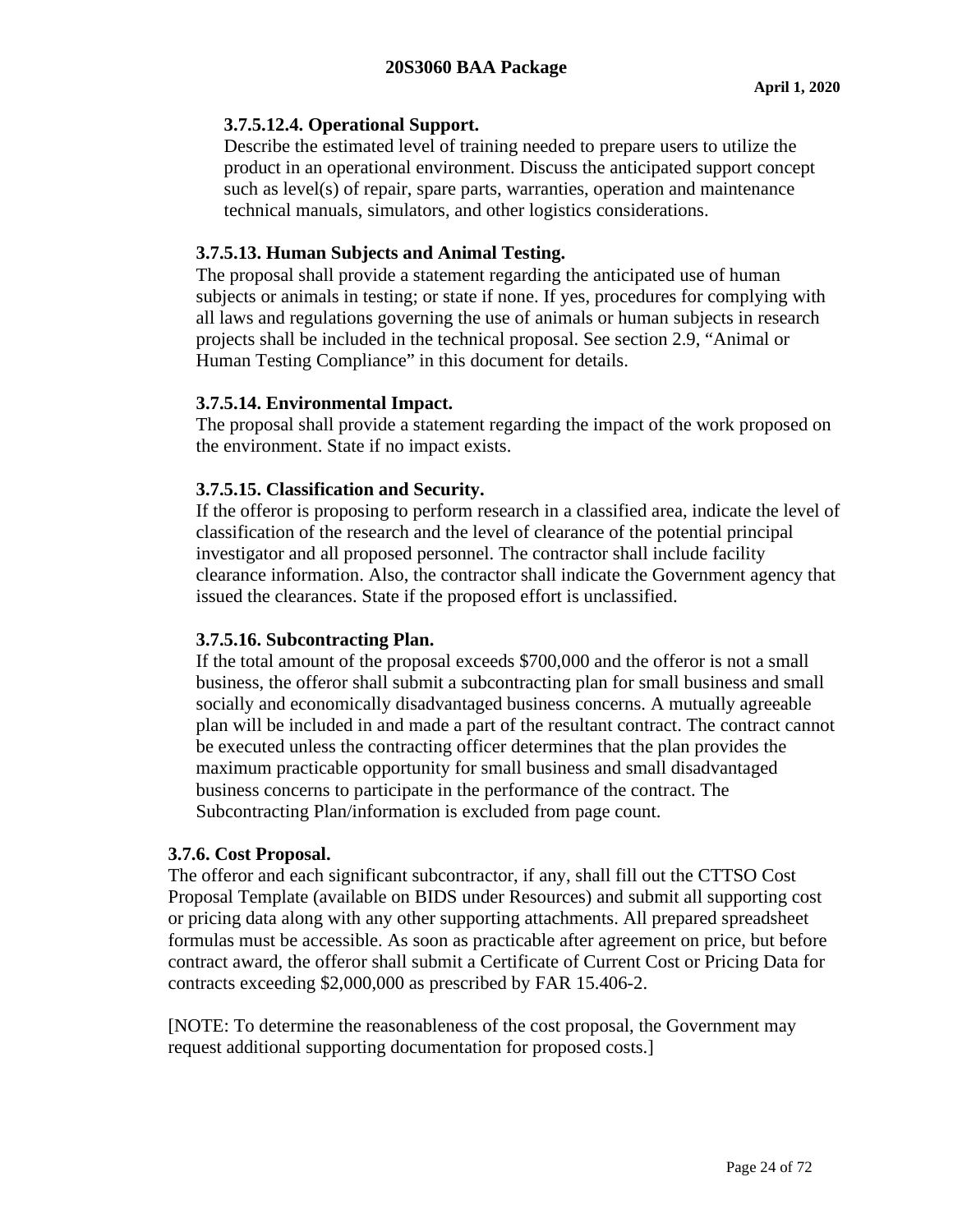### <span id="page-24-0"></span>**3.7.6.1. Cost Narrative.**

Provide a narrative discussing/substantiating elements of the cost proposal. Provide a separate summary of the total cost for each phase and for the total of the entire effort proposed. Indicate optional phases. Explain changes in cost from those proposed in the previous submission. The Cost Narrative must be submitted in PDF (.pdf) format with Times New Roman font no smaller than 10 point.

# <span id="page-24-1"></span>**3.7.6.1.1. Table of Contents.**

The cost narrative shall include a table of contents noting the page number of each section detailed below.

# <span id="page-24-2"></span>**3.7.6.1.2. Direct Labor Costs.**

Detail the direct labor cost estimate by showing the breakdown of labor hours, rates, cost for each category, and furnish the basis for the estimates.

- *Labor Category.* Include a detailed description of the category.
- *Labor Hours.* Include a Basis of Estimate for the proposed hours. Detail hours to be worked by each labor category proposed per each task, per each fiscal year and cumulatively.
- *Labor Rates.* Rates shall be in accordance with established rate agreements. If no rate agreement exists, use payroll data with actual rates to substantiate the proposed rates. If fully loaded rates are proposed, the offeror shall identify the base rate and build up.
- *Escalation*. Identify the escalation rate, how the rate is applied, and provide justification for the rate used.

# <span id="page-24-3"></span>**3.7.6.1.3. Indirect Costs.**

Indicate how the offeror has computed and applied offeror's indirect costs (e.g., overhead, G&A, material burden). Indicate the rates used and provide an appropriate explanation.

# <span id="page-24-4"></span>**3.7.6.1.4. Other Direct Costs.**

Identify all other costs directly attributable to the effort and not included in other sections (e.g., special tooling, travel, computer and consultant services, preservation, packaging and packing, spoilage and rework) and provide the basis for pricing.

- *Travel*. The basis for travel estimates will include trip purpose, departure site and destination, number of persons traveling, number of days, ground transportation requirements, and detailed costs for airfare, hotel, rental cars, and per diem allowances per Federal Travel Regulations (FTR).
- *Materials.* Submit a detailed Bill of Materials identifying each discrete material component. **Backup documentation must be submitted to explain the basis of estimate for at least 80 percent of the total material cost proposed**. Backup documentation may include: actual production costs, catalog listings, supplier quotes, actual invoices, or other documentation from a third-party source which verifies the proposed price.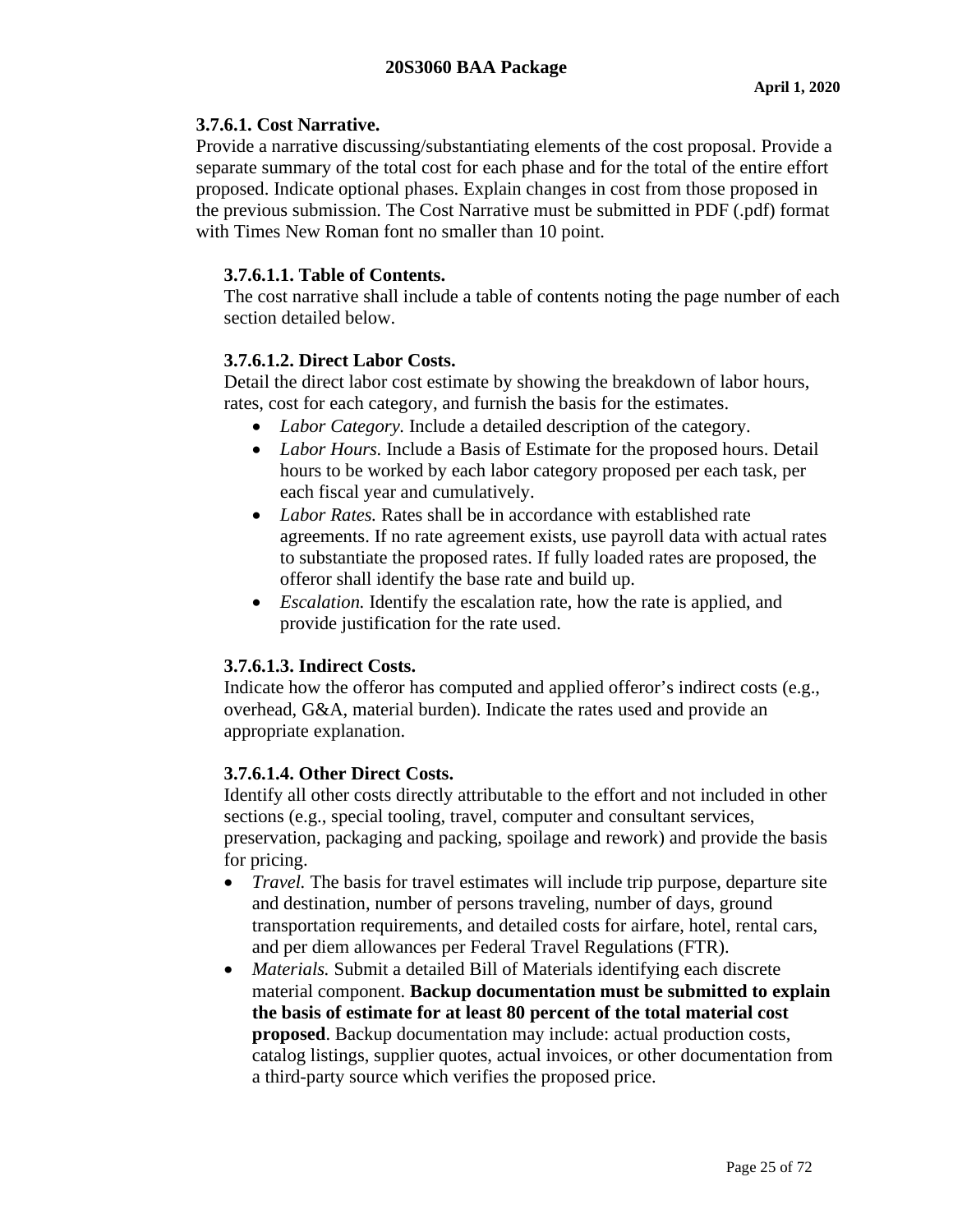- *Consultants.* If any consultants are to be used, the offeror shall submit consultant quotes for hourly rates, estimated number of hours required, and justification.
- *Subcontractors*. If any subcontractors are to be used, the offeror shall submit complete subcontractor quotes or proposals as part of the proposal. Subcontractor proposals will be evaluated along with the prime's proposal, and they are expected to contain the same level of detail as a prime proposal. Subcontractors providing commercial items may submit a commercial quote instead of a detailed proposal.

[NOTE: In order to protect proprietary data, subcontractors may submit their detailed cost proposals directly to the Contracting Officer instead of submitting to the prime contractor. If this occurs, the prime is responsible for ensuring subcontractor's submission is timely and is completed in accordance with these instructions.]

### <span id="page-25-0"></span>**3.7.6.1.5. Government Furnished or Contractor Acquired Equipment.**

Identify the external property or materials required to perform the task in the summary. Separate items to be acquired with contract funds and those to be furnished by the Government. Reasonably provide the description or title and estimated unit and total costs of each item (i.e., manufacturer, catalog price, or previous purchase price). When such information on individual items is not available, the items should be grouped by class and estimated values indicated. In addition, the offeror shall include a statement of the extent to which the offeror is willing to acquire the items.

[NOTE: The FAR generally prohibits providing an industrial contractor with facilities (including plant equipment and real property) with a unit acquisition cost of less than \$10,000.]

#### <span id="page-25-1"></span>**3.7.6.1.6. Profit or Fee.**

Include the profit or fee proposed for this effort. State if no profit or fee is proposed. Include a discussion, in the summary, of risk, technical difficulty, need for management/oversight, exceptional circumstances, etc.

### <span id="page-25-2"></span>**3.7.6.1.7. Competitive Methods.**

For those acquisitions (e.g., subcontract, purchase orders, material orders) over \$250,000 priced on a competitive basis, also provide data showing degree of competition and the basis for establishing the source and reasonableness of price. For inter-organizational transfers priced at other than cost of the comparable competitive commercial work of the division, subsidiary, or affiliate of the contractor, explain the pricing method (See FAR 31.205-26(e)).

### <span id="page-25-3"></span>**3.7.6.1.8. Established Catalog or Market Prices/Prices Set By Law or**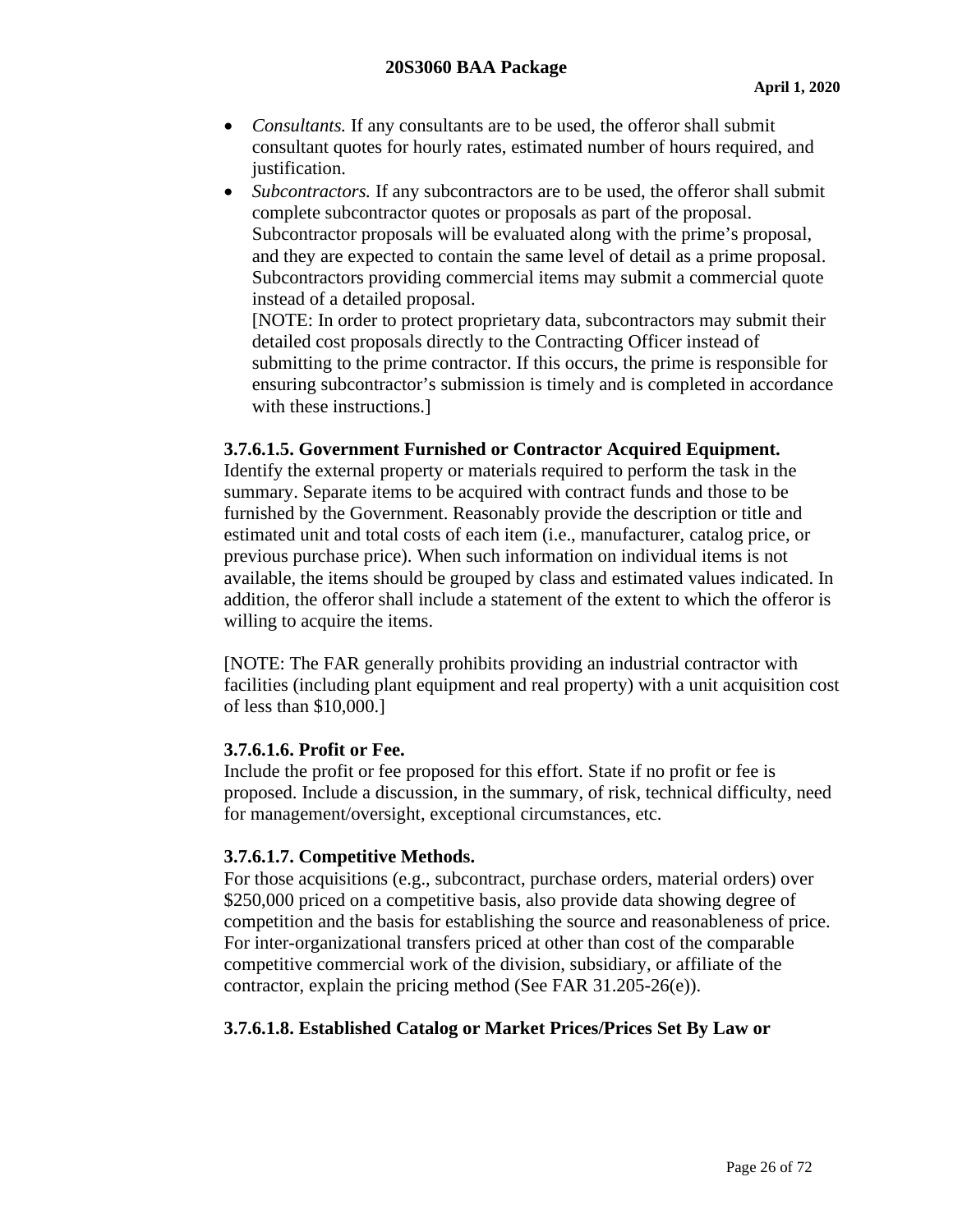# **Regulation.**

When an exemption from the requirement to submit cost or pricing data is claimed, whether the item was produced by others or by the offeror, provide justification for the exemption.

### <span id="page-26-0"></span>**3.7.6.1.9. Royalties.**

If more than \$250, provide the following information on a separate page for each separate royalty or license fee:

- Name and Address of Licensor.
- Date of the License Agreement. [NOTE: A copy of the current license agreement and identification of applicable claims of specific patents shall be provided upon request by the contracting officer. See FAR 27.204 and FAR 31.205.37.)
- Patent numbers, patent application serial numbers, or other basis on which the royalty is payable.
- Brief description (including any part or model numbers of each contract item or component on which the royalty is payable).
- Percentage or dollar rate of royalty per unit.
- Unit price of contract item.
- Number of units.
- Total dollar amount of royalties.

# <span id="page-26-1"></span>**3.7.6.10. Facilities Capital Cost of Money.**

When the offeror elects to claim facilities capital cost of money as an allowable cost, the offeror must submit Form CASB-CMF and show the calculation of the proposed amount. See FAR 31.205-10.

# <span id="page-26-2"></span>**3.7.6.11. Other Funding Sources.**

The proposal shall provide the names of other federal, state, or local agencies, or other parties receiving the proposal and/or funding or potentially funding the proposed effort. State if no other funding sources or parties are involved.

### <span id="page-26-3"></span>**3.7.6.12. Additional Information/Documents.**

Additional information/documents to be included in the Cost Narrative:

- *Business/Cost Checklist.* The offeror shall complete and include a copy of the Business/Cost Checklist found at the BIDS website under Resources. Information and documents required in the Business/Cost Checklist shall be included in this proposal.
- *Terms & Conditions.* The offeror shall identify any anticipated/proposed contract terms and conditions in the proposal summary.
- *Proposal Validity*. The proposal shall remain valid for a period of no less than 180 days from submission.
- *Forward Pricing Rate Agreement.* If the offeror has an applicable rate agreement with DCAA (or another Federal Agency, e.g., HHS), please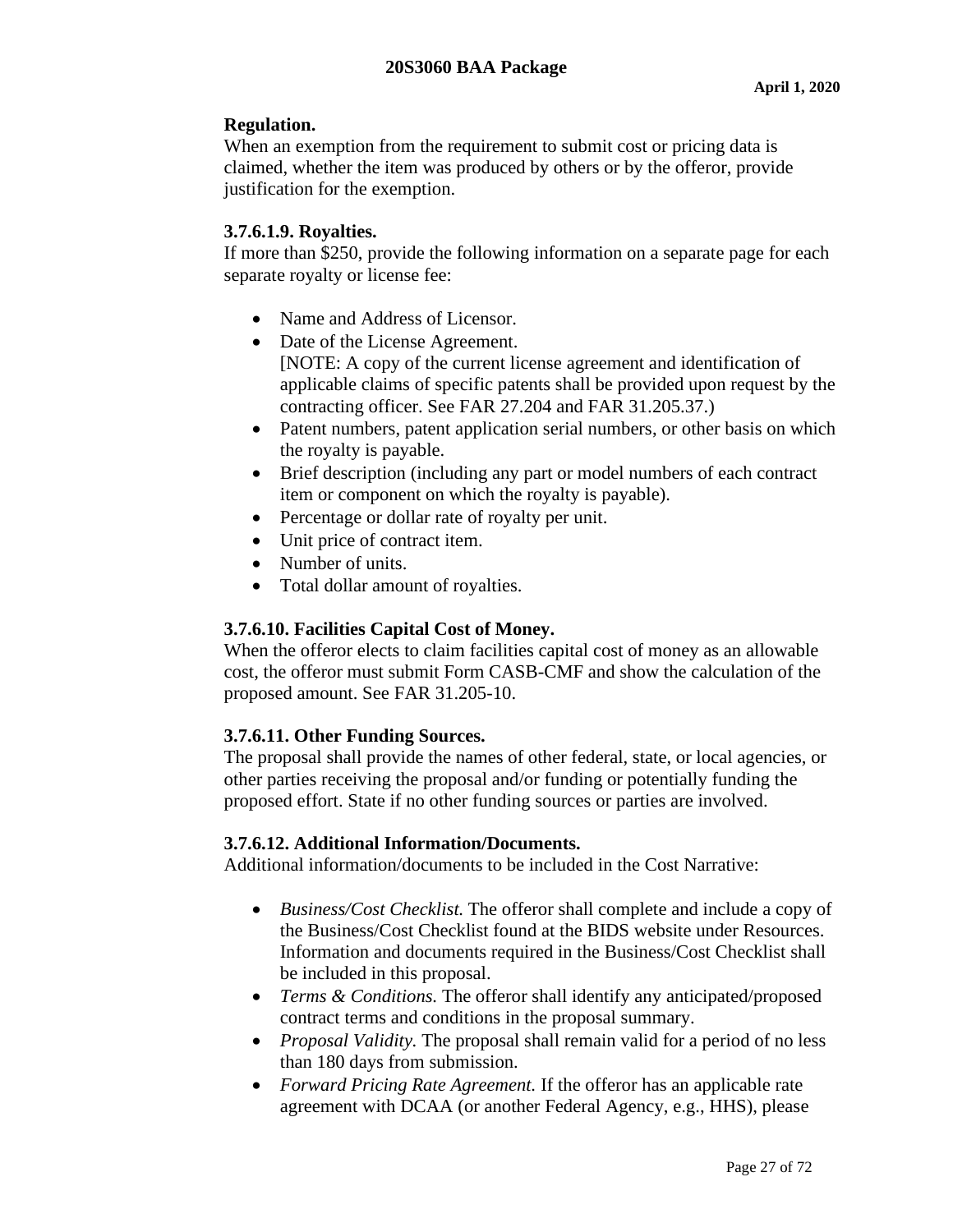include a copy of the agreement and provide a point of contact to your cognizant DCAA office. If the offeror has not previously been audited by DCAA, the procuring office may request an audit to verify the proposal labor direct and indirect rates. This applies to both prime contractors and subcontractors.

- *ACH Form.* The offeror will submit a completed ACH Form. (Found on BIDS under Resources).
- *VETS-4212.* The offeror will submit the most recent VETS-4212 filing confirmation.
- *Subcontracting Plan.* If the offeror is a large business and work will be performed in the United States, a Small Business Subcontracting Plan shall be submitted if the contract is expected to exceed \$700,000.
- *Past Performance*. The offeror shall provide information on previous Federal Government prime or subcontracts featuring endeavors relevant (i.e., within the past three years and of similar size and complexity) to the specific requirement.

### <span id="page-27-0"></span>**3.7.8. Phase 3 Notifications to Offerors.**

Notification of acceptance or rejection of a Phase 3 submission will be sent via email to the offeror's principal contact as entered in the BIDS registration. Acceptance of a Full Proposal does not guarantee a contract will be awarded. If the Government does not accept the Phase 3 proposal, the offeror may request a formal pre-award debriefing.

### <span id="page-27-1"></span>**3.7.9. Phase 3 Protests.**

Offerors are encouraged to see resolution within the agency before filing a protest. Offerors who choose to submit any protest, must do so directly to the CTTSO Contracting Officer. All such protests will be processed under procedures that depend on whether the protest is directed to the agency, or to the Government Accountability Office (GAO) or to the Court of Federal Claims. Should the offeror choose to submit a protest, the Offeror must clearly label whether such protest is to the agency, GAO or the Court of Federal Claims. The Government will deem receipt of the protest by the Contracting Officer as constituting receipt or purposes of determining timeliness. Addresses for receipt confirmation can be requested via the BIDS Help function.

### <span id="page-27-2"></span>**3.7.10. Phase 3 Status and Inquiries.**

Phase 3 is complete when the Government concludes technical evaluations of all submissions and awards any contracts considered under this BAA. Inquiries by phone concerning the status of Full Proposals will not be accepted. After log in to the BIDS website, submitters are able to check the status of any submission under **Previously Uploaded Proposals.**

### <span id="page-27-3"></span>**3.8. Clarification Requests.**

Should the offeror be asked to submit clarifications to a Phase 2 White Paper or a Phase 3 Full Proposal, the BIDS email from the Contracting Officer will contain instructions on the specific request and associated requirements. BIDS will use CL (Clarification) instead of WP (White Paper), or FP (Full Proposal) as the Document Identifier designation (e.g., *CL* CB-1112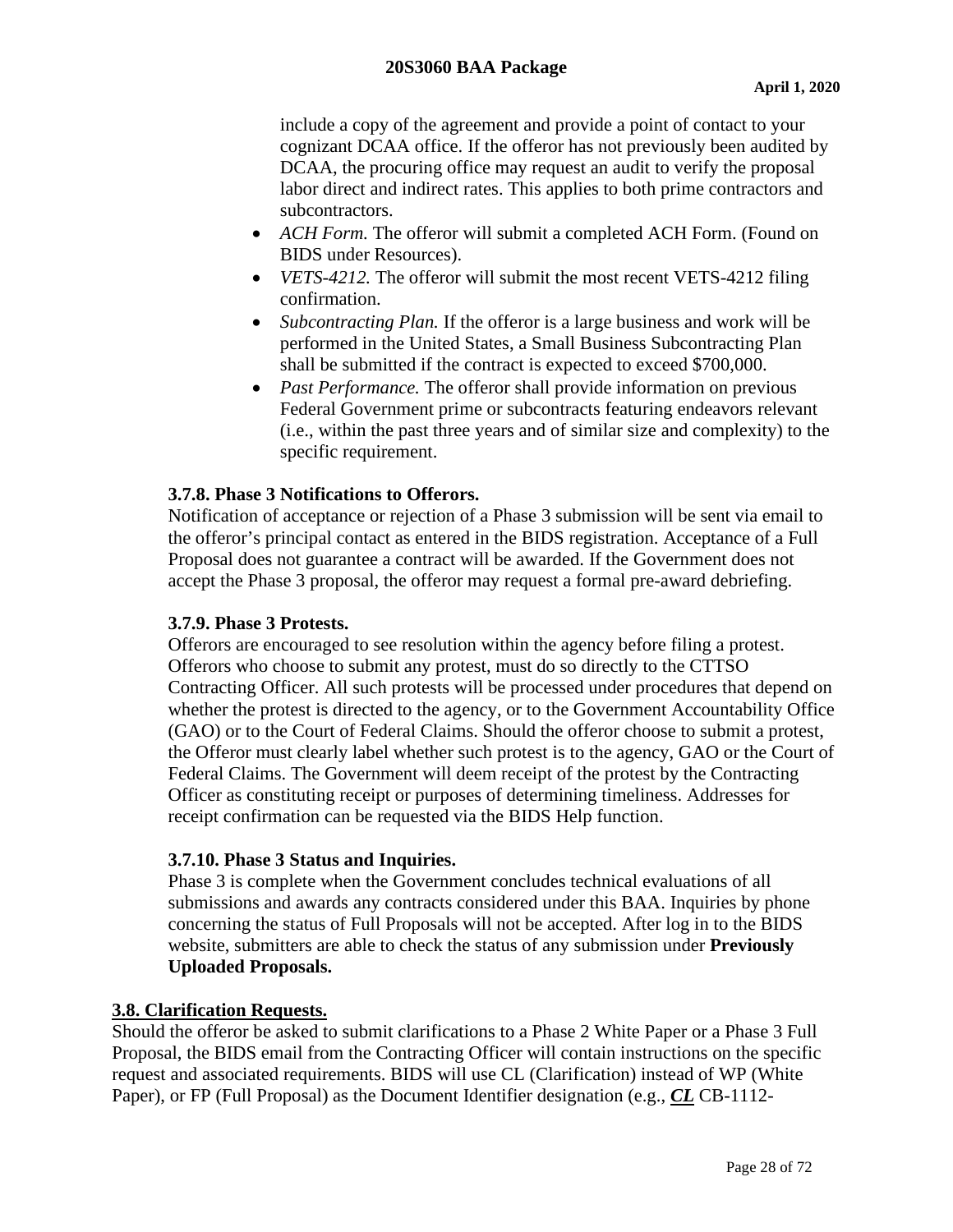ABCORP–xxxx-CL; where xxxx-CL is the VIT entered by the submitter). The request will contain the due date and time and *can be less than the standard 30-day response* time depending on the nature of the request.

### <span id="page-28-0"></span>**3.9. Instructions for Offeror "No-bid" and Submission Withdrawal.**

From time to time an offeror decides not to submit a subsequent Phase 2 or Phase 3 submission. If this is the case, the offeror shall indicate in BIDS that they are not providing the subsequent submission. The offeror shall follow the steps identified in BIDS to upload a submission and attach a document to indicate the withdrawal of the previous submission(s) and the intent to not participate in further submissions. If possible, the Document Identifier should reflect the submission status (e.g., CB-1112-ABCORP–xxxx-WD or xxxx-NoBid). To withdraw a submission after the due date and time, notify the contracting officer at BIDSHelp@cttso.gov.

# **4. PROPOSAL EVALUATION.**

<span id="page-28-1"></span>This section describes the criteria that will be used to evaluate each submission. The phase of the submission will determine the extent that each criterion applies based on the information requirements described in Section 3. Criteria are not weighted, and submissions are not ranked.

### <span id="page-28-2"></span>**4.1. Evaluation Criteria.**

The criteria used to evaluate and select proposals for projects are described as follows. **Each proposal will be evaluated on its own merit** and relevance to the program requirements rather than against other proposals in the same general research area.

### <span id="page-28-3"></span>**4.1.1. Basic Requirement.**

The proposed solution must meet the letter and intent of the stated requirement; all elements within the proposal must exhibit a comprehensive understanding of the problem and the requirements of intended end users. The proposed solution must meet multiple user (U.S. Government or commercial) needs and be fully compliant with all elements of the solicitation including format, content, and structure as well as all BAA instructions.

#### <span id="page-28-4"></span>**4.1.2. Technical Performance.**

The proposed technical approach must be feasible, achievable, complete, and supported by a proposed technical team that has the expertise and experience to accomplish the proposed tasks. Task descriptions and associated technical elements are to be complete and in a logical sequence. All proposed deliverables must clearly define a final product that meets the requirement and can be expected as a result of the award. The proposal must identify and clearly define technical risks and planned mitigation efforts. Those risks and the associated mitigation must be defined, feasible, and reasonable. The roles of the prime and other participants required must be clearly distinguished and pre-coordination with all participants (including Government facilities) fully documented.

The requirement for and the anticipated use or integration of Government Furnished Equipment/Information/Property (GFE/GFI/GFP) including all equipment, facilities, and information, must be fully described including dates when such GFE/GFI/GFP will be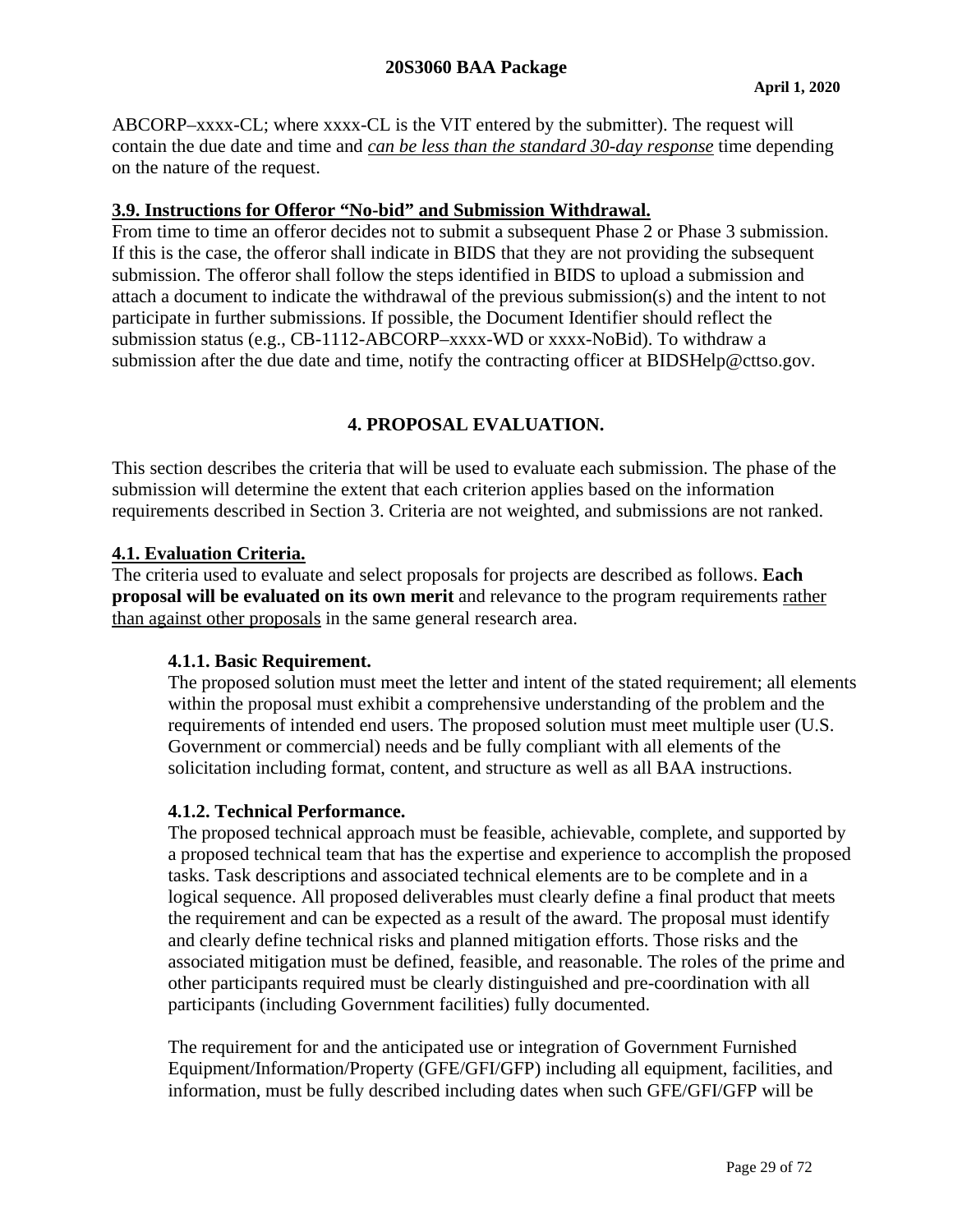required. Intellectual property ownership and the planned transition to production must be adequately addressed, including a support concept for the product described. Similar efforts completed by the offeror in this area must be fully described including identification of other Government sponsors.

### <span id="page-29-0"></span>**4.1.3. Cost.**

The proposed costs must be both reasonable for the work proposed and achievable. The proposal must document all anticipated costs including those of associate, participating organizations. The proposal must demonstrate that the offeror has fully analyzed budget requirements and addressed resulting cost risks. The proposal must indicate all cost-sharing and leveraging opportunities explored and identified and the intellectual property expectations associated with that cost-sharing. Other sponsors who have funded or are funding this offeror for the same or similar efforts must be identified by agency, program manager name, phone number and email address.

#### <span id="page-29-1"></span>**4.1.4. Schedule.**

The proposed schedule must be reasonable, achievable, and complete. The proposal must indicate that the offeror has fully analyzed the project's critical path and has addressed the resulting schedule risks.

#### <span id="page-29-2"></span>**4.1.5. Contractor Past Performance.**

Past performance is a confidence assessment based upon the probability of successfully performing the requirement. The offeror's past performance in similar efforts must clearly demonstrate an ability to deliver products that meet the proposed technical performance requirements within the proposed budget and schedule. The proposed project team must have demonstrated expertise to manage the cost, schedule, and technical aspects of the project. At Phase 3, the Government's evaluation of past performance will rely on evidence provided directly by offerors as well as independent sources of information. If applicable, the offeror shall state if it has no relevant past performance.

[NOTE: Past performance information may be used in the technical evaluation if the vendor has relevant past performance with the Government. However, having no relevant past performance with the Government will not be held against a vendor.]

**Remainder of this page intentionally left blank.**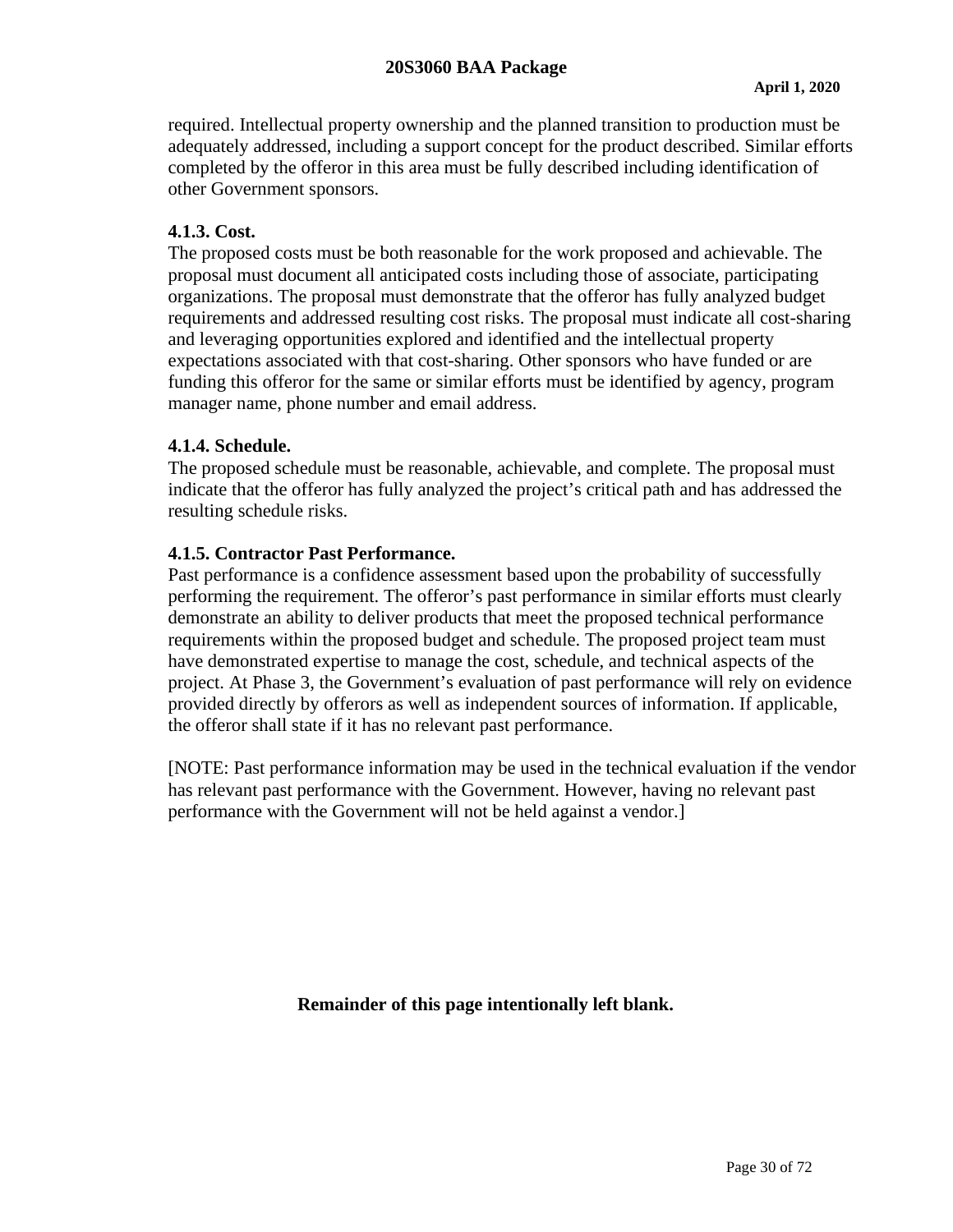# **5. TECHNOLOGY DEVELOPMENT REQUIREMENTS.**

<span id="page-30-0"></span>This section provides the requirement descriptions and overall technical objectives. The intent of this BAA is to identify technologies and approaches that provide near-, mid-, and long-term solutions that enhance the capabilities of the U.S. Government to combat or mitigate terrorism. The main objective is to provide rapid prototype development focused on current and future critical multi-agency counterterrorism and antiterrorism requirements.

### <span id="page-30-1"></span>**5.1. Advanced Analytic Capabilities (AAC)**

### **R4466 Person-Borne IED Detection**

Develop, test, and evaluate a means of detecting person-borne improvised explosive devices (PBIEDs), leveraging machine-learning algorithm(s) to understand emerging patterns and trends in an urban environment from overhead full motion video (FMV) via unmanned aerial surveillance. The capability shall include both a means for detecting physical characteristics of individuals that are indicative of carrying or transporting IEDs, and a means of detecting indicators from crowd dynamics and atmospherics to the potential presence of an IED in an urban environment. The capability shall harness commercial-off-the-shelf machine-learning algorithm(s) to enable the processing and analysis of user-specified or live FMV. Computing tasks shall be performed "at-the-edge" either on mobile devices receiving streamed FMV from a UAV-mounted sensor, or computing can be performed on a processor that is a part of the UAV payload. The vendor must procure all necessary training data for the algorithms. The implemented solution shall have the following capabilities:

- When a tactical level unit (e.g., team, platoon, squad, special agent) is operating in crowded urban terrain and is surrounded by the indigenous population, they should receive real-time warnings via mobile device on the potential presence of PBIEDs:
	- o In their immediate proximity;
	- o Being carried and/or concealed by person(s) that are attempting to approach them; and
	- o Being concealed within the crowd.
- PBIED threats shall be identified using machine-learning algorithms that leverage:
	- o Known characteristics of IEDs;
	- o Crowd dynamics;
	- o Body measurements of individuals; and
	- o Analytics of individual behavior.
- The delivered capability must be able to cope with false positives, discriminating between individuals who stand out in a crowd for a variety of innocent reasons and real threats.
- The delivered capability should take into consideration a variety of environments where culture may alter crowd dynamics, changing the indicators of a potential threat. For example:
	- o A Boston Marathon style bombing might be characterized by a crowd that is unaware of an individual's desire to do harm;
	- o A protest crowd in Eastern Jerusalem may be aware that an individual is carrying a PBIED and is attempting to aid his movement or to distance itself from the blast.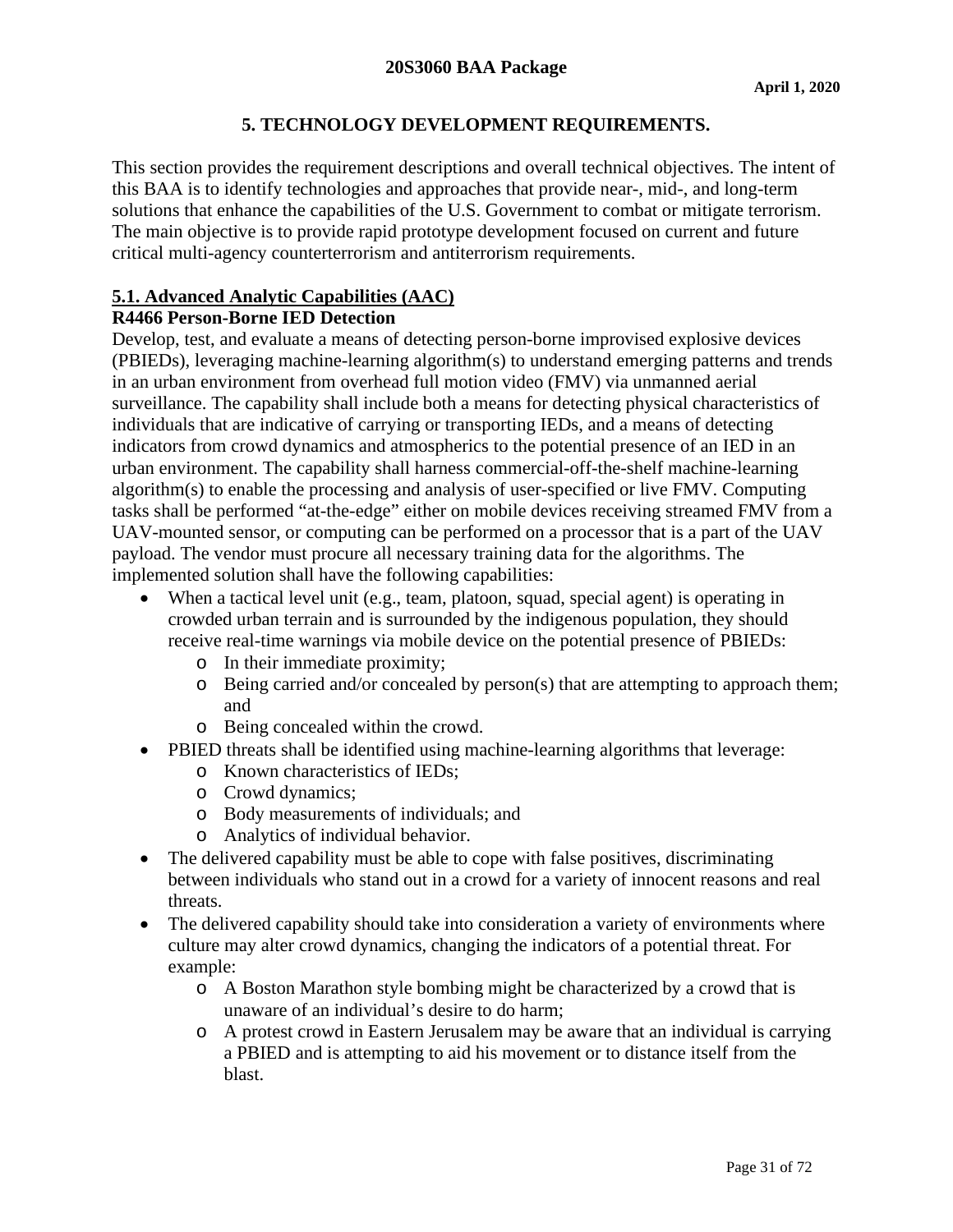A firm fixed price proposal is preferred; twelve (12) month base contract period of performance.

### **R4469 Civil Affairs Survey Assistant (CASA)**

Develop, test, and evaluate software solutions that leverage vision-based machine-learning algorithms capable of capturing civil information and populating standardized survey questions in Esri Survey123 forms. The vision-based machine-learning algorithm must be capable of interfacing with Esri Survey123 collection software and Esri ArcGIS Online, and must discover and capture data from satellite imagery and unmanned aerial surveillance imagery. The Esri Survey 123 dictates the schema of civil information that must be captured. The integrated software solution must allow the user to increase both the accuracy of collected data and the volume of collected data through an efficient user interface that optimizes workflow in order to better support Command understanding of designated areas of interest. The implemented solution shall have the following capabilities:

- High count accuracy for ground entities (e.g., number of hangars on an airfield, number of structures in a compound, etc.);
- High accuracy measurement data for ground entities (e.g., lengths and widths of identified runways, area of terminal buildings, length and width of main thoroughfares and roads, etc.); and
- High object identification accuracy for ground entities (e.g., buildings, runways, roads, railways, power plants, transformers and power lines, communications towers, canals, bridges, and other civil infrastructure).

A firm fixed price proposal is preferred; twelve (12) month base contract period of performance.

# <span id="page-31-0"></span>**5.2. Chemical, Biological, Radiological, Nuclear, and Explosives (CBRNE)**

### **R4513 Rapid Bio-Detection and Identification**

Develop a rugged fieldable handheld system for rapid detection and identification of biological agents. Only solutions that meet or exceed threshold requirements are considered, and ideal solutions shall also meet or exceed the objective requirements.

The performer shall develop a system capable of identifying at least the following agents at the stated limits of detection (threshold, except where otherwise noted):

- 1. *Clostridium botulinum* toxins (50 ng/ml)
- 2. *Ricinus communis* (20 ng/ml)
- 3. *Yersinia pestis* (10 ng/ml)
- 4. *Rrancisella tularensis* (10 ng/ml)
- 5. *Bacillus anthracis* spores (10 ng/ml)
	- o *Bacillus anthracis* spores (10 ng/ml) vegetative and spores (objective)

Ideal solutions shall be able capable of identifying additional agents, such as those on the Center for Disease Control and Prevention (CDC) Bioterrorism Agent Category A List (objective).

The device shall be able to perform detection and identification of agents from liquids, powders, gels, swabs, and bodily fluids (threshold) and ideally s soil samples as well (objective). The platform shall only require consumption of  $\leq 200$  µl or  $\leq 0.2$  g of samples.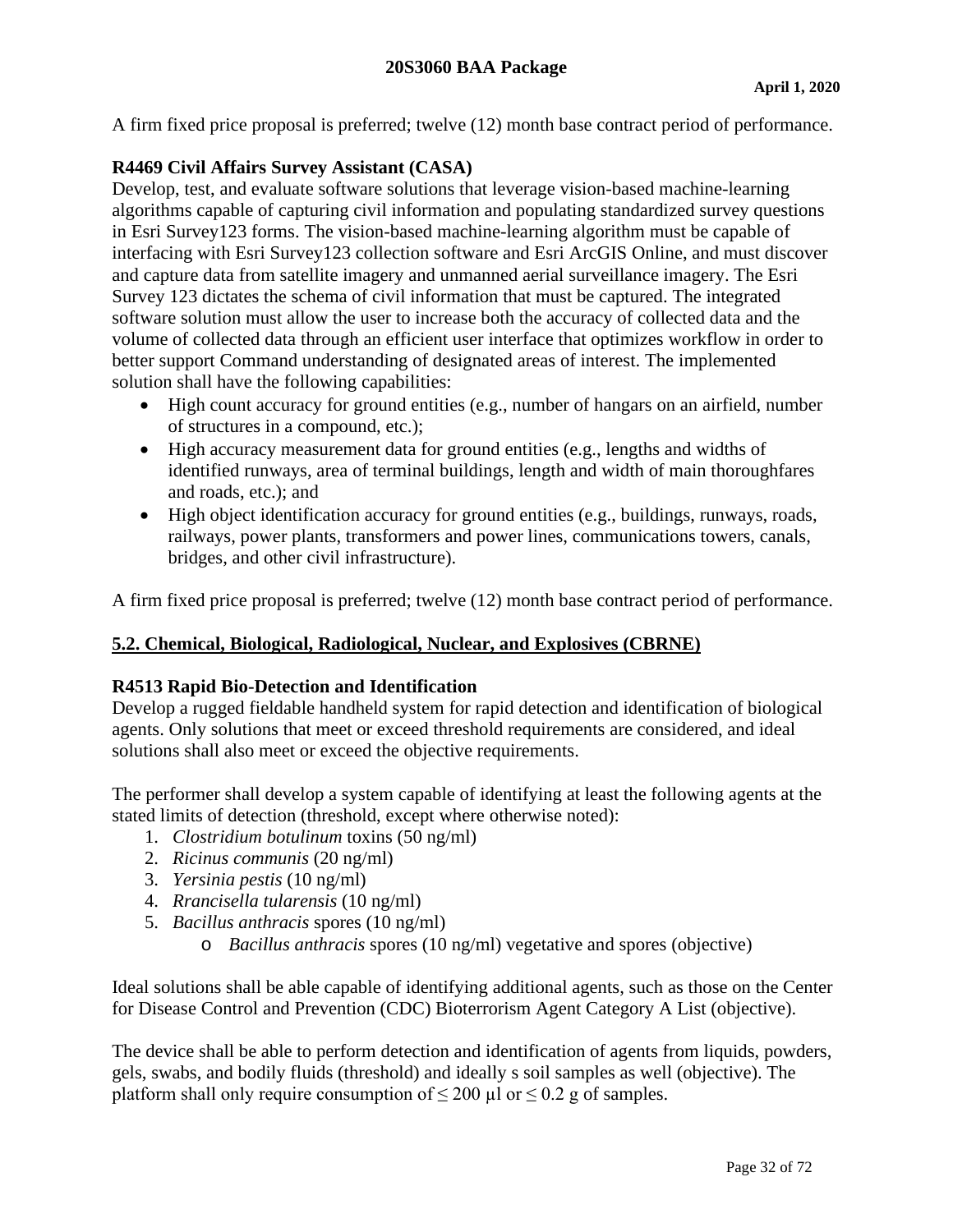Operation of the system shall not require users to perform any manual sample preparation steps. If required, the only acceptable consumable shall be small quantities of phosphate buffered saline.

Sample introduction, preparation, and identification shall occur on the same platform though it may use up to two changeable cartridges to identify the five required agents. Operator shall be able to use the solution while in protective equipment, including gloves.

Identification shall occur in  $\leq$  5 minutes of sample introduction and not require scientific expertise to interpret results. Visualization of results occur directly on a smart phone. Results shall clearly indicate the presence and identity of an agent on the system (threshold) and ideally provide quantitative information as well (objective).

The total system, consisting of the identification platform and any associated cartridges, shall be capable of fitting into a regular cargo pocket (7.5 inches  $\times$  2.5 inches) and weigh  $\leq$  1 pound. The system shall not have any unique power requirements and have an operating life of at least 12 straight operable hours without changing batteries or recharging.

The performer shall demonstrate consistent true positive identification  $> 80\%$  with false positives  $< 20\%$ .

The platforms shall be ruggedized and operational in a temperature range of 0  $\degree$ C to 40  $\degree$ C and up to 95% relative humidity; able to be stored in temperatures ranging from  $4^{\circ}$ C to  $40^{\circ}$ C and up to 95% relative humidity. The shelf life of the platforms shall be  $\geq$  365 days at room temperature.

A firm fixed price proposal is preferred; eighteen (18) month base contract period of performance.

### **R4514 Chemical Warfare Agents (CWA) Colorimetric Tape**

Develop a detection tape that can detect and classify liquids and aerosol Chemical Warfare Agents (CWAs). The solution shall provide equivalent or greater selectivity and sensitivity performance of currently fielded M9 papers. In addition, the detection tape shall be able to classify CWAs H, G, V, and A agents. CWA targets of interest include HD, HN, GA, GB, GD, GF, VX, VR, and VS, and non-traditional A series agents.

The CWA colorimetric tape shall have:

- The ability to detect droplets  $\geq 100$  micrometers in diameter of neat agent;
- Eye readable results:
- A maximum total detection time of less than one minute:
- No sample preparation and shall include no additional equipment to support sample introduction to the tape;
- The same adhesive capabilities as the currently fielded M9 tape. The incorporated adhesive formulation must not affect the detection or classification of the CWA;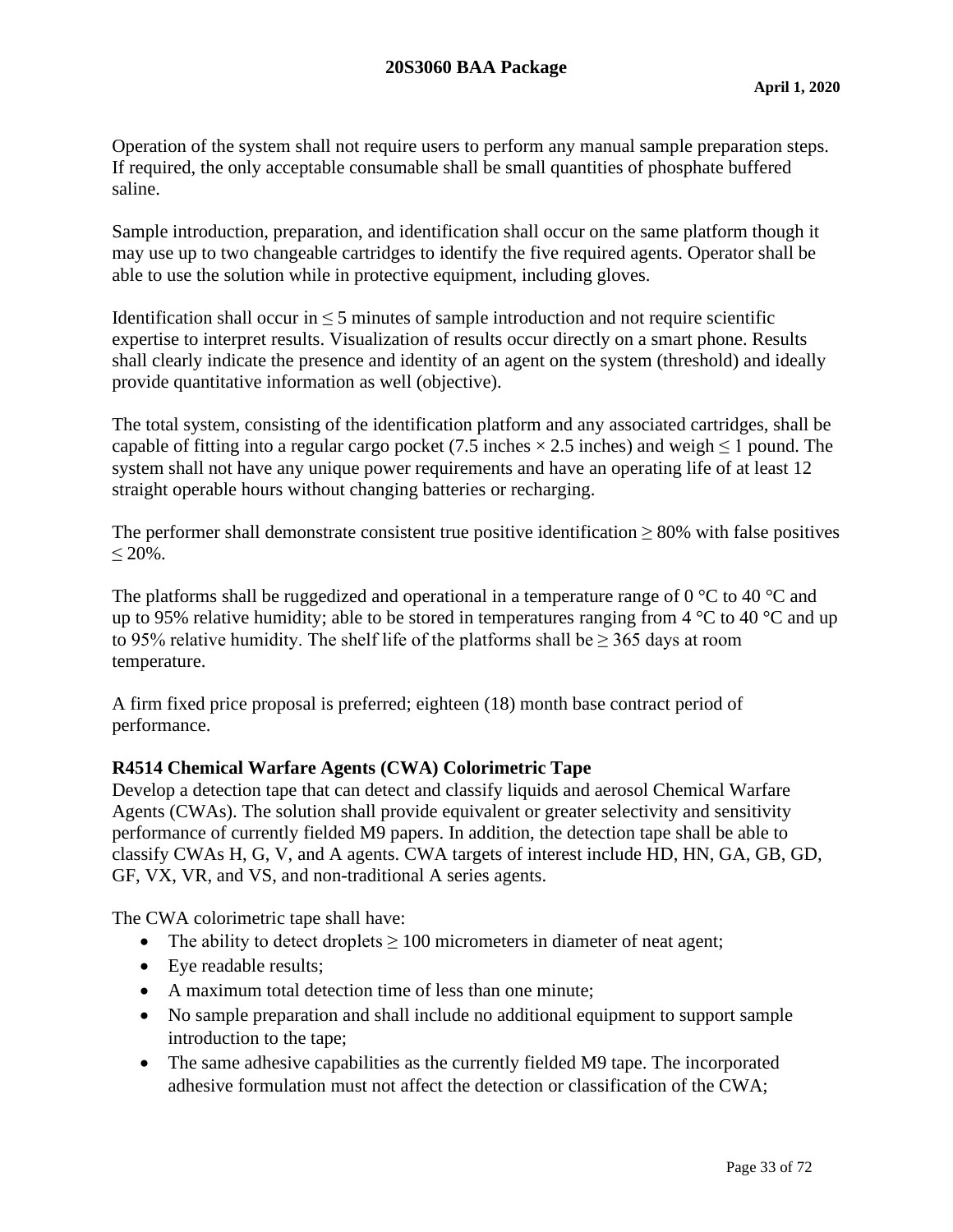- The paper and adhesive not affected by water;
- Shelf life of at least 6 years (threshold) and 10 years (objective) packaged and stored in uncontrolled conditions. Reference MIL-STD-810, ASTM F1980-02, ISO 9001:2015, and ISO 17025 for standards and accreditation to support shelf life testing;
- A commercialization strategy identified for mass production;
- A fast enough color change so that a user can see that a threat is present within one minute and will be able to see what threat class is present within five minutes;
- Have an operational life of at least 24 hours (threshold), and is preferred to have an operational life of up to 1 week (objective) to allow the tape to be left in place for passive detection.

The CWA colorimetric tape must be operational in a temperature range of −28 °F to 134 °F and up to 95 percent relative humidity. Additionally, the CWA colorimetric tape shall be able to be stored in temperatures ranging from −32 °F to 160 °F and up to 95 percent relative humidity.

A firm fixed price proposal is preferred; eighteen (18) month base contract period of performance.

### **R4515 Chemical Biological (CB) Self-Contained Breathing Apparatus (SCBA) Protective Cover**

The National Fire Protection Association (NFPA) 1994, Standard on Protective Ensembles for First Responders to Hazardous Materials Emergencies and Chemical, Biological, Radiological, Nuclear (CBRN) Terrorism Incidents, Class 1, has led to the increased use of Self-Contained Breathing Apparatus (SCBA) worn as part of a non-encapsulating protective ensemble design. SCBAs positioned outside the Class 1 protective suit garments may be exposed to hazardous materials, and some SCBA textiles (e.g., straps, harnesses, etc.) may retain hazardous materials even after decontamination.

Develop a reusable low-cost CB protective cover for SCBA and SCBA components (e.g., strap covers, harness straps, etc.) to eliminate residual contamination. The cover shall demonstrate that it does not hinder operator maneuverability, and shall provide the operator the ability to see the SCBA gauges while secured within the cover. The SCBA protective cover design shall:

- Allow the SCBA to remain compliant with NFPA 1981-2018 or NFPA 1986-2017, and National Institute for Occupational Safety and Health (NIOSH) 42 Code of Federal Regulations (CFR) Part 84–certified (CBRN);
- Be constructed of a material that demonstrates protective integrity, both against physical damage and hazard permeation, equivalent to NFPA 1994 (2018 edition) for Class 1 protection;
	- a. 'Class 1 Garment Element Requirements' (Section 7.1.2) and
	- b. 'Viral Penetration Resistance' (Section 7.2.2.7)
- Develop a design that demonstrates protective system integrity against hazard permeation;
- Permit operators to open the SCBA cover in order to perform operations (e.g., bottle swap) and re-secure the SCBA cover;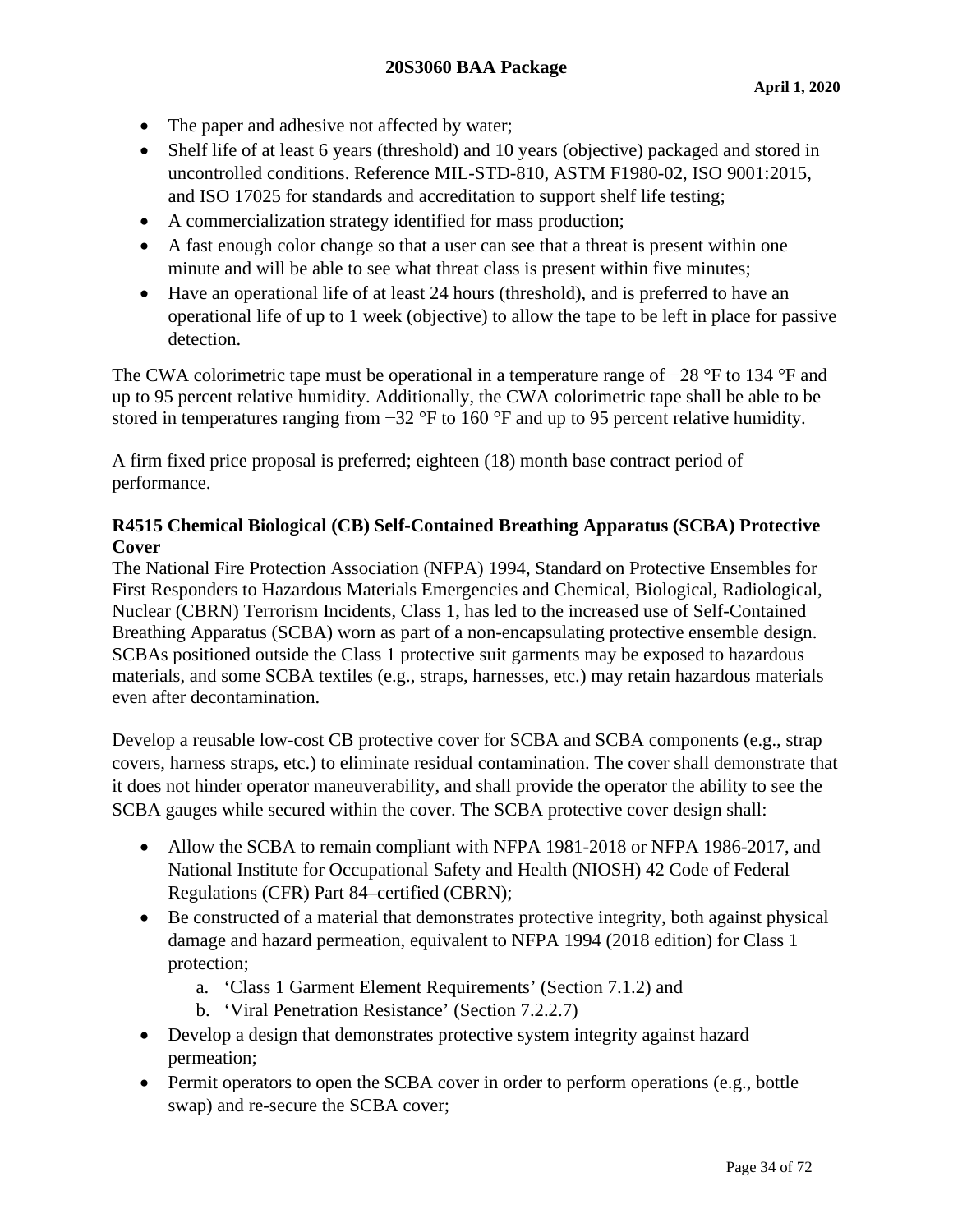- Provide a cover for SCBA with components that can be rapidly decontaminated and returned to service with no future risk to the user from off-gassing or leaching; and
- Designs shall function with three different SCBA products identified by the Government
	- a. Include an option to design SCBA covers that function with two additional next generation SCBAs identified by the Government.

A firm fixed price proposal is preferred; six (6) month base contract period of performance with additional time for certification.

# **R4520 Explosive Trace Collection Training Tool**

Effective swabbing and trace collection is critical to the success of explosive trace detection. In order to employ effective trace collection, users require initial training on the proper technique as well as regular refresher training to reinforce concepts and check performance. However, the nature of trace (not visible) collection makes it challenging to users to visualize their performance and to understand how their technique impacts their results.

Develop an explosive trace collection training **tool** that provides collection efficiency feedback to users as they practice hands-on trace collection. The training tool shall be able to enhance initial training as well as provide student self-guided refresher training. The tool shall leverage existing best practices in effective swabbing techniques to include swabbing the full area of interest in the correct pattern while using an appropriate amount of force. The training tool shall be compatible with and without swabbing wands. It is highly desirable to have a low-cost robust tool that will be compatible with rough handling and will not require consumables. If consumables are used, they shall be low cost and not need to be replaced or replenished for at least one year.

A firm fixed price proposal is preferred; eight (8) month base contract period of performance.

### <span id="page-34-0"></span>**5.3. Improvised Device Defeat/Explosives Countermeasures (IDD/EC)**

### **R4503 Aftermarket Camera Retrofit Kit for Robots**

Develop the capability to attach aftermarket commercial-off-the-shelf (COTS) cameras to currently fielded bomb squad robot platforms. The operator should have the flexibility to identify where on the platform mounting of the COTS camera is to be performed, and do the mounting in field conditions if necessary. The operator shall be able to control the features of the aftermarket camera via the kit's retrofit interface system. To the greatest extent possible, the interface shall utilize the stock communications and operator control unit of each robot platform. However, because legacy robot platforms may not have communications capability sufficient to transmit a high-resolution data-stream, or a digital display capable of displaying high-resolution imagery, this requirement does not preclude the incorporation of an auxiliary communication system and/or display screen. No components of the retrofit interface shall diminish or interfere with the stock functions of the robot platform. In order to minimize the need for proprietary robot platform integration, there shall be no platform-specific interfaces except for unique cable connections.

A firm fixed price proposal is preferred; twelve (12) to eighteen (18) month base contract period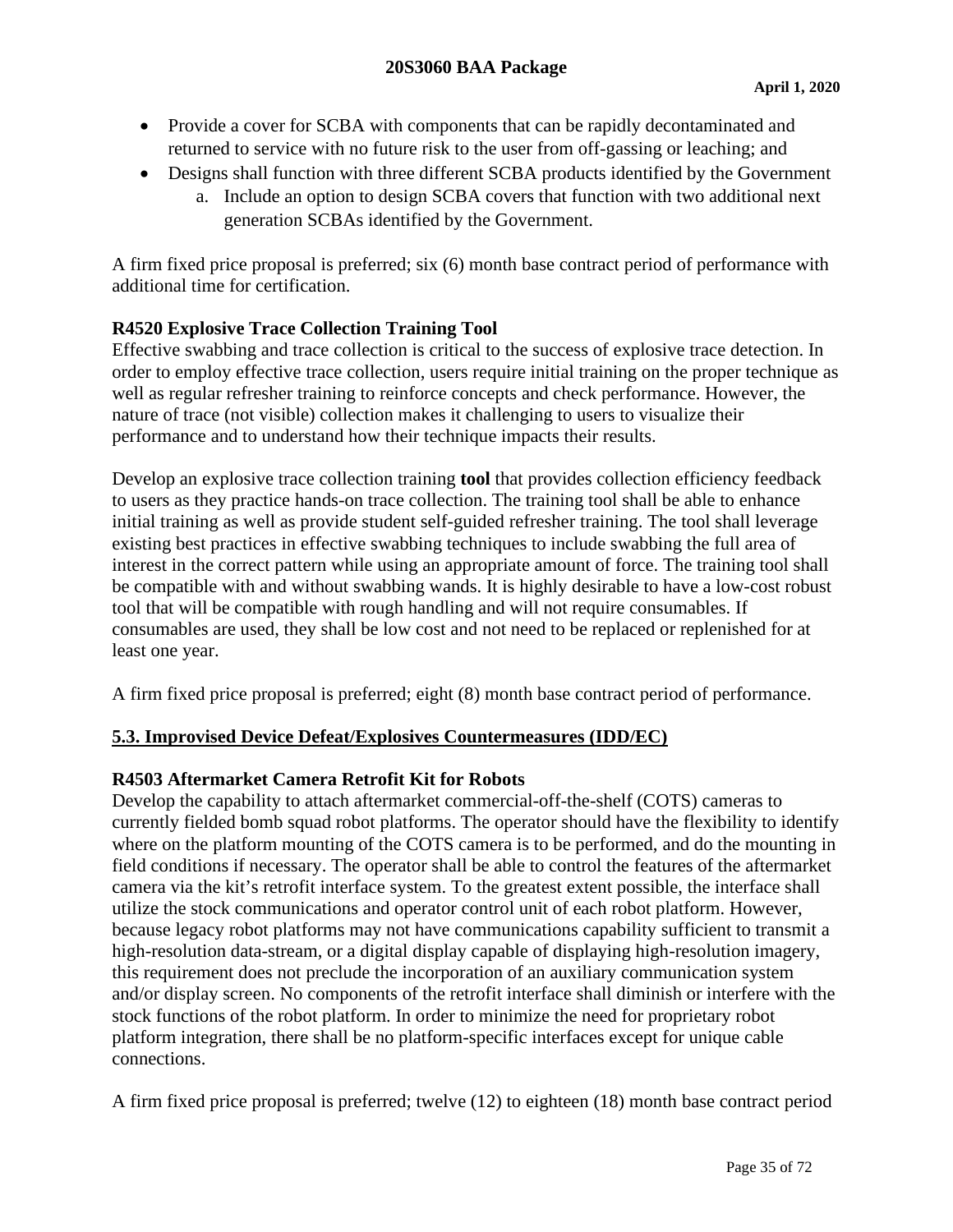of performance.

### **R4508 Illuminating Signal Dispenser**

Develop a dispensable luminous marking substance (e.g., spray, foam, gel, etc.) and dispenser. The substance shall be available in at least three (3) separate luminous visible colors and a separate infrared (IR) variant. All variants shall include a non-luminous pigment for daylight visibility. The substance shall maintain visibility for two (threshold) to six (objective) hours. The substance shall be self-decomposing after the visibility period, small amounts of residue or staining on the marked object is acceptable. The substance shall adhere to vertical and horizontal surfaces (including overhead surfaces) that include common construction materials, soiled/oily materials, and various types of foliage. The substance shall be able to adhere to surfaces in high humidity and wet environments. The dispenser shall produce a controlled spray that limits overspray and allows the user to mark from a distance of four feet. The capability shall also be resistant to the shock and vibration encountered during military ground and air transport. The capability shall function in extreme operational and storage temperature conditions (between -26 degrees F and 160 degrees F). The dispenser shall have a form factor that allows it to be carried in a closed cargo pocket, on a tactical vest/belt using a pouch, and hung on Pouch Attachment Ladder System (PALS) webbing using a clip. The objective size for the dispenser shall be approximately 2.5 inches by 2.5 inches by 8 inches and shall produce enough substance to adequately cover 10 square feet to 20 square feet. The dispenser shall make minimal noise during operation, including any mixing of the substance before use. The objective noise level shall be below 30 decibels (dBA) with a threshold noise level of 45 decibels (dBA). The dispenser shall also have a locking and retained lid that prevents accidental activation. The substance and dispenser shall be shelf-stable at room temperature for a minimum of one year (threshold) with three years being the objective period for shelf stability. The substance shall be nonflammable, non-corrosive, non-combustible, non-toxic, non-polluting, and the material shall not constitute a hazardous material.

A firm fixed frice proposal is preferred; six (6) to twelve (12) month base contract period of performance.

### **R4509 Compliant Humanoid Robotic Arm**

Develop an open architecture protocol (IOP)-compliant end-effector payload for commercial EOD robot platforms. The payload module shall consist of bi-lateral dual-arm manipulators, which exhibit human-like articulation and strength. The arms shall be able to exert a combined lift force of one-hundred (100) pounds. Each hand shall exert a maximum grip force up to ninety (90) pounds and combine to exert a maximum torque of ten (10) pounds, for unscrewing container lids. The robot arms shall have the ability to grasp, hold, and rotate an object with finesse. The appendages may use task-based or semi-autonomous operation, but shall include provisions for full tele-operation by the robot operator. The payload shall utilize object compliance to minimize unintended damage to the hardware or the operating environment and provide operator feedback via visual cues. The module shall also integrate with the operator control unit (OCU) display for the selected commercial robotic platform, to include a graphic user interface to communicate end effector proximity to objects and forces exerted on appendages and the items being manipulated. The module shall weigh less than ninety (90) pounds and utilize a payload mounting system that allows for rapid mounting/dismounting from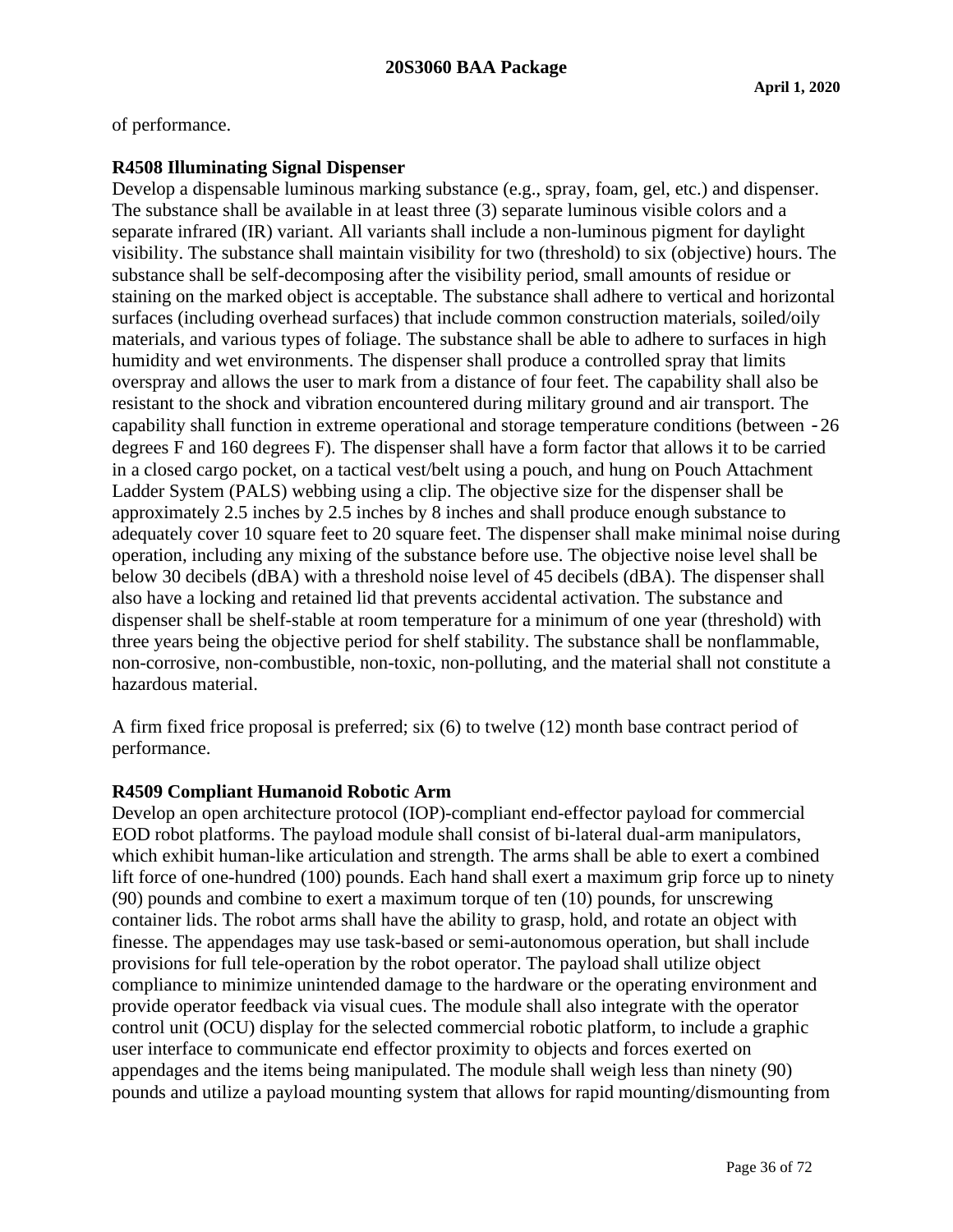the robotic platform without the use of specialized tools. A trained two-person team shall be able to mount the payload in twenty (20) minutes or less (threshold) with a goal of less than ten (10) minutes (objective). The mounted payload must not substantially impact the stock capability of the commercial robotic platform to climb stairs and maneuver due to changes in weight distribution and center of gravity.

A firm fixed frice proposal is preferred; twelve (12) month base contract period of performance.

## **R4510 Next Generation Dearmer and Ammunition**

Develop a new ballistic disruptor/ordnance dearmer that is capable of firing a variety of different projectiles. The intent of the tool is the precision de-arming/de-fuzing of military ordnance and disruption of improvised threats. The tool shall incorporate an aim assist capability to achieve consistent, pinpoint accuracy, and performance at standoff distances ranging from eighteen (18) inches (threshold) to fifty (50) feet (objective). At a minimum, the ammunition must include the ability to deliver a frangible slug and a hard target-penetrating slug. The frangible slug shall disintegrate on impact with dense materials, so as to minimize secondary kinetic effects. The target-penetrating slug shall maintain ballistic stability throughout its flight, and completely penetrate one-quarter (1/4) inch thick steel plate. The target-penetrating slug must maintain its aimed trajectory following penetration of light barrier materials to include five-eighth (5/8) inch plywood, nylon backpack fabric, cardboard shipping box, and laminated auto glass. Additional slugs of interest include low-velocity/high mass, and ultra-velocity. The tool must include a robot mount, be easily adaptable to a variety of mid-sized commercial robotic platforms, and it must actuate using a common commercial remote firing device. The maximum weight of the entire kit shall not exceed fifty (50) pounds. A single, trained individual shall be able to assemble and configure the tool in under ten (10) minutes.

A firm fixed price proposal is preferred; eighteen (18) month base contract period of performance.

## **R4511 Dual-Action Remote Door Opener**

Develop a remote or semi-remote tool with a rope/line and attachment kit that gives users the ability to open push-button style storm door latches, screen door handles, lever latches, car door handles, and glove box handles. The tool shall allow a user to attach the tool using various specialty tools included in the kit and then activate it with either a pull, or release of tension, on the rope/line. The tool shall allow a user to control the force exerted by the tool using rope/line tension. The tool shall be multi-directional and shall allow the user to adjust the angle from which the rope is pulled. The tool shall be small enough to be carried in a cargo pocket and the user shall have the option to select different types of attachments based on the type of latch, lever, or handle encountered. The tool shall weigh one pound or less (objective) with a five pound threshold for a single tool/component. The entire kit shall fit in a tactical backpack and not weigh more than 35 pounds (not including the line and reel).

A firm fixed price proposal is preferred; twelve (12) month base contract period of performance.

## **R4512 Critical Incident Response Technology Seminars**

THIS REQUIREMENT IS NOT FOR THE DEVELOPMENT OF A TRAINING COURSE.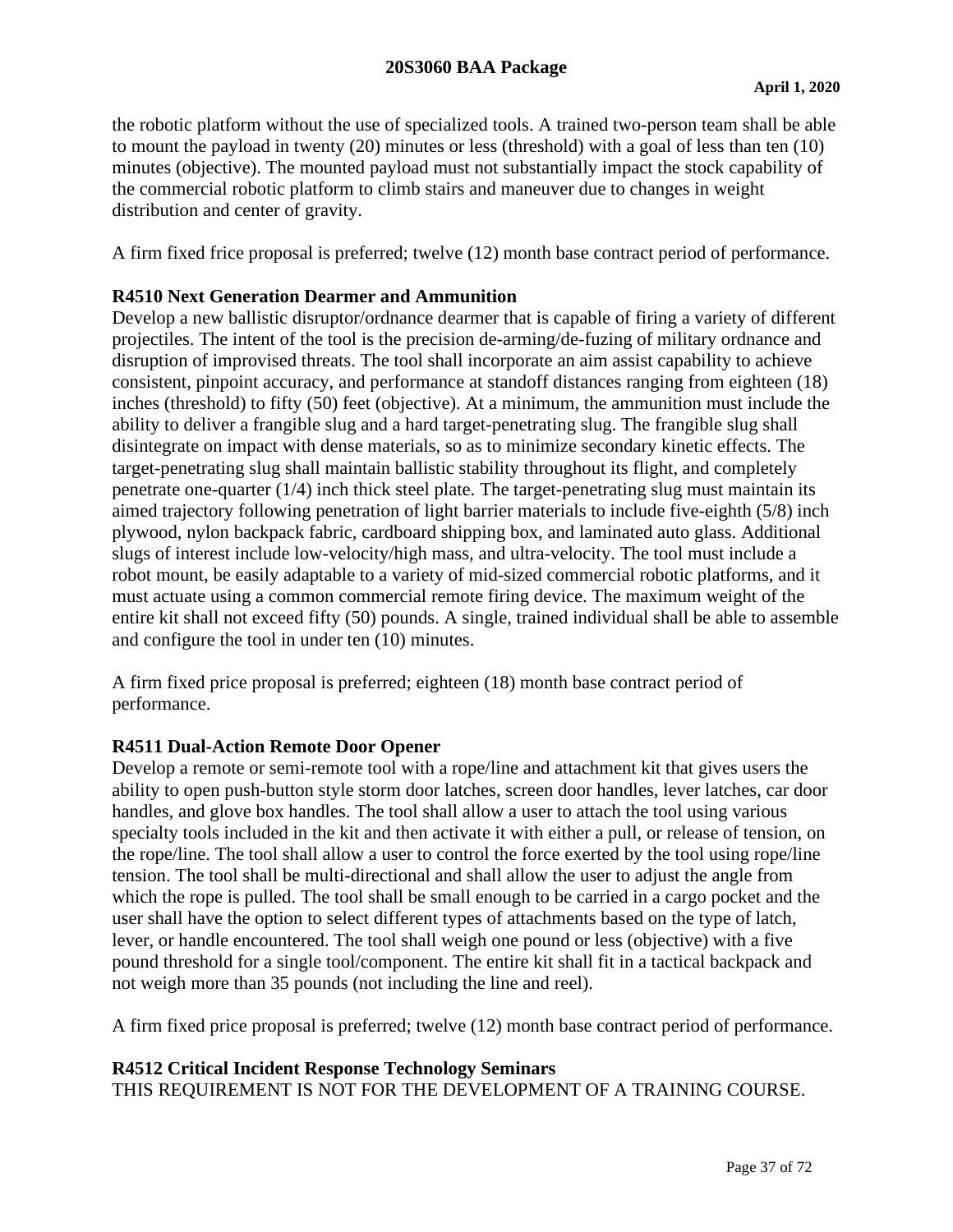Develop Critical Incident Response Technology Seminars (CIRTS) to challenge U.S. Joint Service Explosive Ordnance Disposal (EOD) and Public Safety Bomb Technicians (PSBT) with analyzing, interpreting, and defeating current and emerging improvised explosive device (IED) threats. The seminars shall focus on real world threats, tactics, and case studies from incidents occurring worldwide. The seminars will create a platform to develop, evaluate, and test current and emerging technologies in real world scenarios – giving bomb technicians from different backgrounds access to new tools and equipment that they would not have had access to otherwise. Each seminar shall be approximately forty (40) hours in length, and include hands-on exercises and realistic threat scenarios. The vendor shall provide inert training aids and conduct threat briefings. Furthermore, the vendor shall brief participants on current improvised device defeat advanced technology research and development efforts. The vendor shall be qualified to purchase explosives when necessary, and shall coordinate with bomb squads for the use of an explosives range for each seminar. The vendor shall be responsible for coordinating up to four (4) seminars per year, with up to one (1) event occurring per quarter. The vendor shall be responsible for logistics associated with all events, to include travel and lodging for up to twentyfive (25) domestic participants. Prior to each event, the vendor shall provide the Government with detailed plans of scenarios, and schematics of proposed training aids to be used during the seminar, and gain approval before implementation of the plan begins, or any items are purchased for a specific event. The vendor shall collect and document feedback from participants on operational and technology needs identified during each seminar, and deliver a final report after each event. The final report shall include lessons learned, and a list of operational needs identified during the seminar. In addition, an annual report on program activities and a compiled list of operational needs identified during all of the events within the year, shall be provided to the Government. Special consideration shall be given to novel approaches to collecting, documenting, and analyzing data gathered during scenarios. Estimated cost per seminar shall be included in the quad chart submission.

A firm fixed price proposal is preferred; twelve (12) month base contract period of performance.

## **5.4. Investigative and Forensic Science (IFS)**

## **R4438 Defense Biometrics Software Development Kit (B-SDK)**

Biometrics (face, finger, iris, etc.) are a major player in the national defense strategy against terrorism. There are currently no free, government-off-the-shelf (GOTS) biometrics Software Development Kits (SDKs) available that support U.S. Government (USG) biometric file types in modern programming languages. Procuring, training, and developing with existing commercial-off-the-shelf (COTS) products significantly limits and delays deployment of biometric capabilities to the warfighter as well as adds cost, complexity and manpower to sustainment of USG biometric repositories. This effort shall develop and deliver a platform and programming language neutral SDK including all information required for a software developer user to easily integrate into an existing application or system of systems. The SDK shall allow the Department of Defense (DoD) to rapidly develop and integrate multi-modal biometric systems for identification purposes and improve interoperability between USG agencies that maintain biometric repositories free of cost to system integrators. The objective of this technology shall allow DoD and USG agencies engaged in biometric operations to develop customized solutions that are open, flexible, extensible, and can be readily maintained without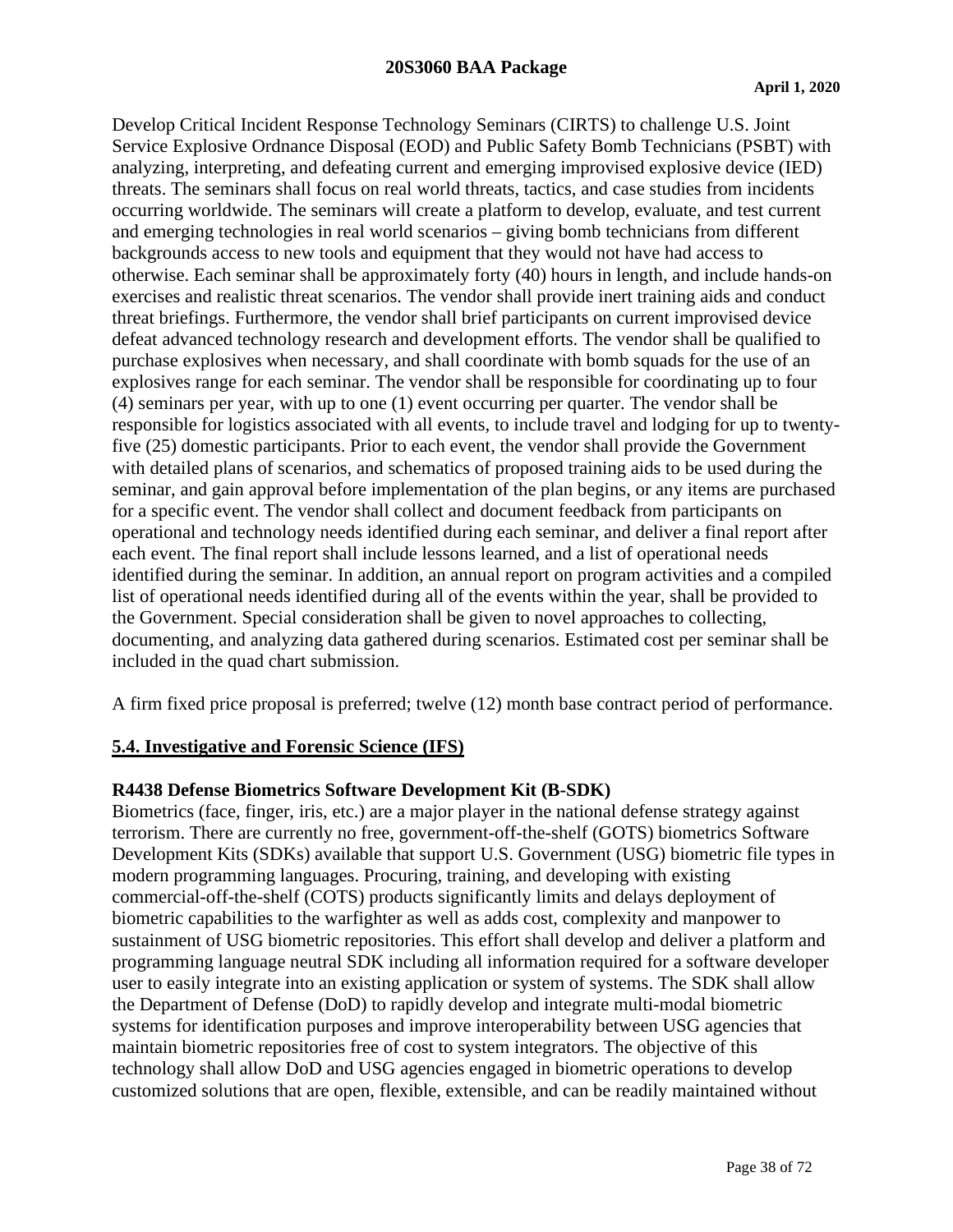being reliant on commercial developers and licensing costs.

#### REQUIRED ATTRIBUTES:

The software tool shall:

- Be compatible across common operating systems such as Linux, Android, Windows, and macOS;
- Support C, C#, Java, and Python programming languages including detailed SDK specification documentation;
- Provide sample code, build, compile, and run instructions and examples for all programming languages;
- Read, modify, and write data in known USG biometric file types including but not limited to DoD Electronic Biometric Transmission Specification (EBTS) 1.2 and 4.1, FBI EBTS 10 in .EFT file format, DHS IDENT eXchange Message (IXM) in .xml file format, and North Atlantic Treaty Organization (NATO) Standardization Agreement (STANAG) 4715;
- Import and export of known image types of USG biometrics records including image conversion to Wavelet Scalar Quantization (WSQ) and Joint Photographic Experts Group (JPEG) 2000 format.

The deliverables must include 12 months of software maintenance support past product delivery to reduce transition risk and support new system customer integration efforts. Software maintenance support must be provided within 24 hours (8 business hours).

The U.S. Government must receive unlimited intellectual property and use rights to the system, software, source code, applications, and data developed or delivered during this project.

A firm fixed price proposal is preferred; eighteen (18) month base contract period of performance.

## **R4439 Forensic Internet of Things (F-IoT)**

As the number and types of IoT devices continue to proliferate, federal, state, local, territorial, and tribal (FSLTT) law enforcement (LE) organizations require a capability to continually inform forensic examiners, investigators, and operators of devices of interest to identify and acquire as they execute their missions. Information forensically derived from these devices has the potential to be of significant value – from corroborating involvement in criminal or terrorist activities; identifying accomplices/associates; or just identifying new leads to pursue. This effort shall design and implement a capability that allows FSLTT LE organizations to submit, search, comment on, and rate forensic reports on IoT devices. The required capability shall be hosted on an existing U.S. Government information sharing platform that can limit access to vetted/validated FSLTT LE personnel. The capability shall provide LE users with a centralized repository to capture and share the forensic examination techniques used to exploit encountered devices and recognize the potential evidentiary value from the acquired data.

The capability shall: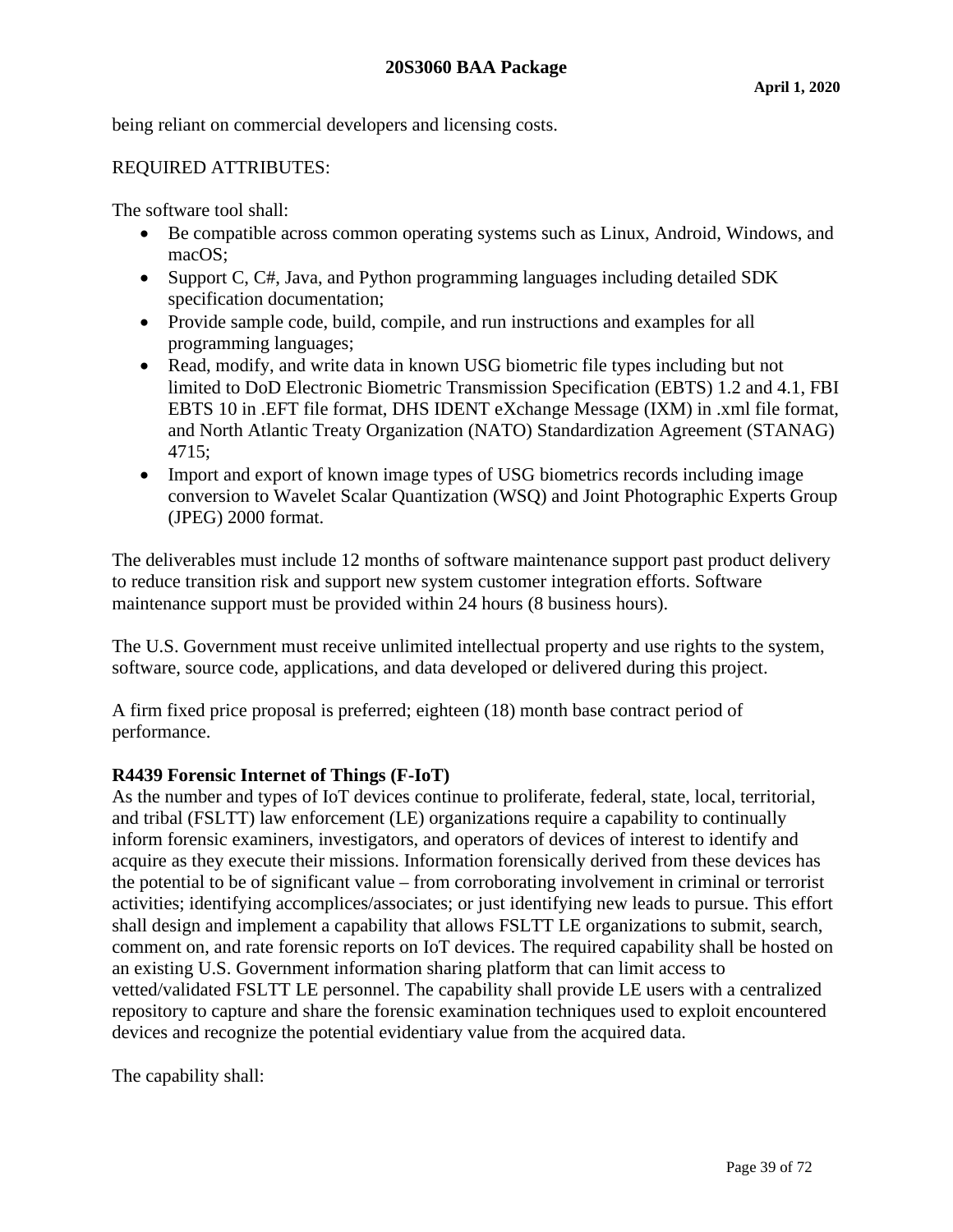- Ingest forensic reports submitted by users in their original format (e.g., .pdf, .docx, .pptx, .jpg, etc.).
- Provide instructions on the level of content and detail expected for submitting forensic reports.
- Identify forensic reports in the repository based on searches of make, model, and other relevant characteristics of the device.
- Allow users to download forensic reports relevant to end user queries.
- Support a self-moderating forum allowing end users to:
	- o Post comments or questions on submitted reports and provide peer review.
	- o Rate reports based on relevant criteria (e.g., accuracy, thoroughness, positive results, etc.).
- Enable "moderators" with authorizations to edit and delete content.
- Log and report relevant metrics concerning reports and queries.
- Allow users to subscribe to e-mail notifications when:
	- o New reports are posted.
	- o Comments are added to reports posted by the user.
	- o Replies are made to comments made by the user.

Design and performance specifications:

- Maintenance of the content in the repository should require less than four hours per week for each submitting organization. The developer shall not be responsible for maintaining the capability.
- Ensure the system is intuitive and may be operated by a non-technical end user.
- The capability shall process and store 0.5 TB per year for reports and comments/discussion on reports and shall be able to scale annually.
- The capability shall be able to display a web page within 0.5 seconds and provide search returns to the user within 2 seconds.

The U.S. Government must receive unlimited intellectual property and use rights to the system, software, applications, and data developed or delivered during this project.

A firm fixed price proposal is preferred; twelve (12) to eighteen (18) month base contract period of performance.

## **R4440 Gait Recognition from Video (GAIT)**

Members of the U.S. military, law enforcement, and intelligence communities require the ability to identify persons of interest or high value targets in video at a distance for tactical biometrics as well as forensic video analytics applications. Gait recognition shows promise in achieving identification at long distances where other biometric modalities are limited by resolution. Past efforts in gait recognition have achieved some level of success matching gait signatures of individuals walking across the field of view (FOV), but has not proven to be sufficiently effective matching gait signatures of individuals walking towards or away from the camera and across views. Furthermore, intra-subject variations in the gait signature induced by clothing, shoe wear, and load further confound gait recognition performance. Currently, there is no robust view-invariant method to match video-based gait signatures of individuals for biometrics and forensics applications. This effort shall design and develop a view-invariant gait recognition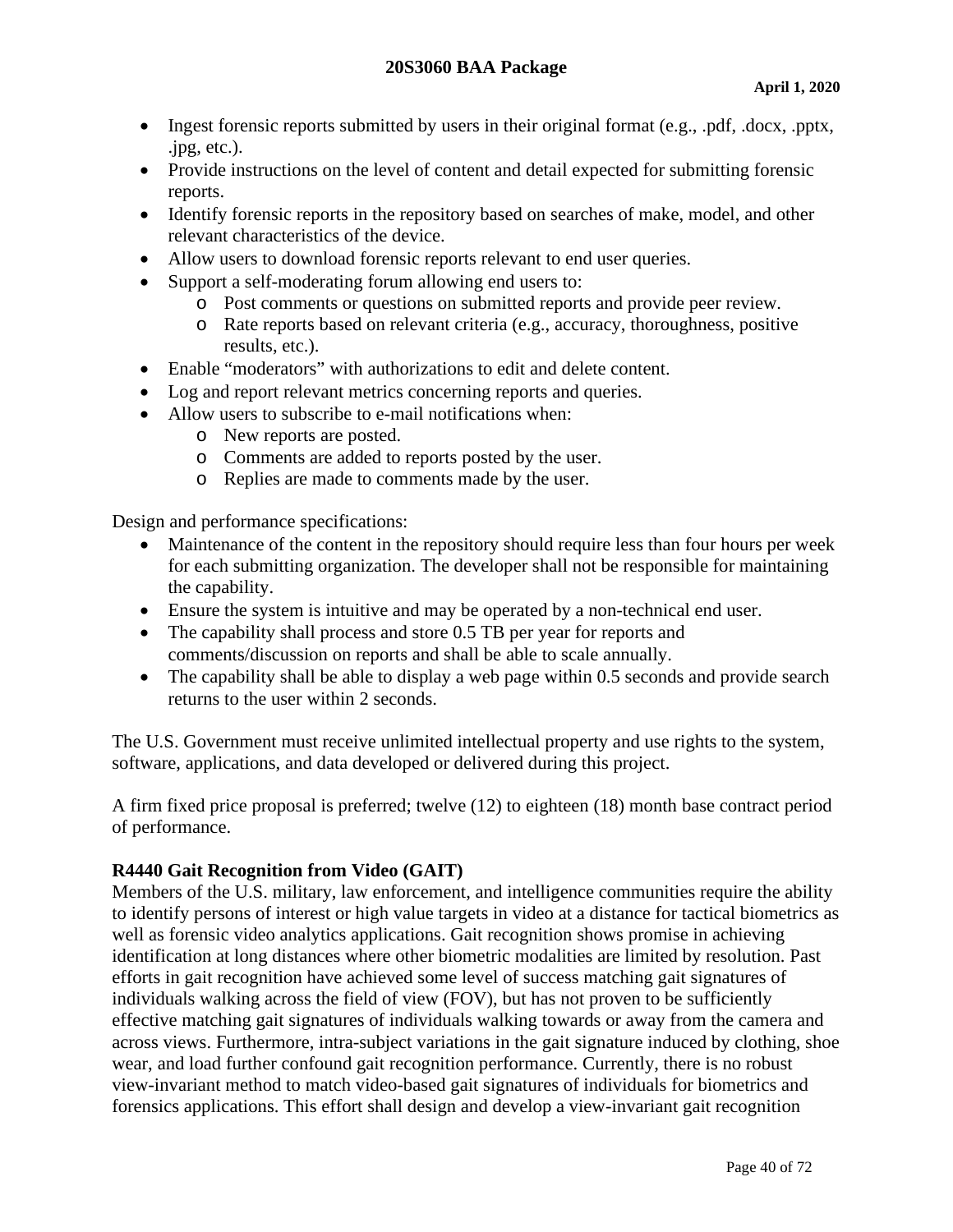software application that provides accurate matching of gait signatures across camera perspectives.

## REQUIRED ATTRIBUTES:

The software shall be able to:

- Process videos from CCTV networks and narrow field of view sensors (e.g., digital rifle scope) under daytime conditions.
- Detect and segment human(s) in the video sequence.
- Extract a discriminative feature vector (i.e., gait template) and enroll gait signatures taken at frontal, oblique, side, and rear perspectives/views acquired outdoors under noncooperative conditions.
- Extract and enroll gait signatures from video sequences as short as 3 seconds, to include all necessary preprocessing stages such as person detection and segmentation as part of the overall gait analysis software package.
- Capture and extract gait signatures for walking speeds varying from 2 miles per hour (mph) to 5 mph, recorded in video at no less than 10 frames per second.
- Extract gait signatures from videos containing humans with height as small as 100 pixels at distances varying from 20 m to 100 m.
- Capable of processing recorded videos in forensics mode and real-time video streaming from a single camera feed.
- Process high-definition video sequences as long as 1 hour, extracting gait signatures from one or more individuals appearing in the video sequence and search signatures against the enrolled gait gallery.
- Operable on a Linux standalone system with a single GPU. Software must also be portable to a similar compute cloud instance.
- Perform near real-time end-to-end processing (i.e., ingestion, detection, segmentation, encoding, searching) on a machine/instance with a single GPU.
	- o Match an extracted gait signature against a gallery of 100 individuals in 10 ms.
	- o Process a one-minute video sequence on a single GPU machine in 2 minutes, extracting gait signatures from all detected humans. Processing time is expected to scale linearly with respect to video length.
- Capable of batch processing on a machine/instance with multiple GPUs.
- Graphical user interface (GUI) must be intuitive and may be operated by a non-technical end user. For enrollment, GUI must allow user to upload videos and specify a corresponding segment of video to extract and enroll a gait signature into the gallery. GUI must allow user to create a gallery consisting of up to 1000 individuals. For inference, GUI must allow user to upload a video sequence, and return individuals who match against the enrolled gallery, with corresponding confidence/similarity scores.
- Conduct an outdoors gait data collection of 100 subjects to 300 subjects for algorithm training and validation:
	- o Dataset collection shall be conducted in accordance with Institutional Review Board-approved protocols.
	- o Gait signature for each subject shall be captured outdoors using visible and infrared sensors at similar distances (20 m, 50 m, and 100 m) and at camera pitch angles of 0 degrees (e.g., at ground level) down to −45 degrees.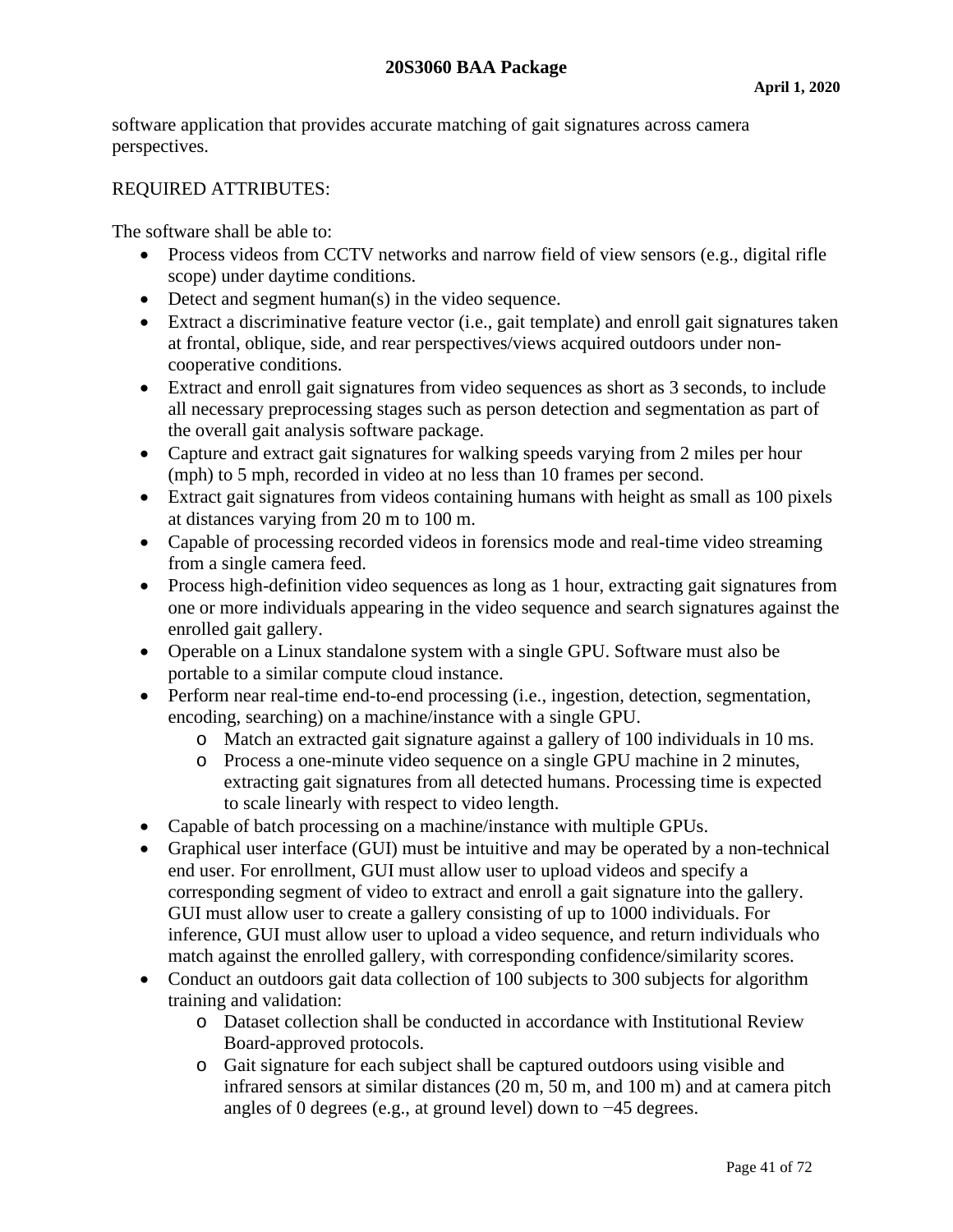- o Videos of gait signatures shall be collected at a minimum of 30 frames per second with duration of at least 10 seconds. Subsequently, segments with varying frame rates and durations shall be extracted for algorithm development and testing.
- o Dataset must be releasable for government and research-related consumption upon completion of contract.

Other required features and capabilities of the software are:

- Must be robust to foot wear variations (e.g., sandals, athletic shoes, boots), clothing variations (e.g., t-shirt and shorts, sweaters, coats, and jeans) and load carried by humans varying from 0 pounds to 30 pounds, achieving the following accuracy at camera pitch angles of 0 degrees down to −45 degrees:
	- o Rank-1 accuracy shall exceed 60% when matching across views (e.g., frontal to side) and shall exceed 75% when matching same views (e.g., frontal to frontal or side to side), on a gallery/watch list containing 100 individuals.
- Must be robust to environmental lighting and shadow conditions.
- Training end users on the software application must not exceed 2 hours.
- Ingest common video formats such as MPG, MP4, AVI, and WMV.

#### DESIRED ATTRIBUTES:

- Capable of processing videos with groups of people (up to 10 individuals) in a scene to extract gait signatures of individuals across a video sequence from a single camera at a given time.
- Able to extract and match gait signatures from video acquired from unmanned aerial vehicle (UAV) sensors at the required performance goals.
- Operational in a CPU-only configuration.
- Able to extract and match gait signatures from videos in the visible (daytime) as well as infrared spectrum (nighttime) at the required performance goals.
- Portable to an on the edge device (e.g., embedded AI computing device; Jetson TX2).

The U.S. Government must receive unlimited intellectual property and use rights to the source code, system, software, applications, and data developed or delivered during this project.

A firm fixed price proposal is preferred; eighteen (18) month base contract period of performance.

## **R4441 Identification of Polygraph Countermeasures**

Design and develop a software application that evaluates polygraph data to determine if countermeasures are being employed by the examinee. The application shall utilize artificial intelligence and machine learning (AI/ML) and other statistical techniques to evaluate polygraph physiological data to determine the presence or absence of atypical physiology indicating deliberate use of countermeasures, regardless of motivation, with the intent to impact the outcome and final determinations of any type of polygraph examination. The application through its determination of the presence or absence of countermeasures must provide a more accurate and objective evaluation of the interviewee's credibility during the examination than existing standards.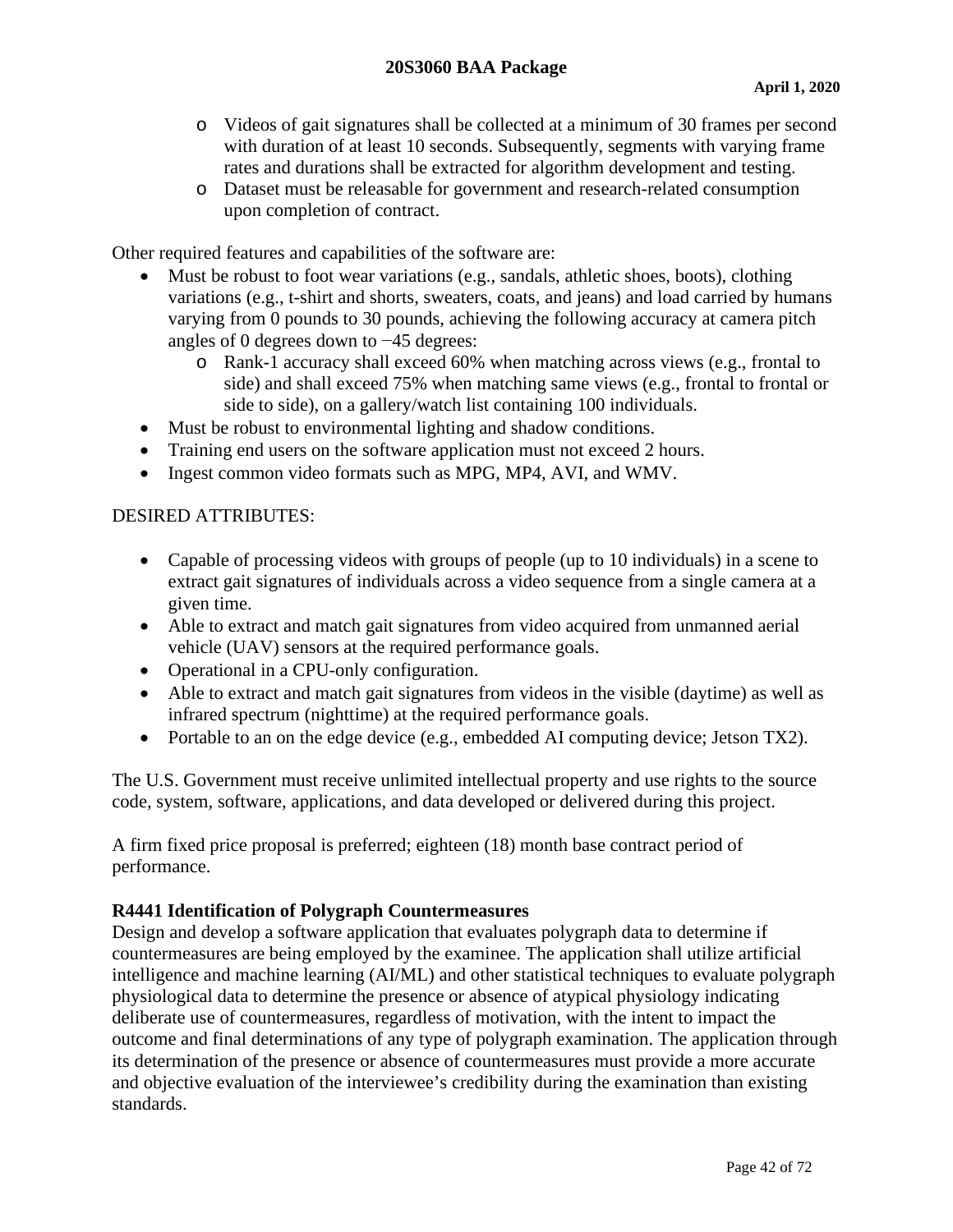The software product shall read polygraph signals, measurements, and data acquired during all standard types of polygraph tests. The application shall process converted ASCII format (standard format) for up to ten physiological parameters. These parameters shall be paired with known solution countermeasure and non-countermeasure cases to allow the AI/ML processes to search for physiological distinctions between these groups in the algorithm development process. The application shall identify the specific atypical physiologies detected and determine the likelihood that deliberate countermeasures are being employed. The U.S. Government shall provide countermeasure and non-countermeasure cases and associated data for use in this project. For any model developed, the developer must conduct a cross-validation process to ensure a statistically valid and reliable application with high accuracy.

Other features and capabilities that the application shall have are:

- Compatibility with Microsoft systems and existing network platforms within the federal government.
- Provide through the algorithms an evaluation in less than five minutes that indicates the presence or absence of countermeasures and the specific countermeasure signature identified.
- Ability to protect access to the algorithms from outside of the United States Government.
- Take less than eight hours for currently certified federal polygraph examiners to be trained on the application.
- Must clearly state the probability of countermeasure activity.
- The error rate must be less than 20% with cross validation.
- Operate in stand-alone capability without requiring connection to any network or cloud environment.

No proposal shall be accepted that does not grant to the U.S. Government full unlimited intellectual property rights to the all data, reports, results, and final deliverables.

A firm fixed price proposal is preferred; twelve (12) to eighteen (18) month base contract period of performance.

# **R4442 Evidence Disclosure Strategies in Investigative Interviews**

Research and develop a comprehensive model and set of techniques that optimize the disclosure of evidence and information during investigative interviews to elicit the maximum amount of truthful information from the interviewee. This effort shall also include a validated training course to teach the model and techniques. The model and techniques shall be developed by using empirical evidence and available research literature on employing non-coercive, rapport-based, non-accusatorial interviewing techniques that have been demonstrated to be effective (e.g., the Strategic Use of Evidence, the Scharff technique). None of the tactics and procedures shall require the use of any equipment or hardware. New research shall also be conducted that refines, validates, and further develops the model and techniques.

The research and development of the model and set of techniques shall identify and describe the following: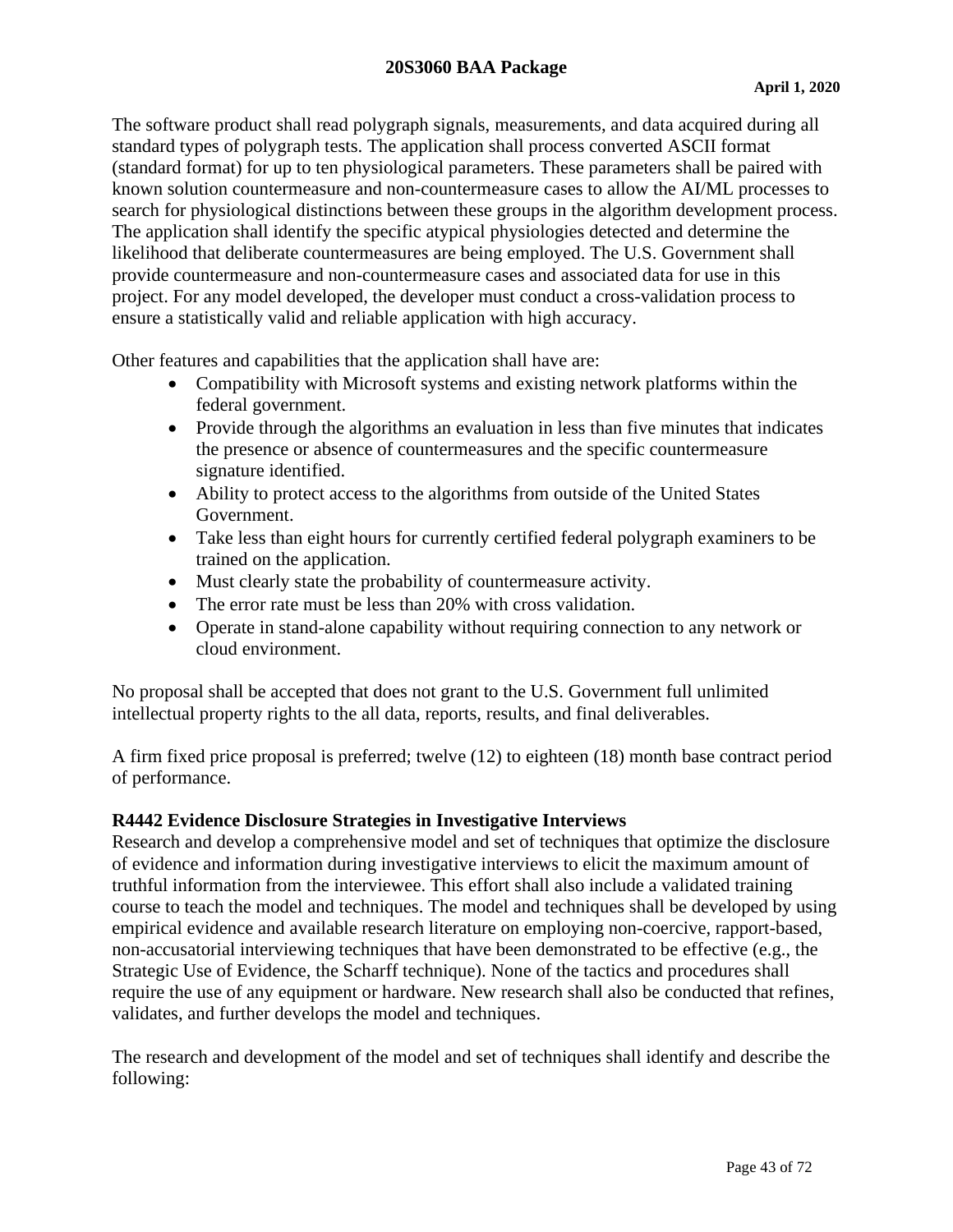- The best time during the interview for the interviewer to disclose evidence/information in order to optimize elicitation of accurate information from the interviewee, and how to disclose that evidence/information.
- Different methods to employ over a wide range of types of evidence/information and investigative settings.
- Alternative methods to full disclosure when evidence/information is classified or sensitive.
- Actions and behaviors by interviewers that are counterproductive to eliciting truthful information when disclosing or not disclosing evidence/information during interviews.

Other features and requirements of the research, model, and techniques shall include the following:

- Methodology that is scientifically sound and directly applies to operational environments especially combating terrorism settings.
- Application of appropriate statistical techniques to analyze, test, and validate all research data and results.
- Comprehensive documentation of all research, methods, findings, and results regarding the model, techniques, and procedures.
- A validated training course providing thorough instruction of the model and the use of all related interview techniques and procedures.
- Comprehensive instructor and student manuals for the training.

All techniques, procedures and tactics must be directly employable during investigative interviews. No proposal shall be accepted that does not grant to the U.S. Government full unlimited intellectual property rights to the all data, reports, results, and final deliverables.

A firm fixed price proposal is preferred; twelve (12) to eighteen (18) month base contract period of performance.

# **R4443 Laser Latent Print Scanning System**

Traditionally latent print examiners (LPEs) have utilized a white-light flatbed scanner to successfully process post-treated latent prints that are visible in white light only. Over half of the chemical or physical latent print processing techniques utilized in the field today require an alternate wavelength of light for proper visualization of the latent print. Currently, no technology exists utilizing an automated flatbed scanner system to exploit latent prints that require an alternate light source for visualization. This effort shall design, develop, and validate a self-contained all-in-one laser light scanning system to capture both pre- and post-processed latent prints. The system shall have the ability to capture fluorescent latent prints at various wavelengths of light. The scanning system shall operate similarly to a traditional flatbed scanner. The system shall include variable band-pass filters and a software application to capture the images.

The objective of this technology shall allow the operational user to place the evidence onto the imaging surface and perform an overall scan of the evidence at a lower resolution setting and use an appropriate light source and filter. After the overall scan is complete, particular areas of interest shall be selected on the built-in digital display and converted to examination grade, high-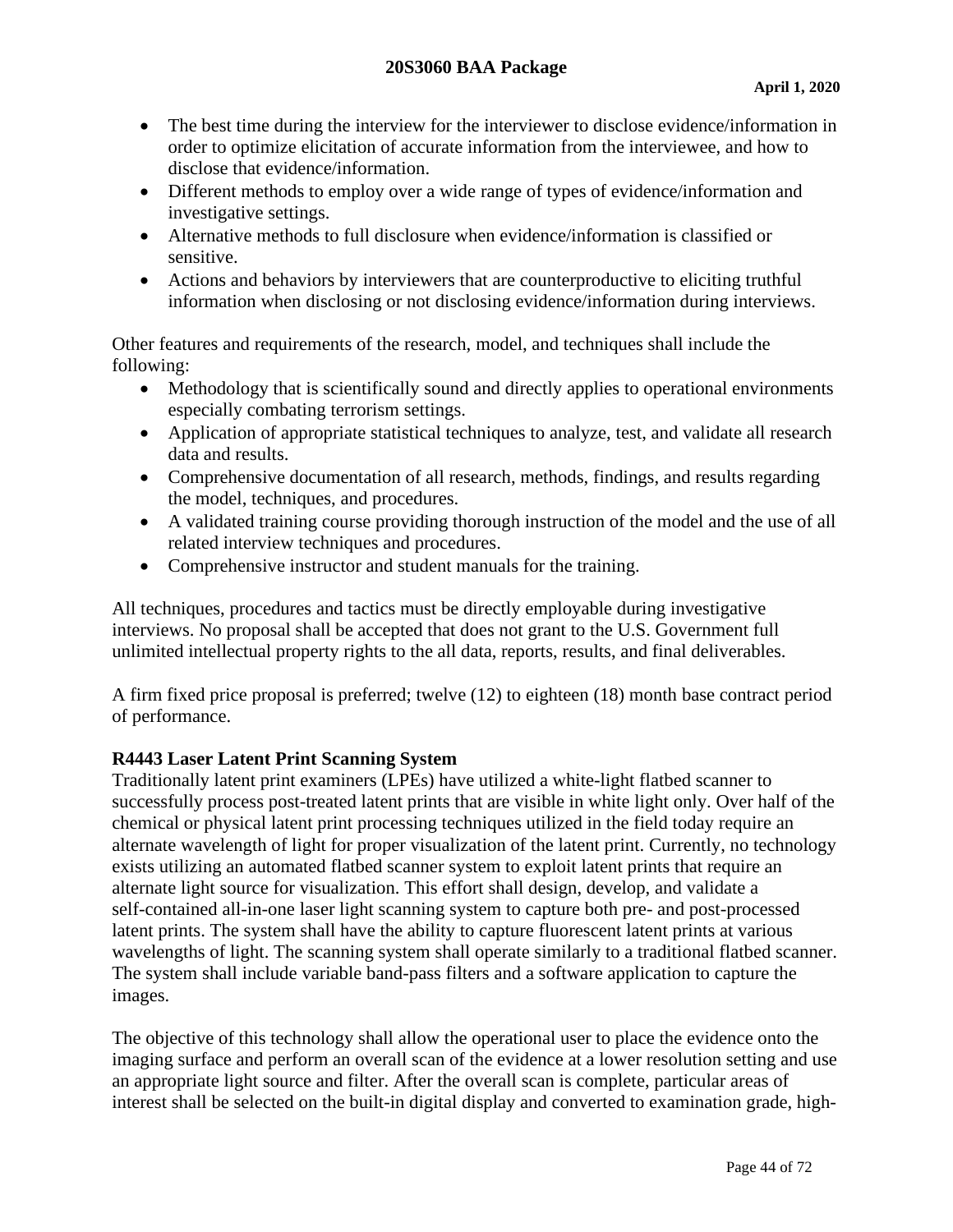#### **20S3060 BAA Package**

resolution images. This technology shall provide the military or law enforcement end user the ability to capture latent prints, which are not visible under white light and require a laser/alternate light source for further visualization, in non-laboratory environments.

For a field use scenario, the digitally recorded images shall be stored on an SD card, USB card, or other removable media for digital transfer. For a laboratory scenario, the scanner shall have a direct USB connection to a computer station. The scanner shall be portable for field use and robust enough to survive a drop from 4 feet and be able to endure contact with dirt or sand and be easily decontaminated. The speed of image capturing shall be similar to the image capture speeds of other traditional flatbed scanners.

Other features and capabilities that the system shall have are:

- The resolution setting for the capture of these images shall be tunable with a minimum resolution of 1000 dpi for the examination grade images.
- Develop a white light and at least one laser source for the system's light source.
	- o User shall have the ability to select from multiple wavelengths (white light, green, and blue as primary options).
	- o Wavelengths shall be as close to monochromatic light as possible.
- The light source shall capture latent prints that have been processed with chemicals such as Cyanoacrylate Ester, Rhodamine 6G fluorescent dye stain (R6G), ninhydrin, 1,2 – indanedione, and others.
- Incorporate a band-pass filter, which shall be readily interchangeable by the user, to be used appropriately with chemical processing techniques and various lighting specifications.
- Light sources shall be contained inside the scanner to ensure safety for operational users and limit any radiation risk.
- Design an adjustable aperture setting for various surfaces, to include flat and curved (e.g., latent print on a soda can).
- Develop an attached large LCD touch screen and a computer processor to allow for user interface features such as scanning overall images, selecting lower or higher resolution images, selecting "save as" locations, editing file names, selecting lighting modes, making aperture adjustments, applying time stamps to files, recording metadata, and other relevant settings to ensure image quality.
	- o The system shall record metadata from image capture data to include: resolution settings, any enhancements, wavelength of light, crop coordinates, and date/time stamping.
- Develop an automated and user-friendly interface for the scanning system to allow for quick and simple operational training.
- The software shall perform minimal to no image adjustments or manipulation; if done, adjustments shall be traceable (metadata).
- The scanner warm-up time shall be less than one minute.
- The scanning system shall be compatible with removable drives for digital transfer.
- Images shall be saved and opened in lossless and lossy file formats which include but are not limited to RAW, BMP, TIFF, JP2, JPEG.
	- o The system shall save examination grade images in lossless format.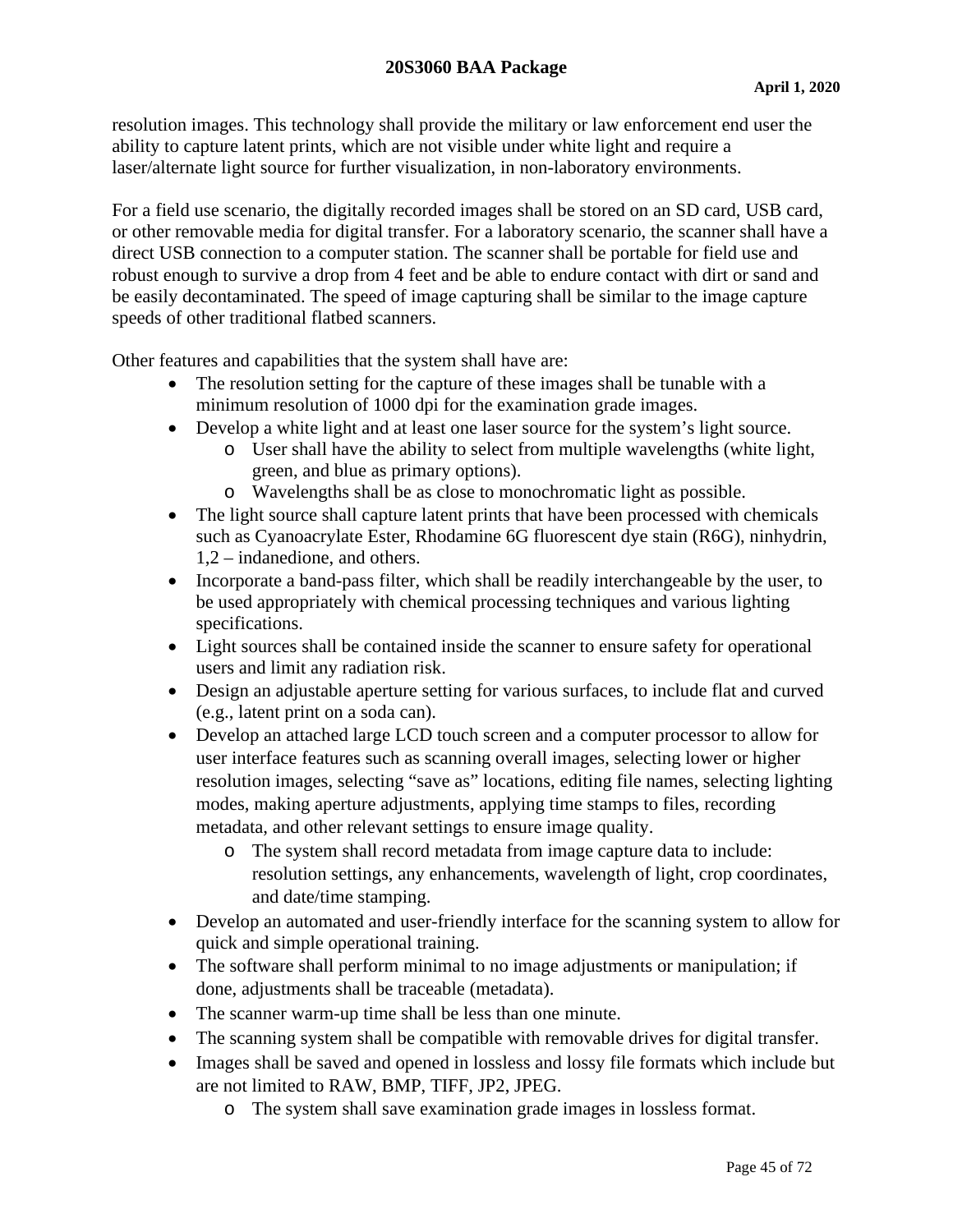- The fast-scanned image shall display areas from the entire surface of the scanner on the built-in touchscreen. Latent prints of interest requiring higher levels of resolution and higher quality image file types can be cropped scanned in tandem.
- Images shall be obtained in a one-to-one size ratio and adhere to resolution requirements for AFIS searches.
- The instrument shall be lightweight enough for one individual to readily move and reposition. The scanner shall weigh no more than 30 pounds.
- Both operations and maintenance manual(s) are required deliverables, to include a transfer protocol to a separate computer.
- The preventative maintenance of the system shall be minimal.
- The mean time to failure for the scanning system shall be no less than one year.

The U.S. Government must receive unlimited intellectual property and use rights to the system, software, applications, and data developed or delivered during this project.

A firm fixed price proposal is preferred; twelve (12) to eighteen (18) month base contract period of performance.

# **R4444 Minimal Contact Credibility Assessment**

Design and develop sensors that are minimal contact or non-contact with the human body and can acquire physiological measurements for credibility assessment. The associated software to process and analyze the measurements shall also be developed. The sensors shall collect the information obtained in the traditional polygraph measurements of blood pressure and pulse, breathing rate and depth, and electro-dermal activity. In addition, the sensors shall acquire pupillary measurement data relating to dilation size and changes. Additional psychophysiologic data may also be incorporated, if useful, but all sensors must be easily applied to fully clothed individuals, shall eliminate any discomfort and distraction of the presently used sensors, and attain the same or improved accuracy as present polygraph measurements. Signals from the sensors shall preferentially be sent wirelessly but wired sensors are also acceptable, if necessary, to increase quality or minimize cost. The display instrument shall contain all required software for processing. Commercial-off-the-shelf (COTS) components are preferred whenever possible. All research and testing shall be approved by a sanctioned Institutional Review Board.

Features and capabilities of the sensors and the overall system shall include:

- All sensors having an accuracy when the examinees are in the seated position that is unaffected and consistent regardless of gender, race, ethnicity, skin tone and reflectance, and age (18 through 65).
- Capable of continuous, long-duration measurements of at least 60 minutes.
- Mobile and easily portable, quickly applied, and made ready to operate with full functionality in rugged harsh environments.
- All software fully functional and insertable into:
	- o National Center for Credibility Assessment, Automated Interview System (AIS) via National Instrument's LabVIEW software and its Application Programming Interface. This shall be provided by the Government.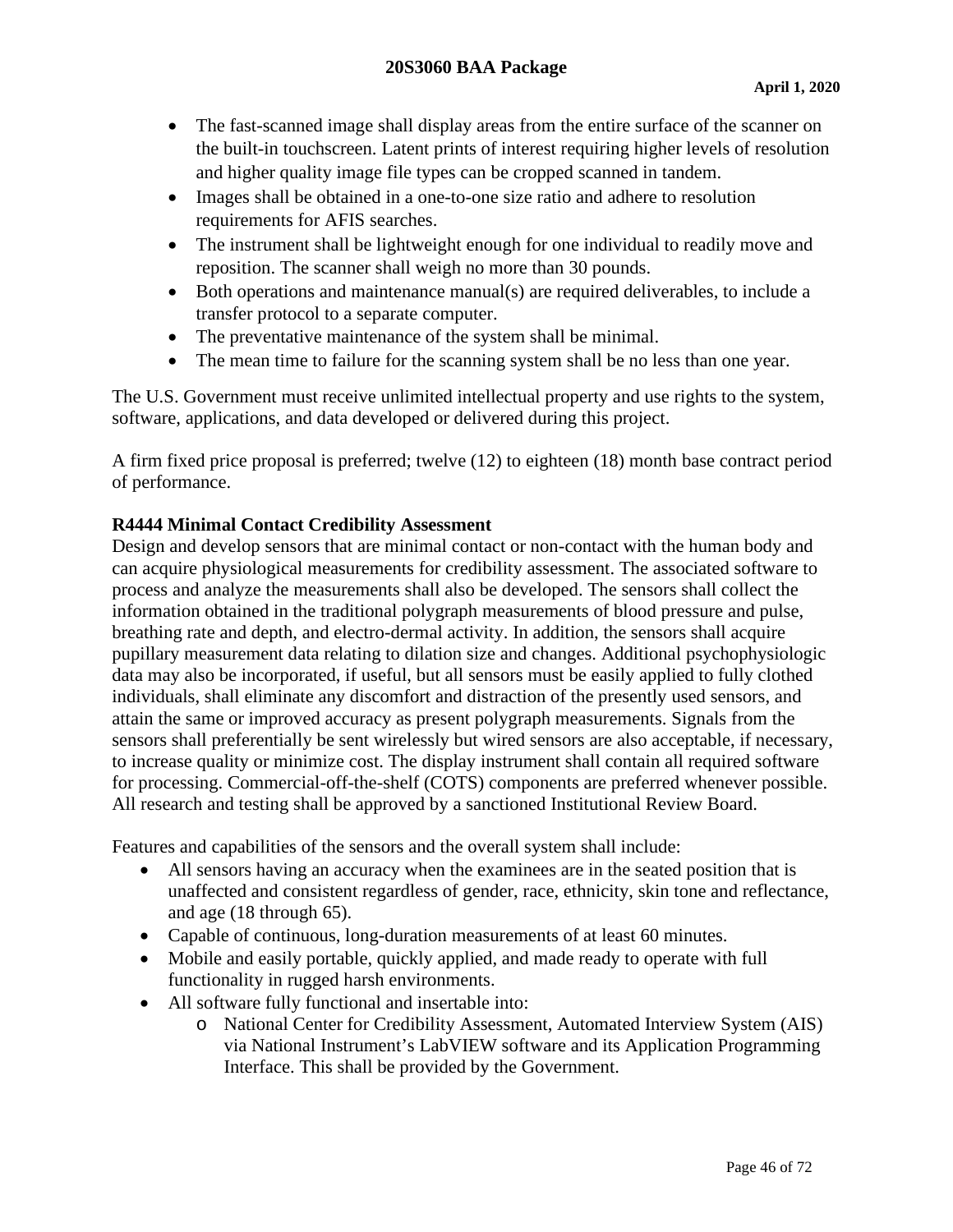- o The four commercially available polygraph instruments: Axciton Systems, Lafayette Instrument, Limestone Technologies, and Stoelting.
- Software interface that provides real time and playback data visualization, functionalities to record, and receive feedback from the users.
- Algorithms within the software that extract and process data from all sensors to provide the needed parameters that are meaningful to identify physiological signatures associated with credibility.
- Display results on a polygraph instrument and/or tablet/laptop device that is easily portable, operates in rugged and harsh environments, and is powered by 110/220 volt alternating current, 60/50 cycle, and by an internal rechargeable battery that operates continuously for 2 hours.
- A non-contact blood pressure measurement sensor and system that can replace the current ausculatory cuff used in federal polygraph examinations.
- Non-contact solutions must be capable of beat-to-beat blood pressure measurements using sensing modalities such as, but not limited to, transdermal optical imaging, thermal imaging, or laser Doppler imaging.
- Accurate static and dynamic beat-to-beat blood pressure measurements relative to intraarterial blood pressure with precision to the nearest mmHg and capable of continuous, long-duration measurements.
- Measures of beat-to-beat systolic, diastolic, and mean arterial blood pressure in addition to inter-beat interval and instantaneous heart rate with accuracy comparable the Finapres Medical Systems NOVA monitoring system.
- Breathing rate sensor that is minimal or non-contact and that eliminates the present respiratory strain gauge in present polygraphy systems.
- Electro-dermal sensor that is minimal or non-contact with the accuracy of the present polygraph sensor.
- Minimal or non-contact sensors that measure pupil dilation and changes.
- Display of the pupil dilation measurement along with the measurements and results of the other acquired physiology on an easy to read display screen.
- Integration of external non-physiological information such as when questions are asked, clock time, and running time which can be controlled by the operator.

The sensors and the software with their associated hardware shall be thoroughly and comprehensively tested in realistic scenarios by the developer. They shall be provided to certain end users for a 60 day testing period. Modifications based on the testing shall be required to be completed before final delivery.

No proposal shall be accepted that does not grant to the U.S. Government full unlimited intellectual property rights to the all data, reports, results, and final deliverables developed during the project.

A firm fixed price proposal is preferred; twelve (12) to eighteen (18) month base contract period of performance.

# **R4445 Overcoming Resistance in Intelligence Interviews**

Develop a comprehensive model of resistance employed by subjects during intelligence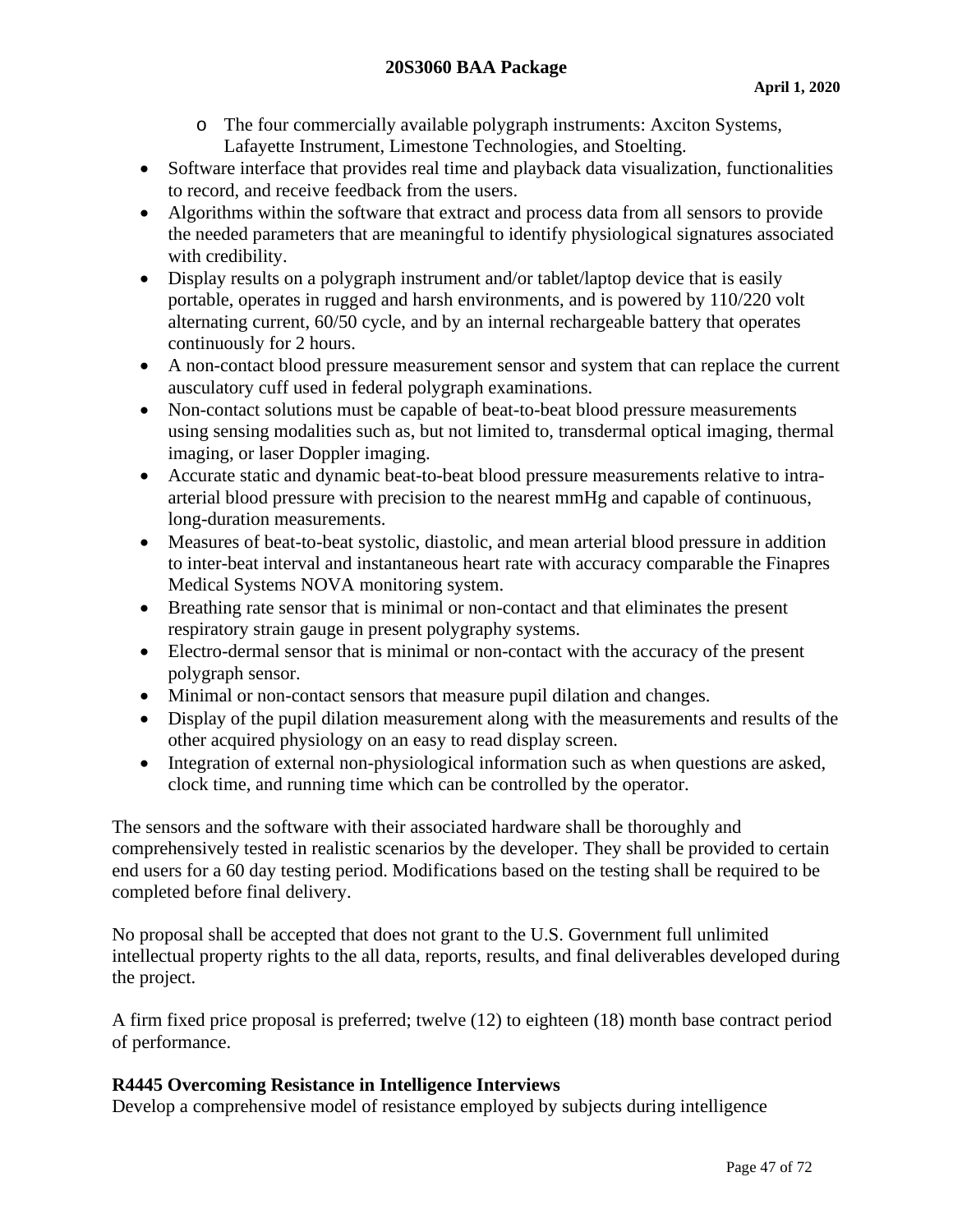#### **20S3060 BAA Package**

interviews and interrogations to include specific approaches for the interrogation/interview team to understand, identify, reduce, and overcome subject resistance. This effort shall also include a validated training course to teach the model of resistance and techniques to overcome resistance. The model and techniques shall be developed by using empirical evidence and available research literature on employing non-coercive, rapport-based, non-accusatorial interviewing techniques that have been demonstrated to be effective. None of the tactics and procedures shall require the use of any equipment or hardware. New research shall also be conducted that refines, validates, and further develops the model and techniques; and validates the developed training approach.

The effort shall identify and describe the following:

- Comprehensive model of resistance including techniques and tactics in identifying and understanding the different types of resistance encountered during intelligence interviews, the motivations underlying the resistance, and approaches to take to counter the resistance.
- Methods and procedures that enable interviewers to apply the model in real-time during interviews to determine each specific type of resistance and the best courses of action to follow.
- Specific approaches and tactics that overcome each type of resistance employed by a subject and increase the yield of accurate, truthful information from the subject.
- Best practices to use when subjects have been trained in counter-interrogation procedures.
- Actions and behaviors by interviewers that are counterproductive when determining and overcoming resistance during interviews.

Other features and requirements of the research, model, and techniques shall include the following:

- Methodology that is scientifically sound and directly applies to operational environments especially combating terrorism settings and enables users to identify the type of resistance in real time and based on observations.
- Compatibility with other evidence-based, non-coercive, rapport-based interview and interrogation strategies and techniques.
- Application of appropriate statistical techniques to analyze, test, and validate all research data and results.
- Comprehensive documentation of all research, methods, findings, and results regarding the model, techniques, and procedures.
- A validated training course providing thorough instruction of the model and the use of all related interview techniques and procedures including comprehensive instructor and student manuals.

All techniques, procedures and tactics must be directly employable during intelligence interviews. No proposal shall be accepted that does not grant to the U.S. Government full unlimited intellectual property rights to the all data, reports, results, and final deliverables.

A firm fixed price proposal is preferred; twelve (12) to eighteen (18) month base contract period of performance.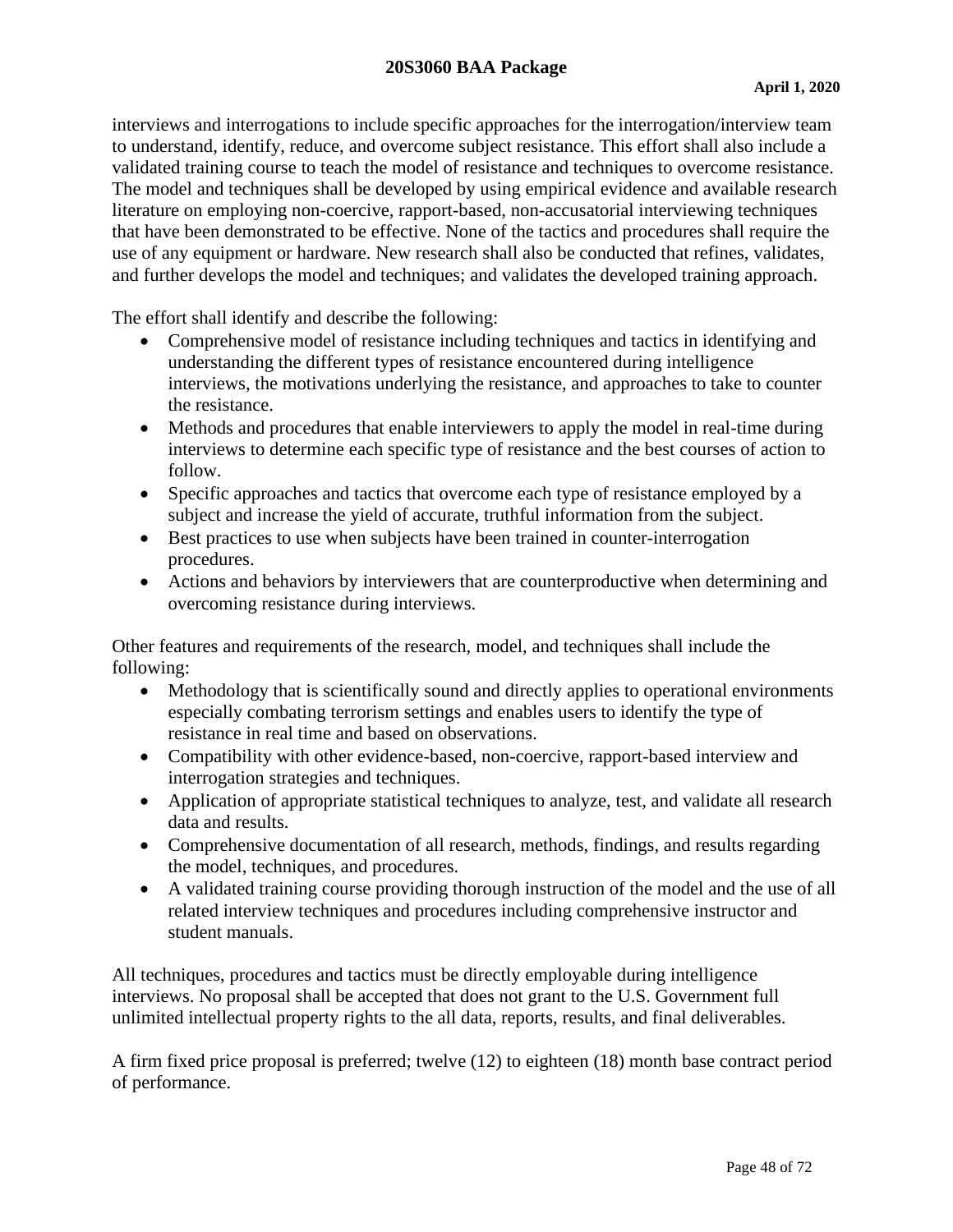## **5.5. Irregular Warfare and Evolving Threats (IW/ET)**

#### **R4506 Synthetic Text Detection**

Synthetic text generation has emerged as a fundamental threat to information security, with significant applications for adversary disinformation and propaganda. With little effort and training, adversaries can develop genuine-looking synthetic text, such as synthetic news articles, at machine speed and scale. Given the difficulty for human readers to differentiate between genuine or synthetic text, the accelerating nature of technical development, and the ease with which current detection tools can be fooled through minimal editing (especially when compared to imagery and video manipulation), there is high potential for disinformation as synthetic text capabilities erode trust in information sources.

Synthetic text generation capabilities currently outpace synthetic text detection capabilities. Commercially available detectors are imperfect, able to be fooled, and useful only to experts. A more robust system needs to be developed for use by a wide range of non-technical experts: analysts, OSINT collectors, government public affairs officers, Foreign Service Officers, and others within the interagency who work to combat disinformation but are not technical specialists. The government requires development of a reliable synthetic text detection application, with flexibility for upgrades, which can support operational experimentation while also being open to modification based on user feedback. The government retains the right to pursue a single or multiple solutions, as needs dictate.

This project will equip non-technical experts with an application, tool, plug-in, or other similar technical solution that can be standalone, updateable, and capable of identifying synthetically generated text, even after it may have been edited or further enhanced by humans. If successful, this project would represent an extreme enhancement over current human (manual) analysis. The solution shall:

- 1. Ingest at least twelve (12) to fifteen (15) paragraphs worth of text in under five (5) seconds; enough for a journal article, news post, or blog post to be quickly analyzed and refuted, if necessary.
- 2. Be based on current generation cloud IT infrastructure, with the ability to operate on a standalone desktop or edge hardware for periods of time if necessary.
- 3. Ideally be as passive as possible, requiring little to no interaction on behalf of the user, but at the very least be a simple "copy and paste" solution.
- 4. Indicate the result's confidence level.
- 5. Highlight the synthesized text and explain the rationale behind this highlight.
- 6. Be technically compatible with other leading technical solutions currently on the market.
- 7. Maintain, or at least generate, a log of its performance for review.
- 8. Be delivered with a technical log of its development, for maintenance down the line.
- 9. Support at least two (2) extreme programming sessions with prospective end users during the project lifecycle, so they can highlight updates or changes they would like to see, along with a separate end of project exercise or demonstration. For these sessions, the government will provide **some** examples, in the form of Government Furnished Information/Data, against which the system may be tested. Additional examples shall be procured by the vendor.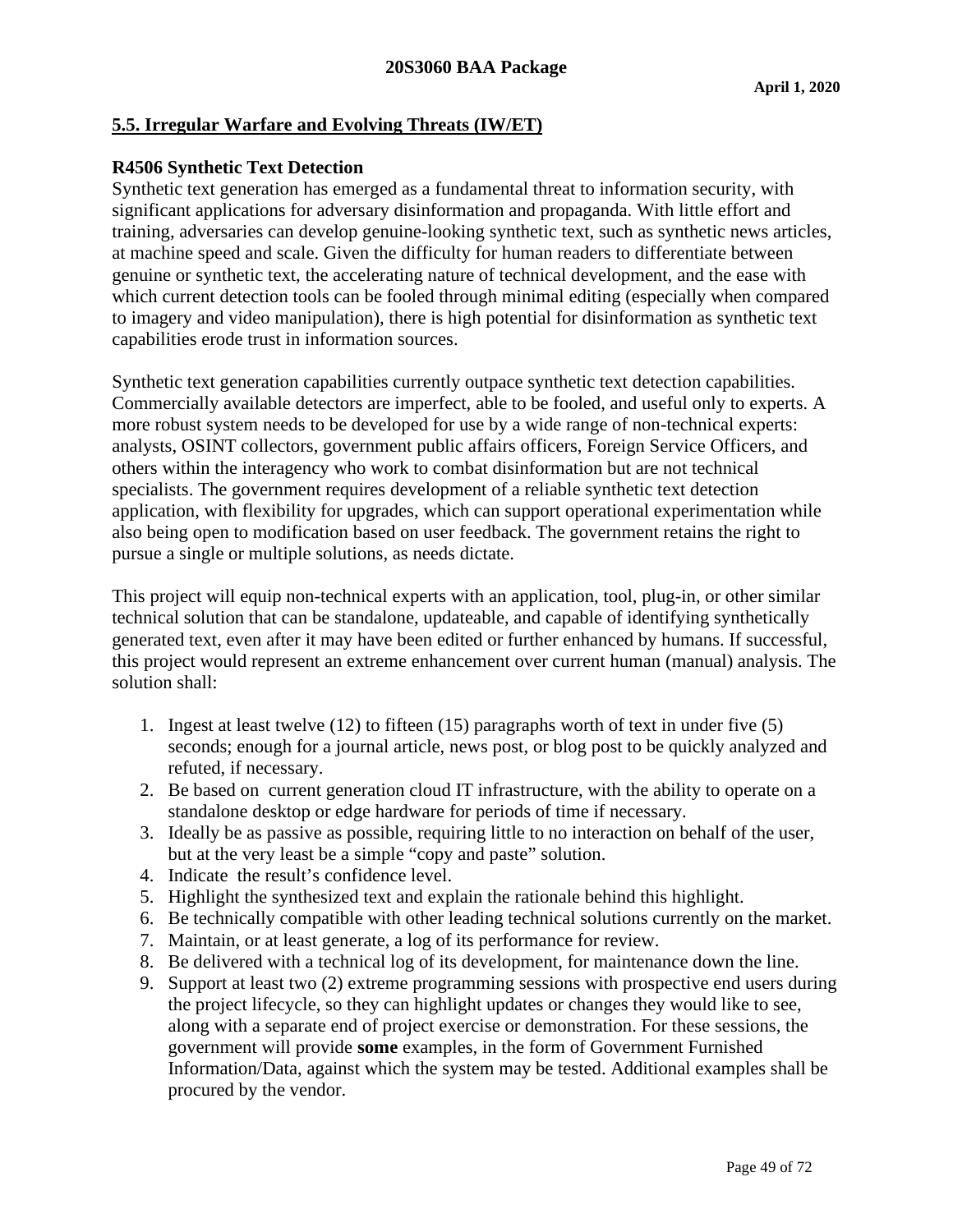10. Provide requisite end user instructional materials in the form of a training support package and iterative refinement of these materials in conjunction with end-of-project exercise(s) or demonstrations.

A firm fixed price proposal is preferred; twelve (12) to eighteen (18) month base contract period of performance.

#### **5.6. Personnel Protection (PP)**

#### **R4474 Eye Protection Against High Powered Lasers**

U.S. forces face increasing aggression and violence during protests and demonstrations. Operators do not know all of the threats they will encounter until they are on scene, and their equipment must protect against the most likely and injurious hazards. A hazard that is being encountered more frequently is commercial high-powered, hand-held lasers that can distract, disorient, and blind (temporarily or permanently) the operator. These lasers are inexpensive, easy to obtain, easy to conceal and carry, and easy to use. Eye protection is needed that will prevent the transmission of multiple portions of the electromagnetic spectrum, while minimally reducing visible light transmission. Develop eye protection (e.g., face shield, glasses) that shall provide the operator protection from frequencies of laser light while allowing enough visible light for the operator to see. The eye protection shall be compatible with currently fielded personal protective equipment (PPE) including but not limited to helmets, face shields, and communications equipment. The eye protection shall provide protection against red (620 nm–750 nm) (Threshold (T)), green (495 nm–570 nm) (T), blue (450 nm–495 nm) (Objective (O)), and violet (380 nm – 450 nm) (O). The eye protection shall allow 40% (T), 80% (O) visible light through to minimize the impact on the operator. Achievable optical density shall be declared.

A firm fixed price proposal is preferred; twelve (12) to eighteen (18) month base contract period of performance.

#### **R4475 Discreet Personnel Tracking Device**

U.S. forces are deployed to dense urban environments where communication pathways and GPS may be degraded or denied. In these harsh environments for communication and GPS, it becomes increasingly difficult to track personnel without existing infrastructure. To overcome this, it usually requires a very large device with multiple antennas and can limit the capability of the operator. A wearable tracking device that works in these harsh or denied GPS environments is needed. Develop a wearable unobtrusive tracking unit that shall integrate into normal attire (for example, within items of footwear). The system shall operate with no additional equipment (e.g., geo-located tags, repeaters, signal boosters). The tracking unit shall not change the visual appearance of the operator. The tracking unit shall not be easily discovered during a physical search (e.g., standard pat down). The tracking units shall be environmentally sealed (minimum of IPx6), and powered with a rechargeable battery that can be inductively charged. The system shall provide location information with  $<$  20 m accuracy (Threshold (T)),  $<$  5 m accuracy (Objective (O)) across an entire mission (minimum 2 hours). The tracking unit shall have the processing power and enough storage to maintain the data from an entire mission if there is no exfiltration path available. If an exfiltration path is available, the tracking unit shall forward location data to an external common operating picture. The exfiltration path shall be IEEE 802 compliant. The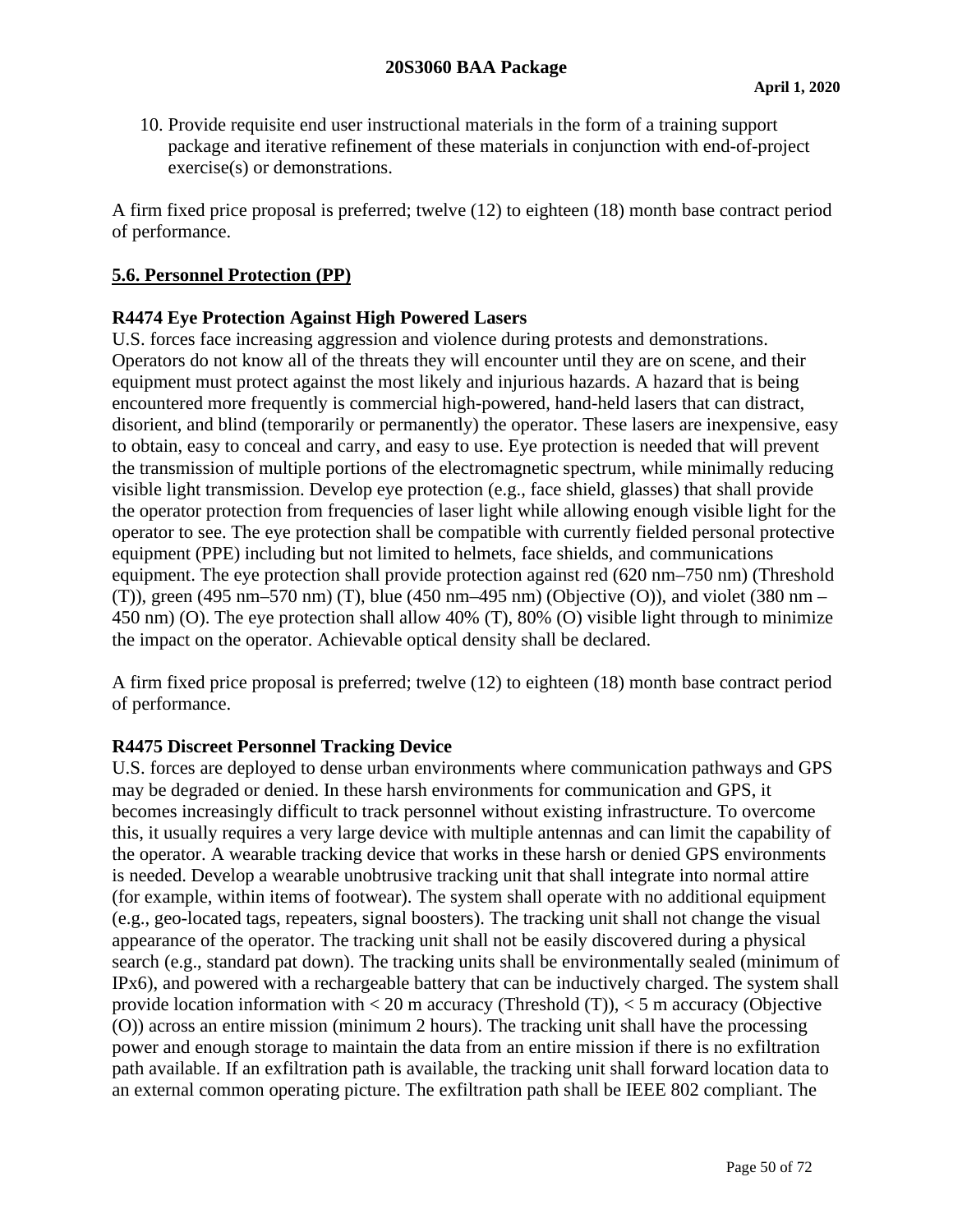data output from the tracking data shall be compatible with common C2 mapping tools (e.g., Cursor on Target, TAK). The system shall operate for up to 2 hours in GPS-denied and/or -disadvantaged environments from first initial loss of GPS.

A firm fixed price proposal is preferred; twelve (12) to eighteen (18) month base contract period of performance.

## **R4479 Advanced Transparent Armor for Non-Tactical Vehicles**

The Department of Defense and the Department of State currently field over 4,000 non-tactical armored vehicles around the world. These vehicles consist of non-standardized transparent armor varying widely in thickness and weight with a normal ballistic resistance rating of VPAM VR7 or VR9. The current service life of installed transparent armor is approximately two years, due to normal wear or delamination of the glass. This effort shall standardize the transparent armor across its fleet with a 30% reduction in weight and thickness while achieving a ballistic rating of VPAM VR9. Threshold thickness shall be 1.4 inches with an objective thickness of equal to or less than 1.25 inches. Threshold weight shall be 15 pounds per square foot with an objective weight equal to or less than 13.5 pounds per square foot. The armor shall have improved delamination resistance with an objective five years operational use. Armor will conform to ATPD 2352R and have the ability to be fabricated with curvatures that can replicate the glass curvatures of civilian sedans, SUVs and vans.

A firm fixed price proposal is preferred; twelve (12) to eighteen (18) base contract period of performance.

#### **R4481 Enhanced Ballistic Spectacle**

Current USSOCOM Ballistic Spectacles have a lower ballistic resistance than full seal googles. Develop and demonstrate spectacle lenses capable of achieving goggle ballistic requirements (.22 cal, 17 grain t37 shaped projectile at 580 fps–590 fps) while maintaining current spectacle form factor and weight. Spectacles must be compatible with current SOF helmets, Visual Augmentation Systems, communications and weapons systems. The Ballistic Spectacles shall provide a non-corrosive, hydrophobic, interchangeable lensed system suitable for day/night operations that meets optical impact ballistic protection against 17 grain Fragment Simulating Projectile (FSP .22 cal) at 580 ft/s–590 ft/s and provides maximum unobstructed eye protection from sun, wind, dust, UV light, and saltwater sea spray while minimizing fogging in accordance with MIL PRF 32432A and ANSI z87.1Reduce IR laser threats (objective). Additionally, the spectacles shall provide improved scratch resistance over current Special Operations Eye Protection systems (objective).

A firm fixed price proposal is preferred; twelve (12) to eighteen (18) base contract period of performance.

#### **R4490 Acoustic Drone Detection**

Adversary UAS operations are a present and on-going threat to US forces around the world. One detectable signature that is created by all UAS devices are their acoustic signatures. Develop an open architecture system capable of detecting Group 1 and 2 UAS acoustic signatures capable of being integrated in current DoD RF/Optical detection systems. The system shall provide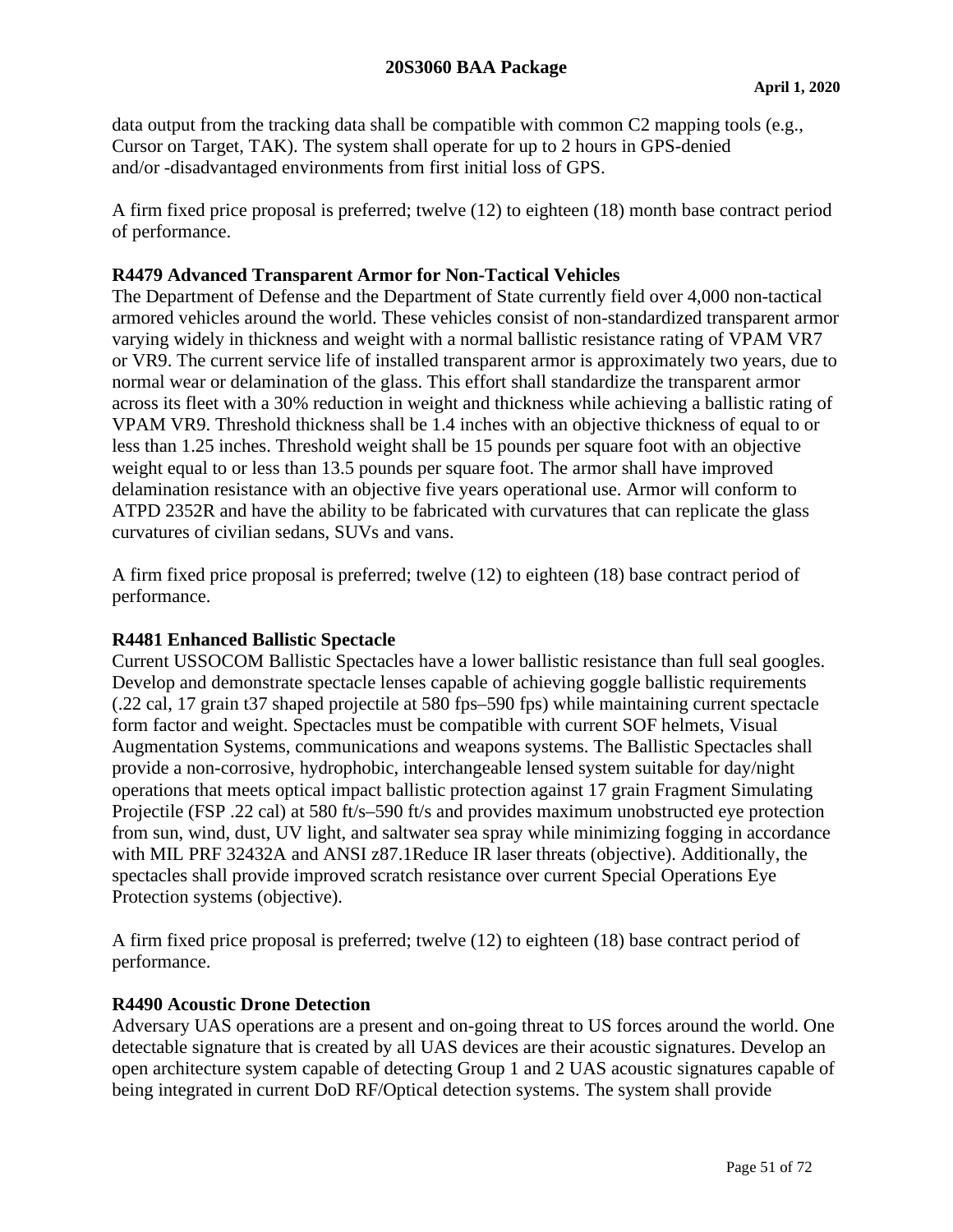#### **20S3060 BAA Package**

360- degree coverage and shall be able to determine relative direction of the threat (35 degrees threshold, 15 degrees objective). The system shall detect at a range of 500 meters in open terrain and 250 meters in an urban environment. System shall utilize advanced machine learning to assist in the detection of threats and the elimination of noise/clutter in the environment. System shall be capable of operating alone or integrating into currently fielded DOD Counter UAS systems. The vendor shall use an open architecture and deliver an interface control document to facilitate future integration into DoD counter UAS systems. The system shall initially demonstrate capability as a static platform with the objective of a mobile capability.

A firm fixed price proposal is preferred; twelve (12) to eighteen (18) month base contract period of performance.

#### **5.7. Physical Security (PS)**

#### **R4482 Portable Vehicle Barrier**

Terrorists use vehicle ramming attacks to inflict casualties and property damage in crowded spaces. These attacks are difficult to prevent, have high-impact, and require minimal training and resources. Current countermeasures such as concrete barriers are time-consuming to deploy and do not allow authorized vehicles to pass if needed. This effort is to design and develop a modular, rapidly-deployable active barrier system to stop a 15,000-lb vehicle traveling at 30 mph. The system shall be designed so that multiple modules can be connected for protection of one or more lanes of traffic, and capable of stopping cars and trucks to protect crowds at sensitive locations and special events.

System specifications:

- Each module must stop a 15,000-lb diesel truck traveling at 30 mph (Threshold (T)), with penetration no greater than 20 feet. Each module must stop a 65,000-lb vehicle traveling at 50 mph (Objective (O)).
- The system shall be modular such that multiple modules can be connected to secure a multi-lane road. The connected modules must meet the stopping specification above to stop a 15,000-lb diesel truck traveling at 30 mph, with penetration no greater than 20 feet. The system must still meet the specification at points where two modules are joined.
- A single module shall be no greater than 11 feet wide when deployed. A single module may less than 11 feet wide and fold or collapse to be movable by 10,000-lb capacity forklift.
- A single module shall be deployable by two people and a 10,000-lb capacity forklift within 30 minutes.
- The system shall have the ability to be activated and deactivated to allow authorized vehicles to pass.
- In the deactivated position, the system shall allow heavy vehicles to pass, such as fire trucks and ambulances without affecting barrier capability. System must withstand an axle weight of (T) 32,000 pounds or (O) 50,000 pounds.
- The system shall not be anchored or require any alteration to infrastructure (e.g., roads, sidewalks, dividers).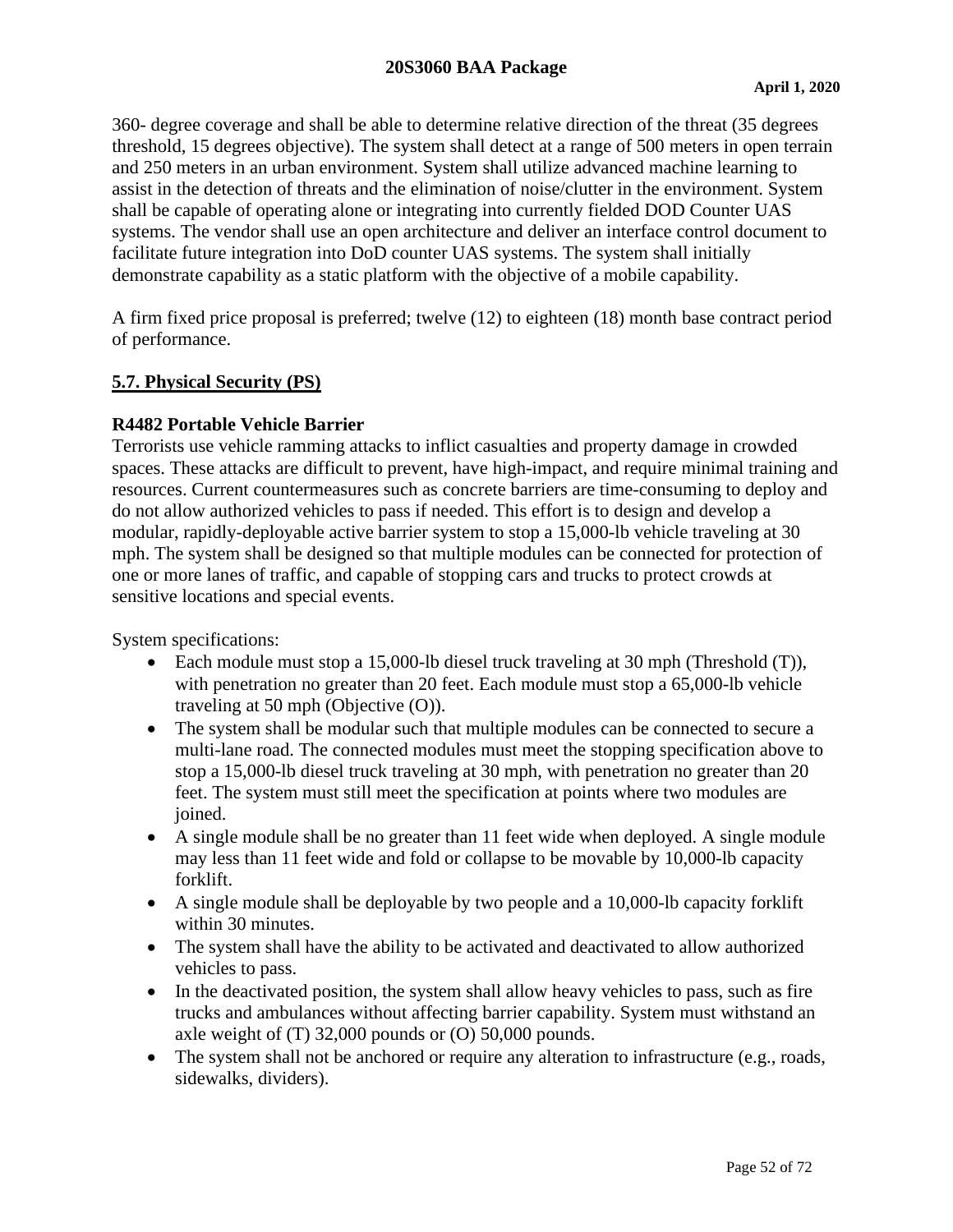A firm fixed price proposal is preferred; eighteen (18) month base contract period of performance.

#### **5.8. Surveillance, Collection, and Operations Support (SCOS)**

#### **R4463 RF/DF Target Location and Classification Sensor Payload for Small UAS**

Naval Special Warfare (NSW) lacks an Information Operations (IO) Electronic Warfare (EW) payload(s) for small unmanned aerial systems (sUAS). Payload(s) shall be capable of collecting radio frequencies (RF), full spectrum data and geolocation analysis of selected targets using direction finding (DF) of the target RF emissions. This capability shall provide Commanders with an electronic picture of hidden and camouflaged targets using RF emissions within the operational battlespace.

The Radio Find/Direction Find **(**RF/DF) payload(s) sensor kit shall be interoperable with Expeditionary Organic Tactical Airborne Intelligence, Surveillance and Reconnaissance (AISR) Capability Set (EOTACS) Group 1 sUAS host platform, specifically for FLIR R80D SkyRaider payloads. The sensor kit shall provide RF/DF survey capability with geo-location and be interoperable with android tactical assault kit (ATAK) (Threshold (T)) and RaptorX (Objective (O)). Sensor kit may have several subcomponents but shall be reconfigurable to operate as a sUAS payload capable of conducting electronic warfare orbits (T), and as a man-carried stationary payload(s) (O). The sensor kit may combine the direction information from two or more suitably spaced payload receivers or a single mobile receiver to locate the transmission via triangulation. A sensor payload kit shall consist of several subcomponents that shall include hardware and software. These subcomponents shall consist of RF/DF sensor(s) with geolocation processor and onboard loadable library, internal organic power supply, payload transmitter capable of Mesh Network (MANET) IP data communications, connection cable to enable wired data input with micro-USB type connector (this shall also double as a port for auxiliary power) and shall include all applicable scalable antenna arrays (phased, beamforming, and directional) as necessary for receiving the required range of electrometric emissions. The required frequencies shall include High Frequency (HF) (3 MHz –30MHz), Very High Frequency (VHF) (30 MHz–300MHz), Ultra High Frequency (UHF) (300 MHz–3 GHz), and Super High Frequency (SHF) (3 GHz–30 GHz); tactical and civilian electromagnetic emissions including commercial cellular (700 MHz–3 GHz), telematics frequencies (primarily 2.4 GHz and 5 GHz but may include 5 MHz–8 GHz), threat air search and targeting radars associated with mobile missile sites, and threat ground surveillance radars. When the sensor kit is put into operation for either mobile or stationary use the vendor shall use as few sensors and antennas as possible. The sensor payload kit shall be capable of surveying, classifying, and RF/DF of threat emitters from the listed frequencies described in the Key Performance Parameters (KPPs). The sensor kit is not required to cover all the frequencies listed concurrently.

Proposed Specifications and KPPs:

- 1. RF/DF Sensor(s) kit shall be interoperable with EOTACS Group 1 sUAS host platform, FLIR R80D SkyRaider.
- 2. Sensor(s) kit shall provide specific threat signal passive detection, collection, directionfinding (DF) and geo-location processing via ATAK (T) and RaptorX (O) protocols.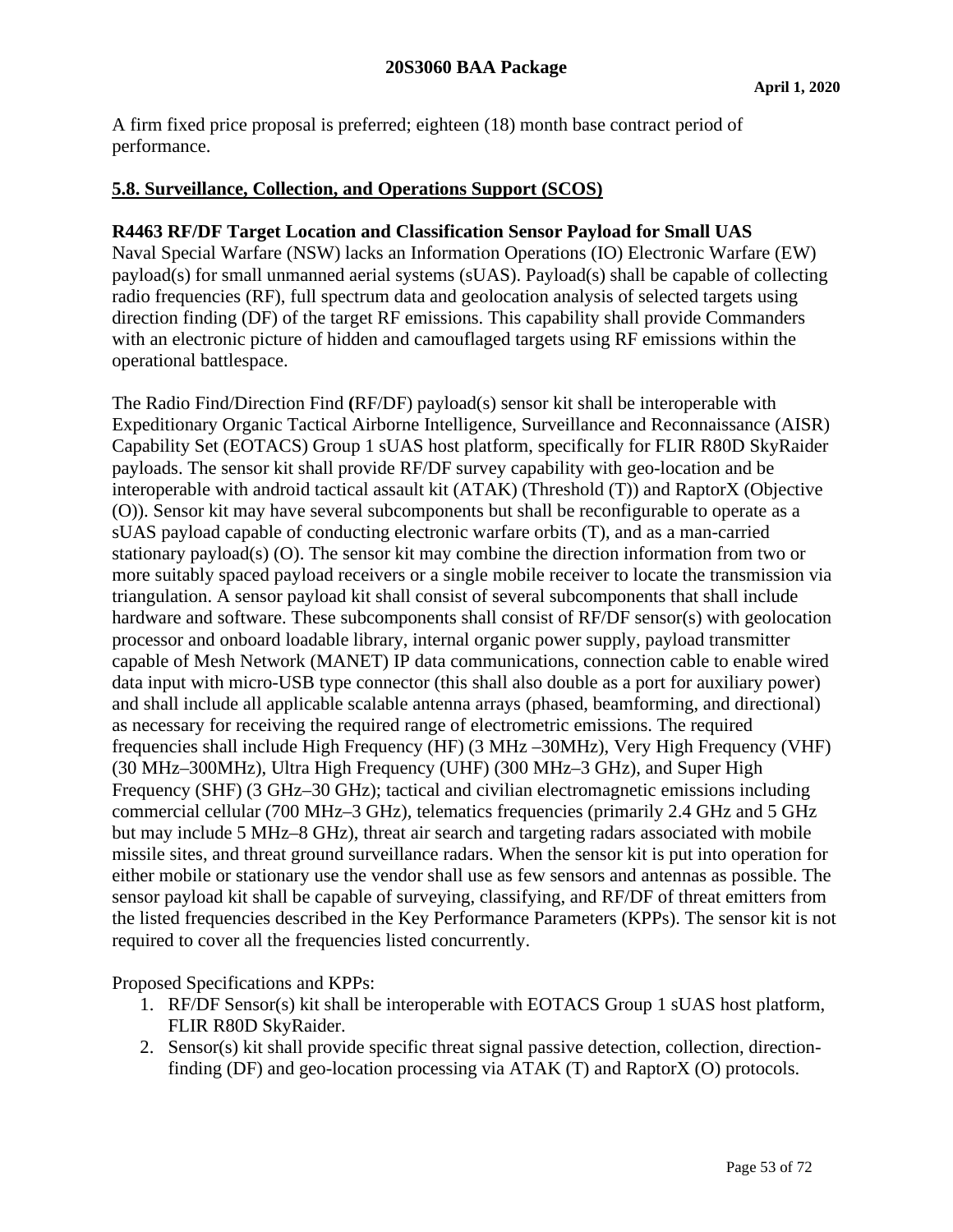- 3. Sensor(s) kit shall perform geo-location computation and output target location within thirty (30) meters circular area of probability (CEP) within five (5) minutes of signal detection (T) or within ten (10) meters CEP within one (1) minute of signal detection (O).
- 4. Sensor payload(s) kit and antennas shall be man-packable and transported in a standard rucksack by 1 SOF operator.
- 5. Sensor(s) kit shall be reconfigurable. It shall be able to operate as a sUAS payload (T) or configurable as a sUAS payload and as a man carried device capable (O).
- 6. Each individual sensor payload(s) and required antenna array(s) that shall attach to the sUAS shall weigh less than 4.4 pounds per payload package (T) or less than 3 pounds (O).
- 7. Each sensor payload(s) shall be configured on EOTACS sUAS host platform, FLIR R80D SkyRaider for operation by 1 SOF operator without tools in less than 5 minutes (T) or less than 3 minutes (O).
- 8. Sensor payload kit:
	- 8.1. RF/DF sensor(s) with geolocation processor, and library storage.
	- 8.2. Each individual sensor(s) shall have 1 hour of internal organic power supply for individual sensor payload(s) attached to the sUAS (T) and shall be scalable with auxiliary power ports for the man packable carry configuration that may attach to both commercial and military power sources (O).
	- 8.3. Payload shall have a transmitter capable of communicating within any mobile ad hoc network (MANET) (T) or a MANET and Commercial Sim Card Cellular Network (O).
	- 8.4. The connection cable to enable wired data input shall be a micro-USB connector.
	- 8.5. Payload shall be able to operate in all weather conditions, as stated in the IP67 standard (T) or as stated in the IP68 standard (O).
- 9. Sensor kit capabilities
	- 9.1. Sensor(s) RF/DF/geo-location of threat spectrum range shall provide frequency and classification of signals 30 MHz–30 GHz (T) as the priority.
	- 9.2. The radio signal classifications are as follows: HF (3 MHz–30 MHz), VHF (30 MHz–90 MHz), and UHF tactical (90 MHz–400 MHz), commercial cellular and Wi-Fi communications (800 MHz–2000 MHz).
	- 9.3. The microwave signal classifications are as follows: threat air search and targeting radars associated with mobile missile sites through 12 GHz and threat ground surveillance radars through SHF (30 GHz).
	- 9.4. Payload(s) shall contain a programmable, operator/user defined at the edge, non-proprietary, library of threat emitter modes for automatic identification that can be imported and exported and that holds at least 5,000 user-defined communication and radar threat signals based upon Electronic Warfare Reprogrammable Library (EWRL) parameters (T), or 10,000 user-defined communications and radar threat signals based upon EWRL parameters (O).
	- 9.5. Payload(s) shall be aimed manually while receiving signals during sUAS and man packable operations (T) or utilized as an autonomous RF/DF sensor while receiving signals during sUAS and man packable operations (O).

A firm fixed price proposal is preferred; twelve (12) to (18) month base contract period of performance.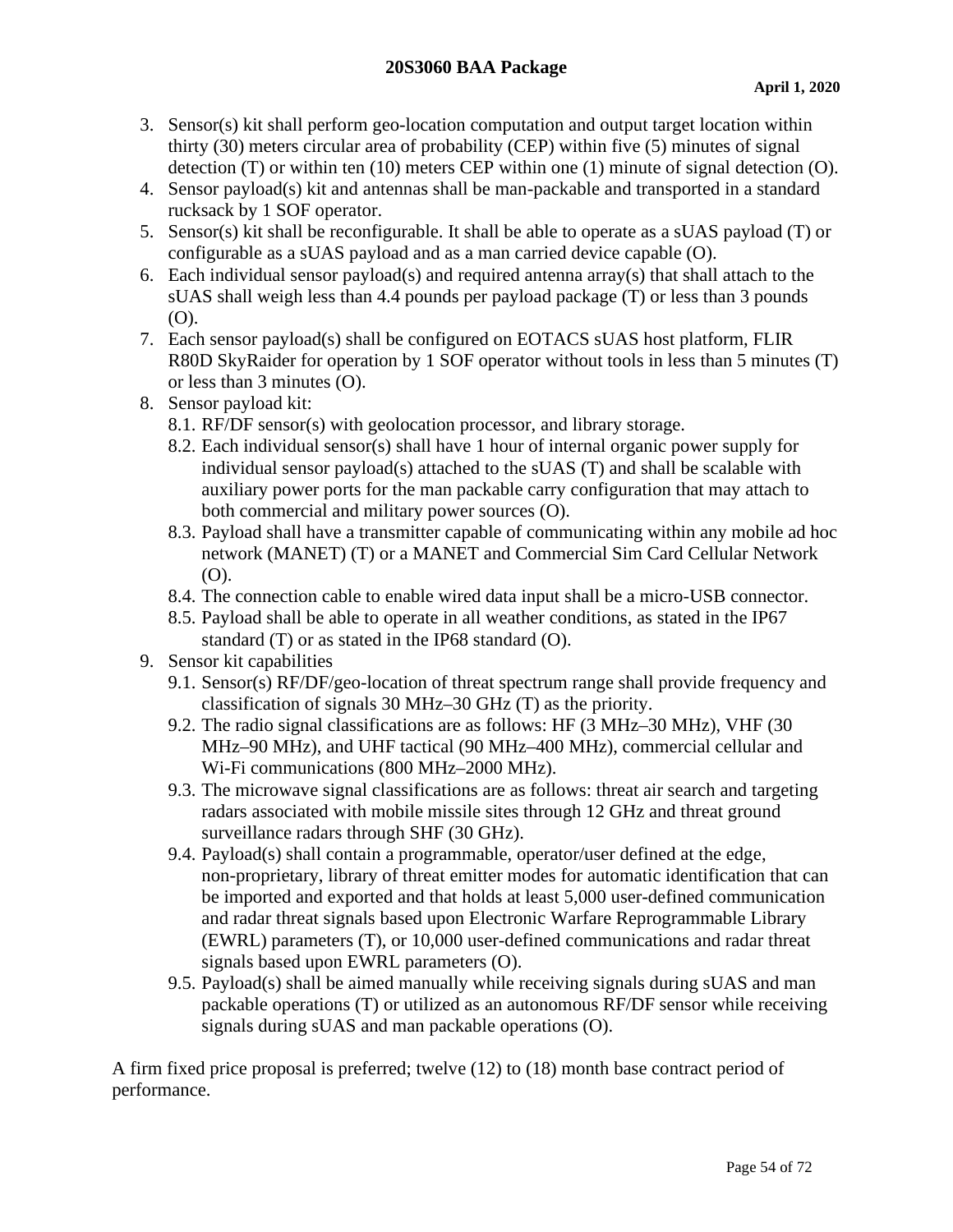## **5.9. Tactical Operations Support (TOS)**

## **R4491 Low Cost VTOL Precision Strike System (LC VTOL PSS)**

Tactical Operators require a Low Cost (LC), hand launched Vertical Take Off and Landing (VTOL) Precision Strike System (PSS) to organically detect, confirm and destroy targets at extended ranges. Easily deployed by a single Tactical Operator, LC VTOL PSS will provide an extremely fast moving, combined ISR and precision strike capability for offensive operations with the advanced capability to engage multiple targets behind cover, in defilade, surrounded by substantial vertical obstacles, and also threats maneuvering in channelized areas that are found in complex urban terrain. Fielded capabilities and those currently under development require a rail or canister to launch, are cost-prohibitive, and require multiple operators for employment and command and control. The LC VTOL PSS will be deployed without a rail or canister, operate on an approved Advanced Encryption Standard (AES) 256 network data link, and be able to conduct aerial surveillance for up to 12 minutes prior to attacking a threat, increasing lethality and survivability of Small Tactical Teams.

LC VTOL PSS shall:

- 1. Be backpackable and weigh less than 15 pounds with battery (Threshold (T)); less than 10 pounds (Objective (O)).
- 2. Be transported by a single operator via an issued backpack during a foot movement, hand launched and operated without the assistance of a second operator. (T=O).
- 3. Require only one (1) operator to conduct fully automatic takeoff, navigate along pre-planned way points, arm and disarm the system, manually select the target, abort or wave-off during an attack and return home, if not used, for follow on missions. (T=O)
- 4. Take off and land within a confined space of one (1) square meter  $(m^2)$  (T) or  $\frac{1}{2}$  m<sup>2</sup> (O).
- 5. Use an AES 256 encrypted data link that complies with DoD policies. (T=O)
- 6. Allow a vertical hand-launch take-off and landing that can be performed from behind a cover and concealed location, doorway or window. (T=O)
- 7. Not require a rail or canister for a successful launch. (T=O)
- 8. Be compliant with American Security Drone Act (ASDA 2019). (T=O)
- 9. Have an operational flight time of 12 minutes (T); 20 minutes (O).
- 10. Have an electro optic (EO) capability (T); shall have the ability to switch from EO to IR or CMOS prior to operational employment (O).
- 11. Engage stationary and moving targets from 50 meters to 7 kilometers (T); 20 meters to 10 kilometers (O).
- 12. Have an attack speed of 150 mph (T); 200 mph (O).
- 13. Be able to hover, and positively identify (PID) targets from the hover. (T=O)
- 14. Have a payload with lethal effects equivalent to 60mm mortar round. (T=O)
- 15. Have a fire control unit (FCU) that is windows based, open architecture and be ATAK compatible.  $(T=O)$
- 16. Operate in rain up to one-eighth (1/8) inch per hour (T), operate in rain up to one-quarter  $(1/4)$  inch per hour  $(O)$ .
- 17. Have no audible detection from target at 400 meters (T), 200 meters (O).
- 18. Operate in the following flight modes:
	- a. Standard pilot-controlled flight with assistive software enhancements (T).
	- b. Point and click map-based navigation (T).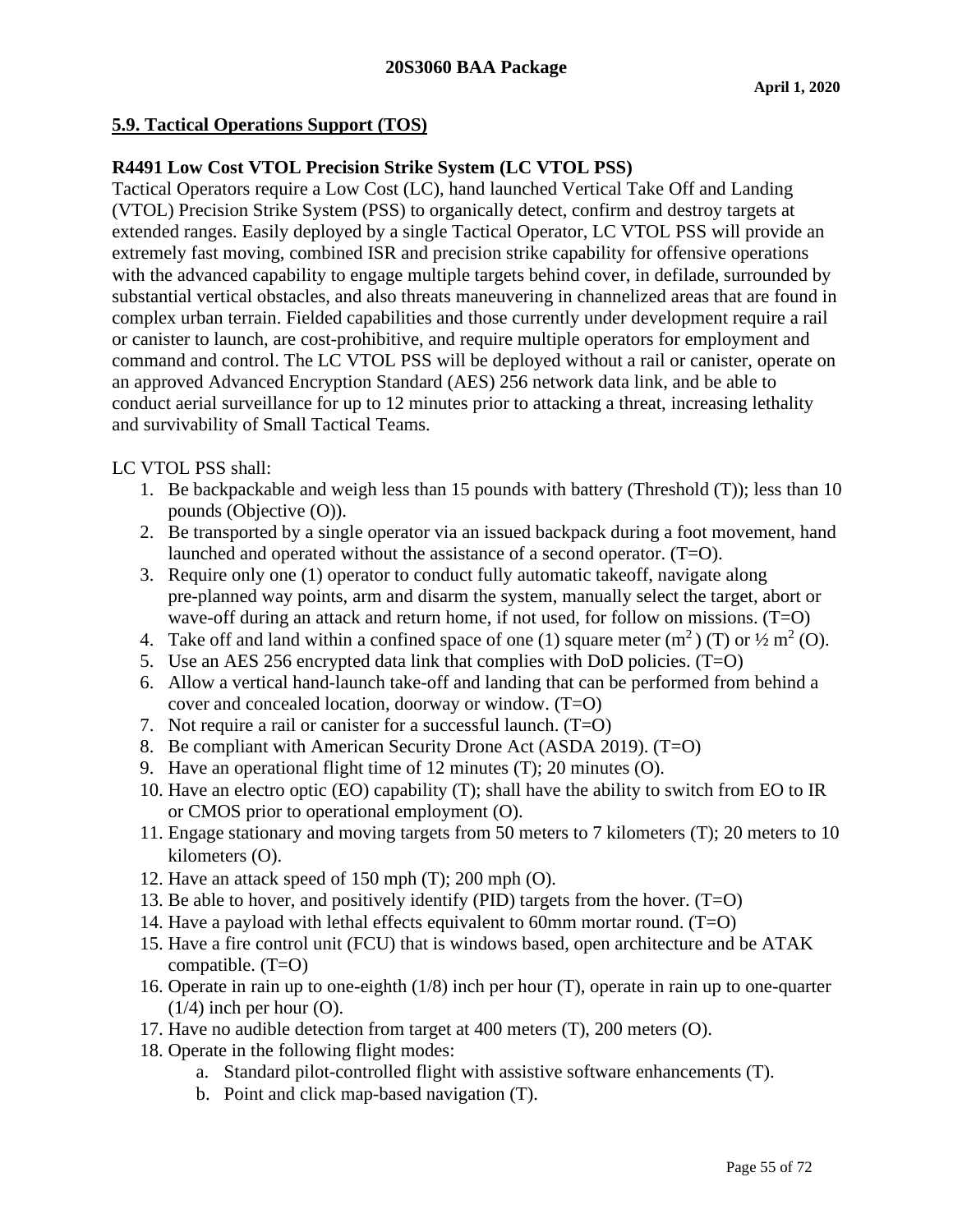- c. Point and click full motion video sensor navigation (T).
- d. GPS-based waypoint navigation (T).
- e. Automatic take off and recovery (T).
- f. Vision-based navigation systems (O).
- 19. Be capable of housing a 1 kg warhead (T), 2 kg warhead (O), in the warhead bay.
- 20. Provide Electronic Safe and Arm Device (ESAD) and Fuse integration for impact (T), impact and proximity (O). Provide recommendations and cost estimates for Electronic Safe and Arm Device (ESAD) and Fuse integration for impact, impact and proximity.
- 21. Be hard case packaged in order to sustain a five  $(5)$  foot drop test.  $(T=O)$
- 22. Be contained in ruggedized transport case (all kit components).  $(T=O)$
- 23. Operate from a rechargeable, hot swappable power pack, OR, batteries that are United Nations (UN) certified for hazardous material transport, and UL certified for safety before delivery to the Government. (T=O)
- 24. Low Cost VTOL Precision Strike System (LC VTOL PSS) shall contain the following:  $(T=O)$ 
	- **a.** One (1) Ground Control Station (GCS)
	- **b.** Four (4) full missiles with EO sensors
	- **c.** One (1) charger
	- **d.** Six (6) power packs; four (4)-one (1) for each missile and two (2) spares
	- **e.** Spare parts
- 25. Include operations, maintenance manual, quick reference card, instructional video (T=O)

# **Deliverables**:

Base Contract:

Phase 1: Deliver ten (10) LC VTOL PSS prototypes (ISR only) and CONUS training for operational testing and evaluation (OT&E).

Contract Options:

- Phase 2: Deliver ten (10) LC VTOL PSS prototypes (ISR and lethal payload) and CONUS training for operational testing and evaluation (OT&E).
- Phase 3: Deliver up to fifty (50) additional LC VTOL PSS prototypes (ISR and lethal payload) and CONUS training for OT&E.

A firm fixed price proposal is preferred; twelve (12) month base contract period of performance.

*Responses to this requirement should include a proposed post-development end-unit ROM cost for the following:*

- *LC VTOL PSS variant with ISR capability only*
- *LC VTOL PSS variant with both ISR and lethal payload capabilities*

# **R4492 Affordable Reconfigurable Micro-VTOL sUAS (ARMS)**

Small Tactical Team Operators require a small, affordable, and reusable sUAS with lethal and non-lethal payload options. Current sUAS are non-compliant with American Security Drone Act (ASDA 2019), do not allow for multiple engagements, are cost prohibitive, and rely on non-secure flight platforms, components and RF telemetry. ARMS will deliver an ASDA compliant Micro-VTOL platform, purposely designed to accommodate reloadable munitions and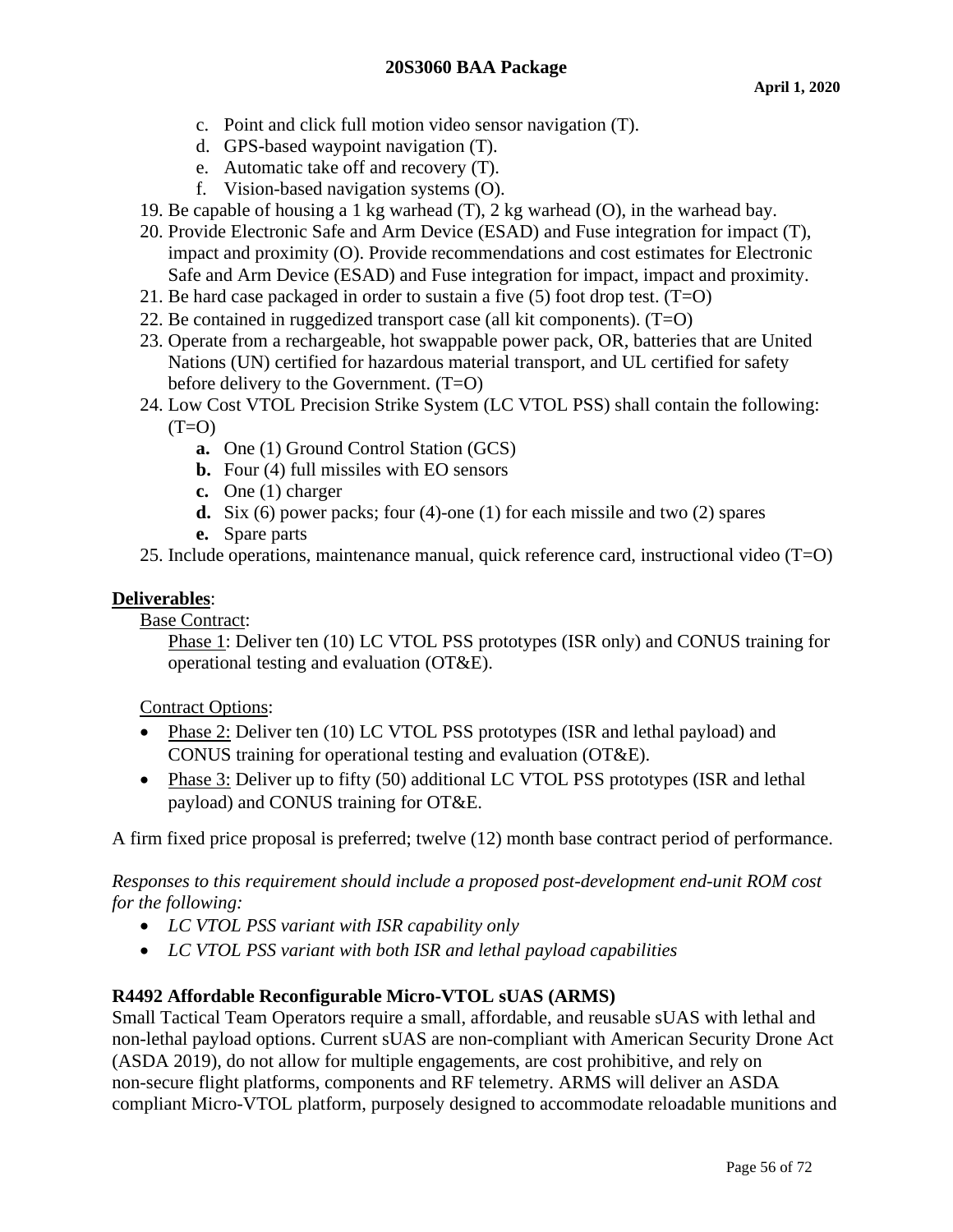sensor payloads. ARMS will be reusable, reloadable, reconfigurable and capable of concurrently performing day and night airborne ISR and lethal air-to-ground delivery of munitions without adversely affecting the flight vehicle. To the maximum extent possible, the system will use available government-off-the-shelf (GOTS) standard and non-standard approved for use weapons and ammunition to reduce safety risk; and or commercial-off-the-shelf (COTS) available weapons and ammunition to reduce time to field, and overall cost. Purposefully designed to accommodate existing munitions, ARMS will possess enough endurance and adequate sensors to find, fix, and finish targets in a single, affordable, man-portable platform. ARMS will provide the individual Tactical Operator with increased lethality and survivability through a surgical precision-fire capability that allows for much greater standoff distances from threat targets.

#### ARMS shall:

- 1. Each ARMS kit shall include two (2) airframes (Threshold (T)), one (1) airframe (Objective (O)).
- 2. Air vehicle maximum gross take-off weight (MGTOW) shall be less than 7 pounds (T); less than 2 pounds (O).
- 3. In its tactical employment configuration, the entire system kit shall weigh less than 15 pounds (T); less than 7 pounds (O).
- 4. Telemetry link between Ground Control Station (GCS) and airframe shall be digital, auto and/or user selectable multi-frequency with AES-256 bit commercial encryption (T); mobile ad hoc network (MANET) or LTE network with NSA Type 1 Suite B encryption in a GPS denied environment (O).
- 5. Provide Electronic Safe and Arm Device (ESAD) and Fuse integration for impact (T), impact and proximity (O). Provide recommendations and cost estimates for Electronic Safe and Arm Device (ESAD) and Fuse integration for impact, impact and proximity.
- 6. Shall be controlled via TAK using Drone TAK plug in (T); Incorporate Augmented Reality to provide operator with a simplified interface that interacts with the real world (O).
- 7. Shall utilize an integrated GCS and fire controller in the form of a small tablet docked to a modular radio agnostic frame with the option for touch and/or tactile control inputs  $(T=O)$
- 8. Size shall allow a single operator to transport entire kit on foot using only a rucksack or 3-day assault backpack (T); mounted to the operator via MOLLE attachment pouches(s) (O).
- 9. Launched and operated in all modes by a single operator during dismounted maneuvers  $(T=O)$ .
- 10. Shall have a combat endurance of 25 minutes (T); 1 hour (O).
- 11. The GOTS and/or COTS standard or non-standard developed weapon(s) and ammunition(s) used for lethality shall be of small arms caliber  $(T=O)$ ; modifications to achieve lightweight packaging is acceptable.
- 12. Shall be capable to engage stationary and moving targets from 50 meters to 5 kilometers (T); 20 meters to 10 kilometers (O).
- 13. Shall allow for Vertical Takeoff or Landing (VTOL) with no external launching or recovery mechanism/ and capable of direct attack, mid-course navigation based on target coordinates and direct controller input, and hover (T=O).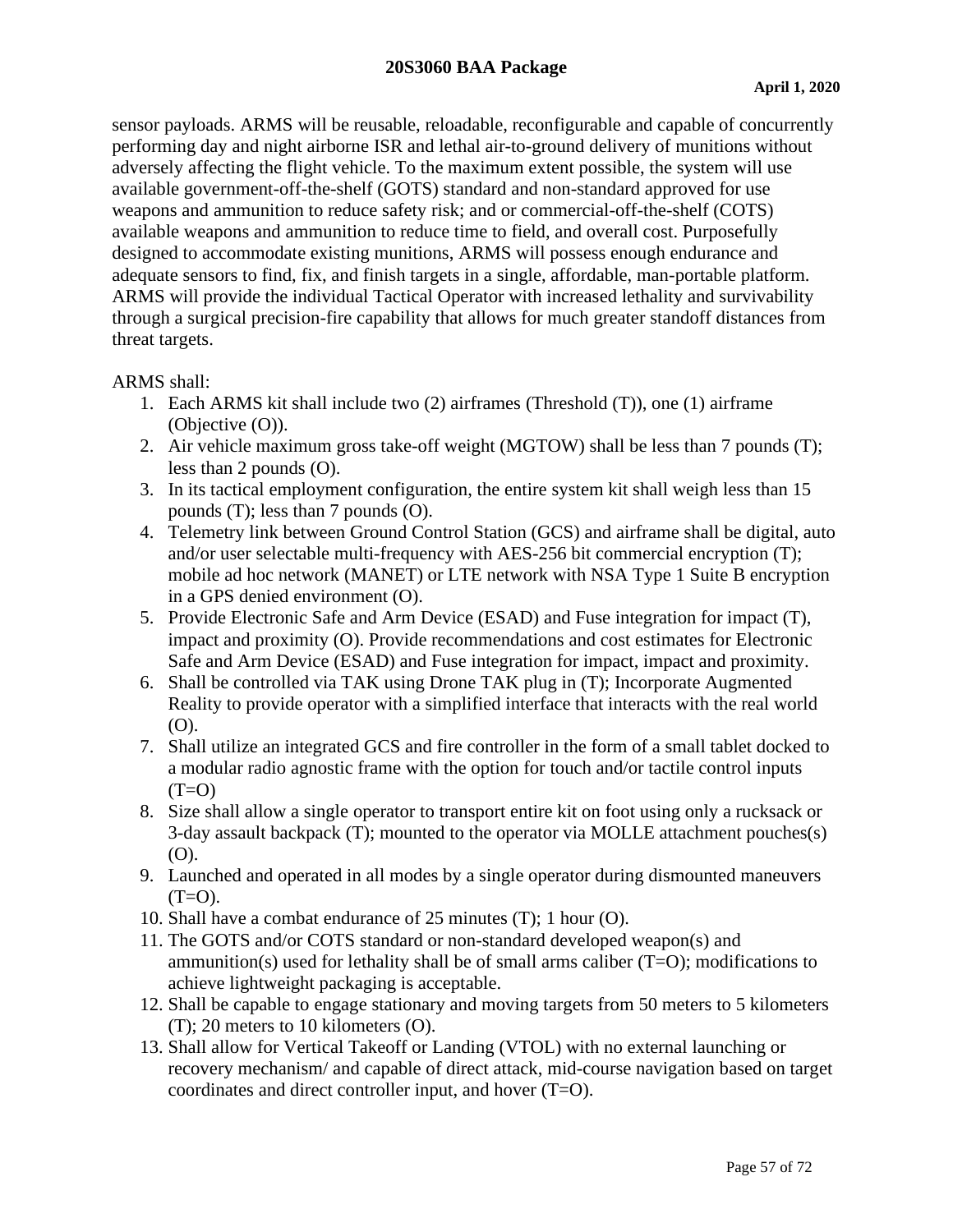- 14. Shall be capable of transitioning, without pause, from outdoor flight through an open door or window in order to engage targets in a standard 10 foot  $\times$  10 foot room (T); 20 foot  $\times$  20 foot room (O).
- 15. Shall be capable of transitioning, without pause, from indoors to outdoors. (T=O).
- 16. Shall be capable of engaging dismounted threat stationary and moving targets at distances from seven (7) to twenty-five (25) meters, when moving up to 15 miles per hour (mph); with a track crossing angle (TCA) of forty-five (45) degrees (T) and ninety (90) degrees (O), with a probability of hit (PHit) of 70% (T) and 90% (O) with a lightweight small arms weapon and ammunition mounted payload.
- 17. Shall include Electronic Safe and Arming Device (ESAD) with controller used by a separate operator (T); ESAD built into platform controller and used by same operator (O).
- 18. Industry shall provide an effective means of lightweight, highly accurate target acquisition to achieve shot accuracy 70% (T) and 90% (O) with a lightweight small arms weapon and ammunition mounted payload.
- 19. Platform shall be recoverable, reloadable, reusable, and capable of return to base if engagement not required (T); platform shall be recoverable, reloadable, reusable, and capable of return to base after engagement (O).
- 20. ARMS development will be in accordance with ASDA 2019 (T=O).
- 21. High Resolution fully stabilized (mechanical and digital) EO/IR gimbal (2 axis minimum) for real time Man-in-the-loop Situational Awareness (MITL SA) with a Ground Resolved Distance (GRD) of three (3) inches for day and night reconnaissance, targeting and weapons aiming/guidance (T=O).
- 22. Shall provide full array of user installed payloads with a first effort focus on a modular offensive payload that is reloadable, reusable and non-destructive to the flight platform  $(T=O)$ .
- 23. Shall allow an individual Tactical Operator to simultaneously control two (2) kit airframes from the same integrated GCS and fire controller (T); to perform simultaneous attacks (O).
- 24. Shall be capable of operating and engaging targets in a GPS denied environment (T); shall have the capability to use non-GPS satellite navigation (e.g., GLONASS, Baidou, Galileo) to correlate accuracy of GPS in a potential jamming environment  $(T=O)$ .
- 25. Shall be capable of autonomously disarming and returning to the Tactical Operator's or designated location upon loss of control data link (T=O).
- 26. Shall incorporate Artificial Intelligence (AI) to interact with environment for obstacle avoidance and navigation, and to assist operator with scene interpretation (T); incorporate AI to assist operator with target location, target identification, weapon aiming, and weapons employment (O).
- 27. Shall be obstacle avoidance capable; maintains stationary flight through three dimensional positioning indoors and outdoors  $(T=O)$ ; shall operate in wind speeds up to twenty-five (25) knots (T), thirty-five (35) knots (O).
- 28. Obstacle avoidance capability can be turned off and on while in flight (manual override)  $(T=O)$
- 29. Systems shall include operations and maintenance manual, quick reference card, instructional video (T=O).

## **Deliverables**: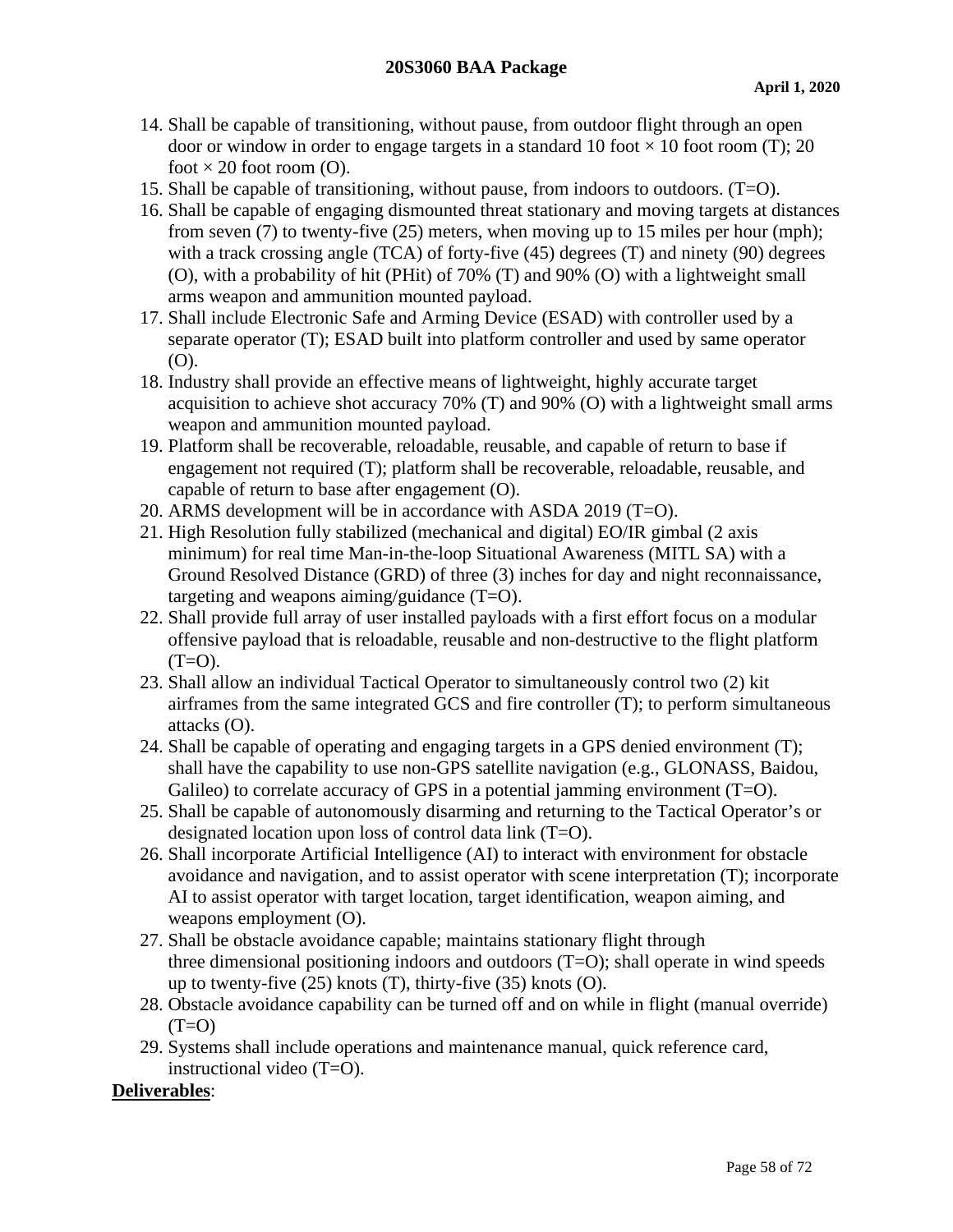- Base Contract: Deliver Twelve (12) Affordable Reconfigurable Micro-VTOL sUAS prototype systems and CONUS training for Operational Testing and Evaluation (OT&E).
- Contract Options: Deliver up to forty (40) Affordable Reconfigurable Micro-VTOL sUAS prototype systems (in groups of four (4)) and CONUS training OT&E.

A firm fixed price proposal is preferred; twelve (12) month base contract period of performance.

*Responses to this requirement should include a proposed post-development end-unit ROM cost for ARMS.*

## **R4494 Ballistically Matched Enhanced Performance Round (BM-EPR)**

Currently snipers do not have the ability to switch mid-mission from standard issue match-grade ammunition, without re-zeroing their weapon, to use Enhanced Performance Round (EPR) ammunition. EPR and sniper match ammunition perform differently. Enhanced Performance Rounds (EPR), by design, are superior at penetrating light armor and still provide enough energy and cavitation to increase lethality on the target. A new higher performing EPR ammunition round must be further developed to be ballistically identical to match ammunition to provide this capability.

#### BM-EPR shall:

1. Develop Ballistically Matched (BM-EPR) ammunition for the following Program Sniper Calibers:

1.1 AC58 6.5mm140gr Berger Hybrid Target Round (G1 Ballistic Coefficient (BC) .601) SOCOM Program Ammunition Specifications; Average muzzle velocity (MV) 2750 feet per second (fps)  $\pm$ 50fps (Threshold (T) = Objective (O)); MV 16fps standard deviation (SD) as fired from M110 Knights Armament Rifle with 22 inch barrel with a 1:8 twist (T=O). SOCOM 14.5 inch barrel with 1:7.5 twist variant average MV 2500fps MV and 16 fps SD (T=O).

1.2 AC33 .300 Norma Magnum 215gr Berger Tactical Hybrid round (G1 BC .700) SOCOM Program Ammunition Specifications: Average MV 3000fps ±50fps MV 16fps SD as fired from MK22 MRAD with a 26 inch barrel with 1:8 Twist  $(T=O)$ 

1.3 AC32 .338 Norma Magnum 300gr Sierra Match King round (G1 BC .747) SOCOM Program Ammunition Specifications: Average MV 2700fps ±50fps MV 15fps SD as fired from MK22 MRAD with a 27 inch barrel with a 1:9.4 Twist  $(T=O)$ .

2. BM-EPR Ammunition in each caliber will match Drop and Wind Drift within .5 Minute of Angle (MOA) of the mean point of impact of the surrogate round to 1000m (T), .5 MOA to 2000m (O). This will be validated with five (5) each five (5) round groups at  $1,000$ m (T=O).

3. BM-EPR Ammunition shall match within 2% of the time of flight at 500m, 1000m, 1500m and 2000m. (T), within 1% at 500m, 1000m, 1500m and 2000m (O) of the surrogate round.

4. Muzzle Velocity: shall not exceed ±50fps Extreme Spread (ES); 16fps SD (T=O).

5. Ballistic Coefficient consistency: 2% ES (T) SD, less than 0.5% ES (O) SD.

6. Accuracy at 100m: 1 MOA (T), less than .5 MOA (O). This will be validated with five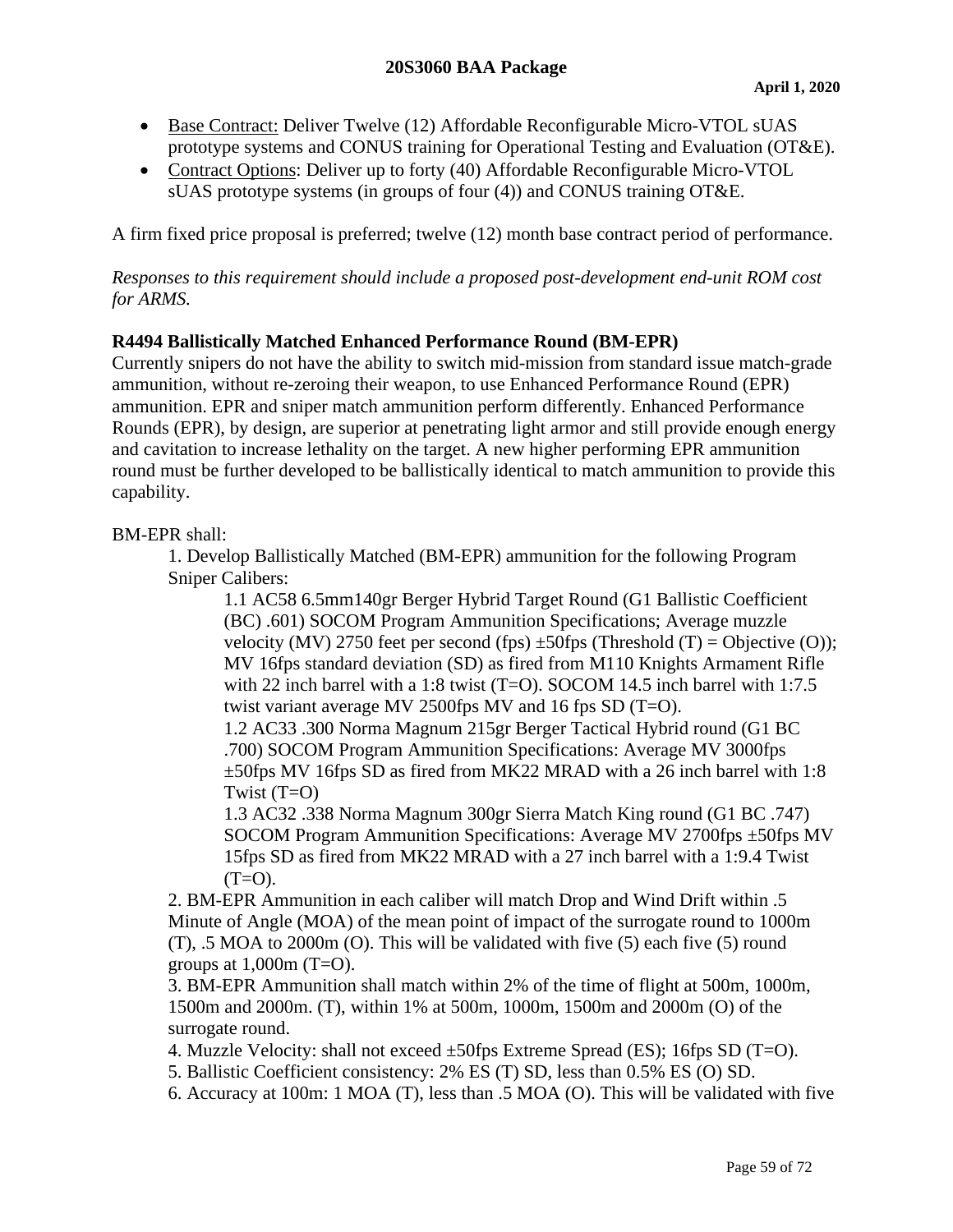$(5)$  each five  $(5)$  round groups at 100m  $(T=O)$ .

Quad charts shall specify manufacturer-specific approaches to reduce variances on the following variables as performance characteristics in manufacturing techniques:

- 7. Concentricity
- 8. Cartridge Base to Ogive (CBTO)
- 9. Powder:
	- 9.1 Powder moisture content
	- 9.2 Powder grain size
	- 9.3 Powder homogeneity
- 10. Cartridge case consistency (thickness and volume)
- 11. Neck tension
- 12. Projectile meplat consistency
- 13. Projectile surface finish

#### **Deliverables:**

Base Contract:

- Phase 1: Develop and deliver 5,000 6.5 Creedmoor BM-EPR prototypes for CONUS operational testing and evaluation (OT&E).
- Phase 2: Develop and deliver 5,000 .300 Norma Magnum BM-EPR prototypes for CONUS OT&E.
- Phase 3: Develop and deliver 5,000 .338 Norma Magnum BM-EPR prototypes for CONUS OT&E.

Contract Options:

- Option 1: Up to 15,000 additional of 6.5 Creedmoor BM-EPR prototypes for CONUS OT&E.
- Option 2: Up to 15,000 additional of .300 Norma Magnum BM-EPR prototypes for CONUS OT&E.
- Option 3: Up to 15,000 additional of .338 Norma Magnum BM-EPR prototypes for CONUS OT&E.

A Firm Fixed Price proposal is preferred; 12 months or less period of performance.

*Responses to this requirement should include a proposed post-development end-unit ROM cost per round for 6.5 Creedmoor BM-EPR, .300 Norma Magnum BM-EPR, and .338 Norma Magnum BM-EPR prototypes.* 

## **R4497 Hand Held Precision Target Location Device (HHPTLD)**

Small Tactical Units on the move require a hand-held means to rapidly calculate and determine precise, Category 1 (CAT1) through Category 3 (CAT3) grid coordinates of observed enemy locations for immediate targeting. The Hand Held Precision Target Location Device (HHPTLD) will provide Line of Sight (LoS) CAT1 through CAT3 grid coordinates for all targeting applications to ensure overmatch in speed of engagement and destruction while substantially reducing risk of fratricide and collateral damage. Military personnel using the HHPTLD are expected to be mobile immediately before and after determining a coordinate, and thus any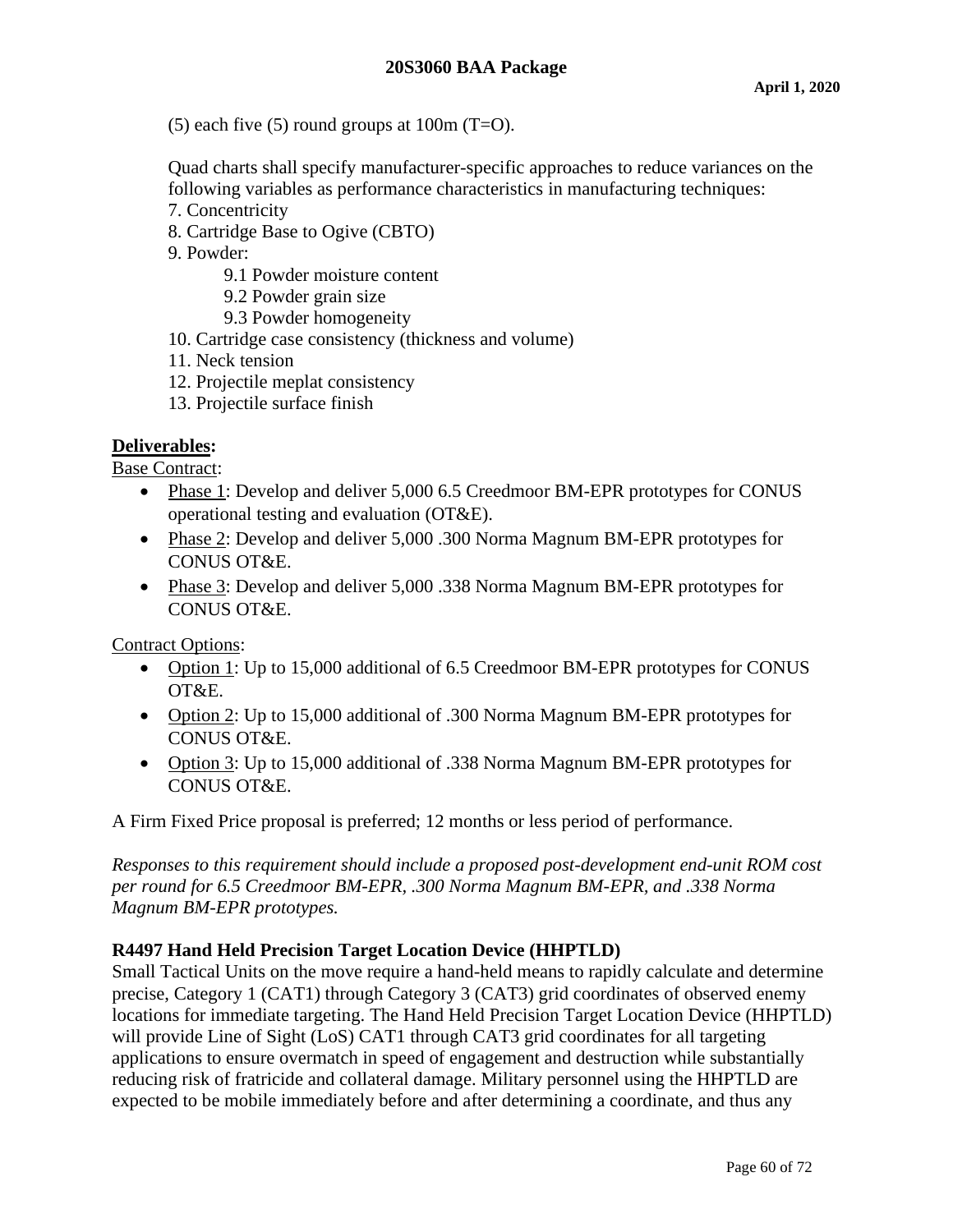potential solution requiring use of a stationary tripod is expected to be operationally unacceptable; located near ferrous materials or in a magnetically dynamic environment, and thus any potential solution using Earth's magnetic field is expected to be unreliable; and finally, located in diverse conditions where lines, vines, branches, buildings, clouds, or aircraft may be partially obstructing a view of the sky/stars above. Solutions utilizing a view of the sky/stars are expected to overcome these partially obstructed views.

## HHPTLD shall:

- 1. Be hand-held, stabilized, and operated by a single user (Threshold  $(T) = Objective (O)$ ). System shall not be required to be stationary mounted on a tripod in order to meet the accuracy requirements described above.
- 2. Including battery, weigh less than 6 pounds (T), weigh less than 4 pounds (O).
- 3. The summation of the system's length, width, and height shall be less than or equal to 21 inches (T=O).
- 4. The system shall allow for continuous hours of observation while providing 30 targeting solutions within that time (T). The system shall allow for eight continuous hours of observation while providing 60 targeting solutions within that time (O).
- 5. The system shall meet the performance in Table 1 at ranges of 1000 meters or more.
- 6. The system shall meet the performance in Table 1 under the modeled conditions outlined in Tables 2 and 3 for day and night performance:

|                   | <b>GPS</b><br><b>Unavailable</b> | <b>Sky</b><br><b>Obstructed</b> | No Pre-<br><b>Planned</b><br><b>Reference</b><br><b>Points</b> | <b>Inability</b><br>to<br>Generate<br><b>Reference</b><br><b>Points</b> | <b>TLE-SE90</b><br><b>Threshold</b> | <b>TLE-SE90</b><br>Objective |
|-------------------|----------------------------------|---------------------------------|----------------------------------------------------------------|-------------------------------------------------------------------------|-------------------------------------|------------------------------|
| <b>Scenario 1</b> |                                  |                                 |                                                                |                                                                         | $< 6.4$ meters                      | $T = O$                      |
| <b>Scenario 2</b> | X                                |                                 |                                                                |                                                                         | $< 6.4$ meters                      | $T = O$                      |
| <b>Scenario 3</b> |                                  | X                               |                                                                |                                                                         | $< 6.4$ meters                      | $T = O$                      |
| <b>Scenario 4</b> |                                  |                                 | X                                                              |                                                                         | $< 6.4$ meters                      | $T = O$                      |
| <b>Scenario 5</b> |                                  |                                 |                                                                | X                                                                       | $< 6.4$ meters                      | $T=O$                        |
| <b>Scenario 6</b> | X                                | X                               |                                                                |                                                                         | $< 15.5$ meters                     | $< 6.4$ meters               |
| <b>Scenario 7</b> | X                                |                                 | X                                                              |                                                                         | $<$ 15.5 meters                     | $< 6.4$ meters               |
| <b>Scenario 8</b> | X                                |                                 |                                                                | X                                                                       | $< 15.5$ meters                     | $< 6.4$ meters               |
| <b>Scenario 9</b> |                                  | X                               | X                                                              |                                                                         | $<$ 15.5 meters                     | $< 6.4$ meters               |

Table 1: Target Location Accuracy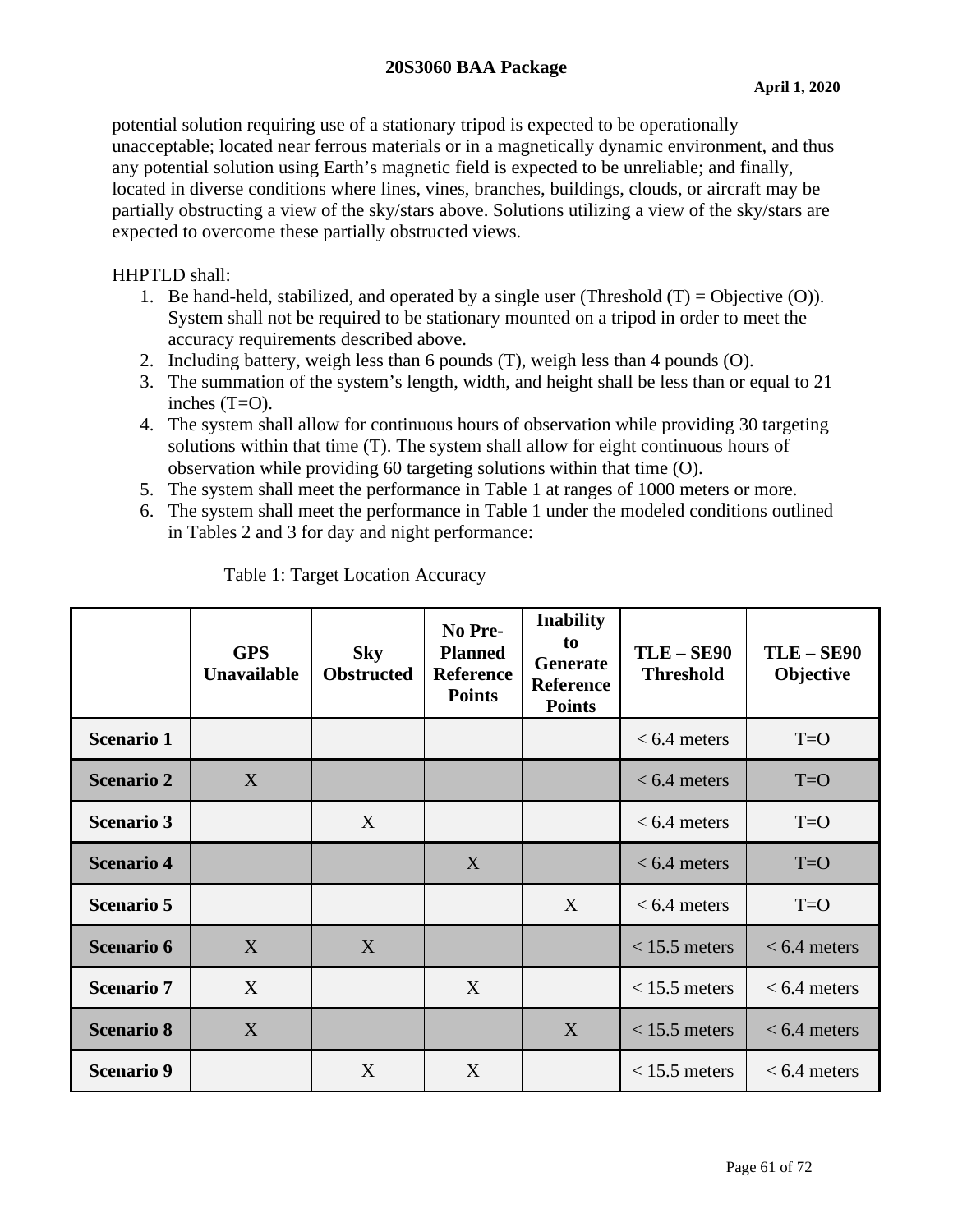**April 1, 2020**

|                    | <b>GPS</b><br>Unavailable | <b>Sky</b><br><b>Obstructed</b> | No Pre-<br><b>Planned</b><br><b>Reference</b><br><b>Points</b> | <b>Inability</b><br>to<br>Generate<br><b>Reference</b><br><b>Points</b> | <b>TLE-SE90</b><br><b>Threshold</b> | <b>TLE-SE90</b><br>Objective |
|--------------------|---------------------------|---------------------------------|----------------------------------------------------------------|-------------------------------------------------------------------------|-------------------------------------|------------------------------|
| <b>Scenario 10</b> |                           | X                               |                                                                | X                                                                       | $< 15.5$ meters                     | $< 6.4$ meters               |
| <b>Scenario 11</b> |                           |                                 | X                                                              | X                                                                       | $< 15.5$ meters                     | $< 6.4$ meters               |
| <b>Scenario 12</b> | X                         | X                               | X                                                              |                                                                         | $\leq$ 304.8<br>meters              | $< 6.4$ meters               |
| <b>Scenario 13</b> | X                         | X                               |                                                                | X                                                                       | $\leq$ 304.8<br>meters              | $< 6.4$ meters               |
| <b>Scenario 14</b> | X                         |                                 | X                                                              | X                                                                       | $\leq 304.8$<br>meters              | $< 6.4$ meters               |
| <b>Scenario 15</b> |                           | X                               | X                                                              | X                                                                       | $\leq 304.8$<br>meters              | $< 6.4$ meters               |
| <b>Scenario 16</b> | X                         | X                               | X                                                              | X                                                                       | nothing<br>required                 | $< 6.4$ meters               |

# **Definitions:**

**GPS Unavailable** – Position of the device is not available from the Global Positioning System.

**Sky Obstructed** – The sky is fully obstructed from the device's position.

**No Pre-Planned Reference Points** – The system does not have any pre-planned reference points loaded or the pre-planned reference points are not in view.

**Inability to Generate Reference Points** – The horizon is obstructed and/or there are no recognizable, mapped structures in view from the device's position. The user cannot generate new reference points.

Table 2: Day/Night Requirements

| <b>Parameter</b>             | Day                      | <b>Night</b>    |  |
|------------------------------|--------------------------|-----------------|--|
| Illumination                 | <b>Overcast Sunlight</b> | Clear Starlight |  |
| <b>Threshold Performance</b> | $>1.5$ km                | $\geq$ 0.5 km   |  |
| <b>Objective Performance</b> | $>$ 5.0 km               | $>$ 3.0 km      |  |

## Table 3: NV-IPM Model Parameters

| <b>Parameter</b>       | Emissive (MWIR/LWIR) | <b>Reflective</b><br>(VIS/SWIR/NIR)           |  |
|------------------------|----------------------|-----------------------------------------------|--|
| Task Difficulty (V50)  | 4.0                  | 3.0                                           |  |
| <b>Target Contrast</b> | 2 degrees Celsius    | 40% target / 20%<br>background (reflectivity) |  |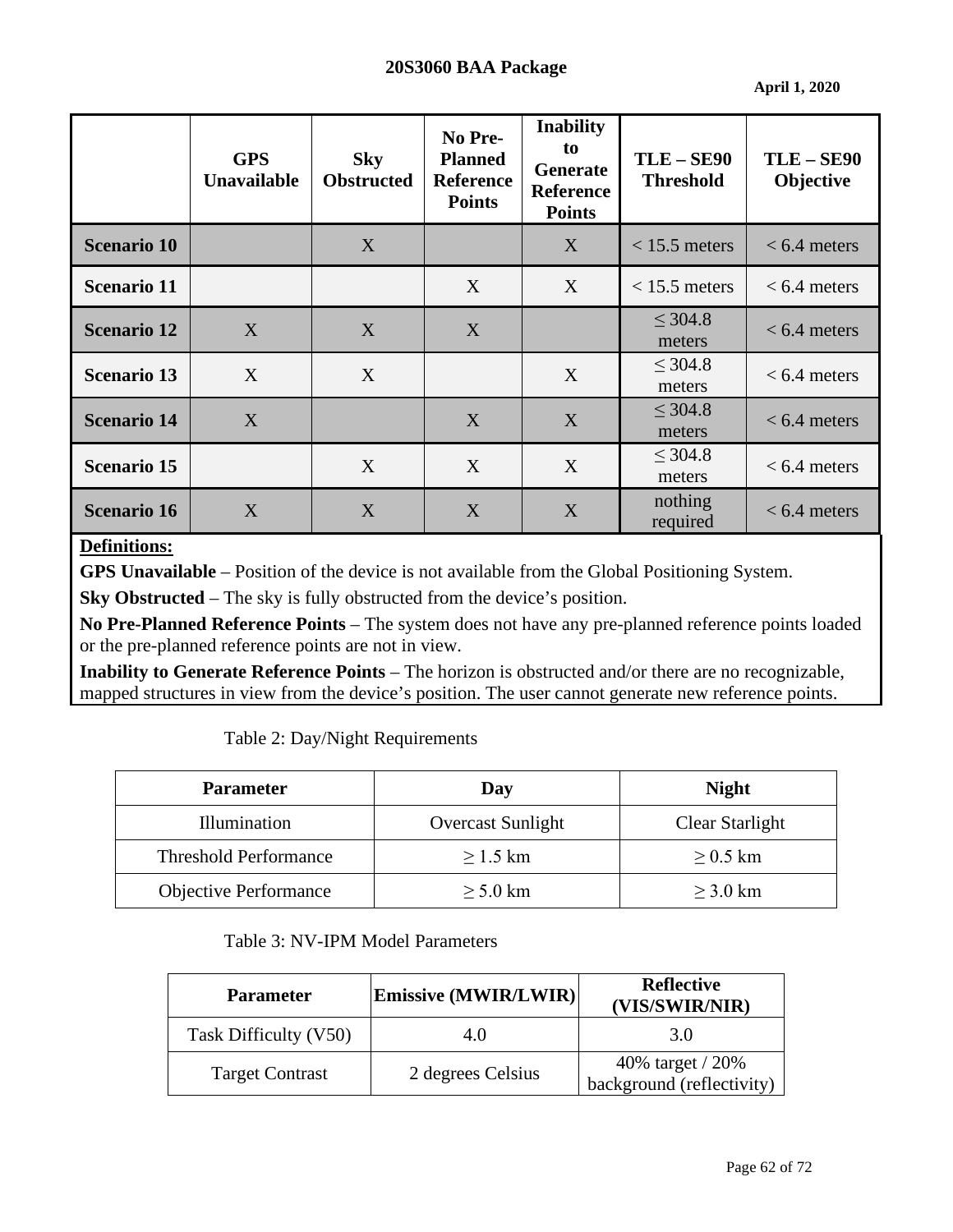| <b>Target Size</b>                    | 0.25 meters $\times$ 0.25 meters |  |  |
|---------------------------------------|----------------------------------|--|--|
| Probability                           | 70% probability of recognition   |  |  |
| Atmosphere                            | Modtran                          |  |  |
| Atmosphere Model                      | Mid-Latitude Summer              |  |  |
| Aerosol Model                         | Rural (Visibility = 23 km)       |  |  |
| Atmospheric Turbulence                | 1e-15 m <sup>-2/3</sup>          |  |  |
| Sky to Ground ratio                   | 3.0                              |  |  |
| Display Brightness<br>(Modeling only) | 70 cd/ $m^2$                     |  |  |
| Minimum Frame Rate                    | 30 Hz                            |  |  |
| <b>Display Contrast</b>               | 0.25 (RSS Contrast Level)        |  |  |
| <b>Observer Mode</b>                  | NV-IPM observer model (2013)     |  |  |

## 7. Provide feedback to the operator by displaying the Target Location Error (TLE) by category:

- a. The system shall report "CAT 1" if TLE is  $\geq 0$  meters and < 6.4 meters, Spherical Error 90% (SE90).
- b. The system shall report "CAT 2" if TLE is  $\geq$  6.4 meters and < 15.5 meters, SE90.
- c. The system shall report "CAT 3" if TLE is  $\geq$  15.5 meters and < 30.7 meters, SE90.
- d. The system shall report "CAT 4" if TLE is  $\geq 30.7$  meters and < 91.7 meters, SE90.
- e. The system shall report "CAT 5" if TLE is  $\geq$  91.7 meters and < 304.8 meters, SE90.
- 8. The system shall be able to see a person carrying an object, at the distances described below, in all possible conditions that allow a clear LOS. The system shall allow the user to differentiate between a rifle and a two-handed object. The system is not required to allow the user to differentiate one type of weapon from another, or perform facial recognition.
	- a. 1,500 meters daytime and 500 meters at night (T)
	- b. 5,000 meters daytime and 3000 meters at night (O)
- 9. The system shall accept, and be able to read to and write from, a commercially available and commonly used removable storage device. Primary use will be for storage of picture/video, maps, and software upgrades.
- 10. Shall have an internal ranging system to ensure accuracy while lasing the intended target in order to meet Target-to-Observer line requirements. (T=O).
- 11. Target position location information needs to be generated in Cursor-on-Target (CoT) message format (T=O).
- 12. The system will interoperate with ATAK. The targeting information from the system will be transmittable to ATAK (T=O).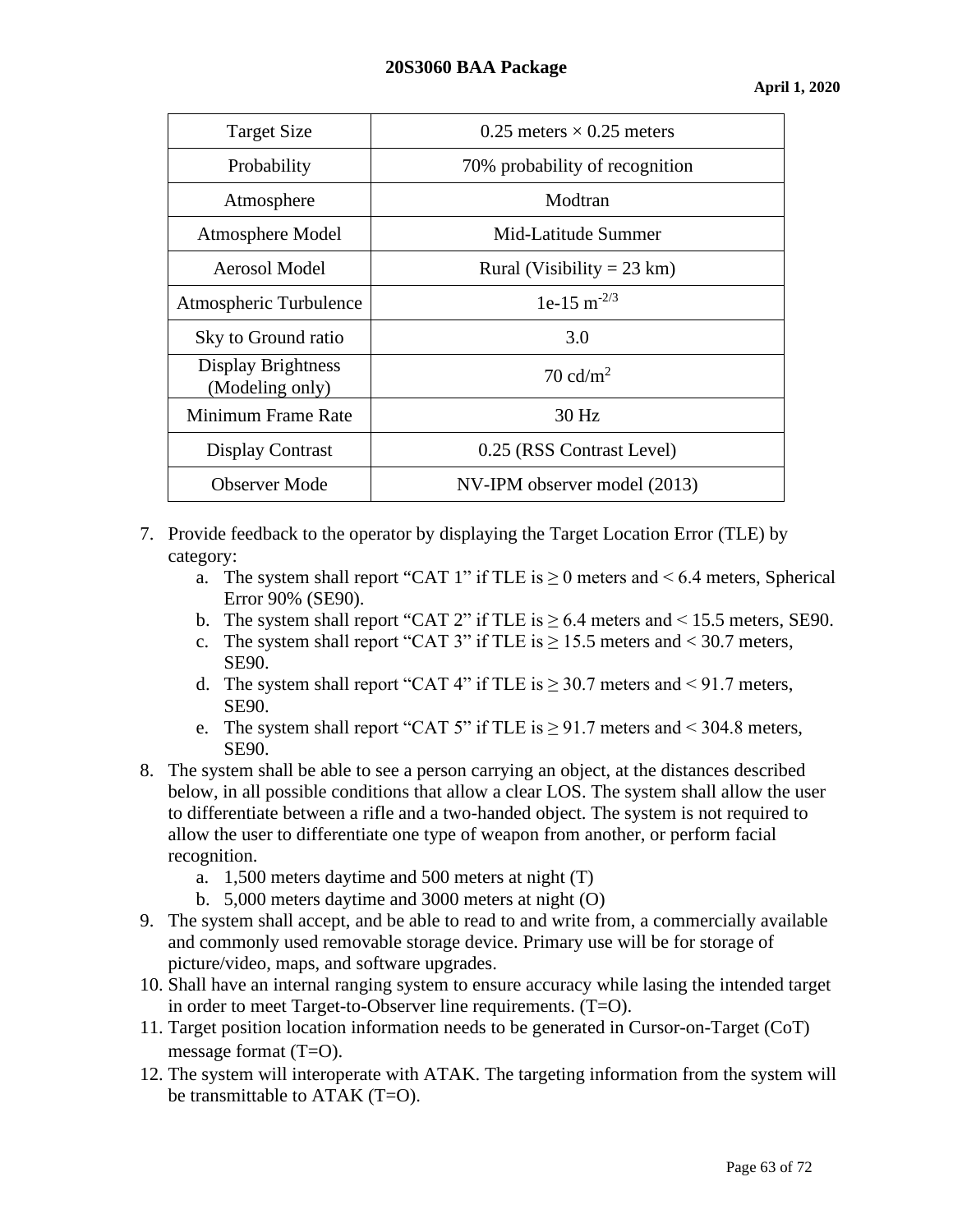- 13. Shall be IP67 compliant (T=O).
- 14. Shall have the ability to mount a MIL-STD-1913 (1) rail system for additional sensors  $(T=O)$ .
- 15. In accordance with MIL-STD-461F, the system performance shall not be affected by electromagnetic emissions from battlefield electronic devices operating in the immediate vicinity (up to 3 meters) of the system nor experience performance degradation when subjected to the electric fields outlined in the table below. Per MIL-STD-461F, all referenced field strengths are measured at the device under test. (T=O).

| <b>Frequency Range</b><br>(MHz) | <b>RMS</b> Field<br>Strength (V/M) | Polarity              |
|---------------------------------|------------------------------------|-----------------------|
| $2 MHz - 30 MHz$                | 50                                 | Vertical              |
| $30 MHz - 100 MHz$              | 50                                 | Vertical + Horizontal |
| $100 MHz - 1 GHz$               | 50                                 | Vertical + Horizontal |
| $1 GHz - 18 GHz$                | 50                                 | Vertical + Horizontal |
| 18 GHz - 40 GHz                 | n/a                                | n/a                   |

Table 4: Electromagnetic Radiated Susceptibility

16. Vibration: In accordance with MIL-STD-810G(1) Method 514.7: The system will be able to withstand the vibration effects during transport in accordance with below table. System can be enclosed within its field-carry case during this testing.

Table 5: Vibration Table

| <b>Transport Type</b>      | Category | <b>Test Name</b>     | <b>Procedure</b> |
|----------------------------|----------|----------------------|------------------|
|                            |          | <b>Secured Cargo</b> |                  |
| <b>Trucks and Trailers</b> |          | Loose Cargo          | п                |
| Aircraft                   |          | Jet                  |                  |
|                            |          | Propeller            |                  |
|                            |          | Helicopter           |                  |

17. Low Temperature: In accordance with MIL-STD-810G(1) Method 502.6:

- Storage temperature, Procedure I: the system will operate without malfunction, damage, or degradation of performance following storage at  $-40$  °C.
- Operating temperature, Procedure II: The system will operate without malfunction, damage, or degradation of performance during exposure to temperatures as low as −19°C.
- 18. High Temperature: In accordance with MIL-STD-810G(1) Method 501.6: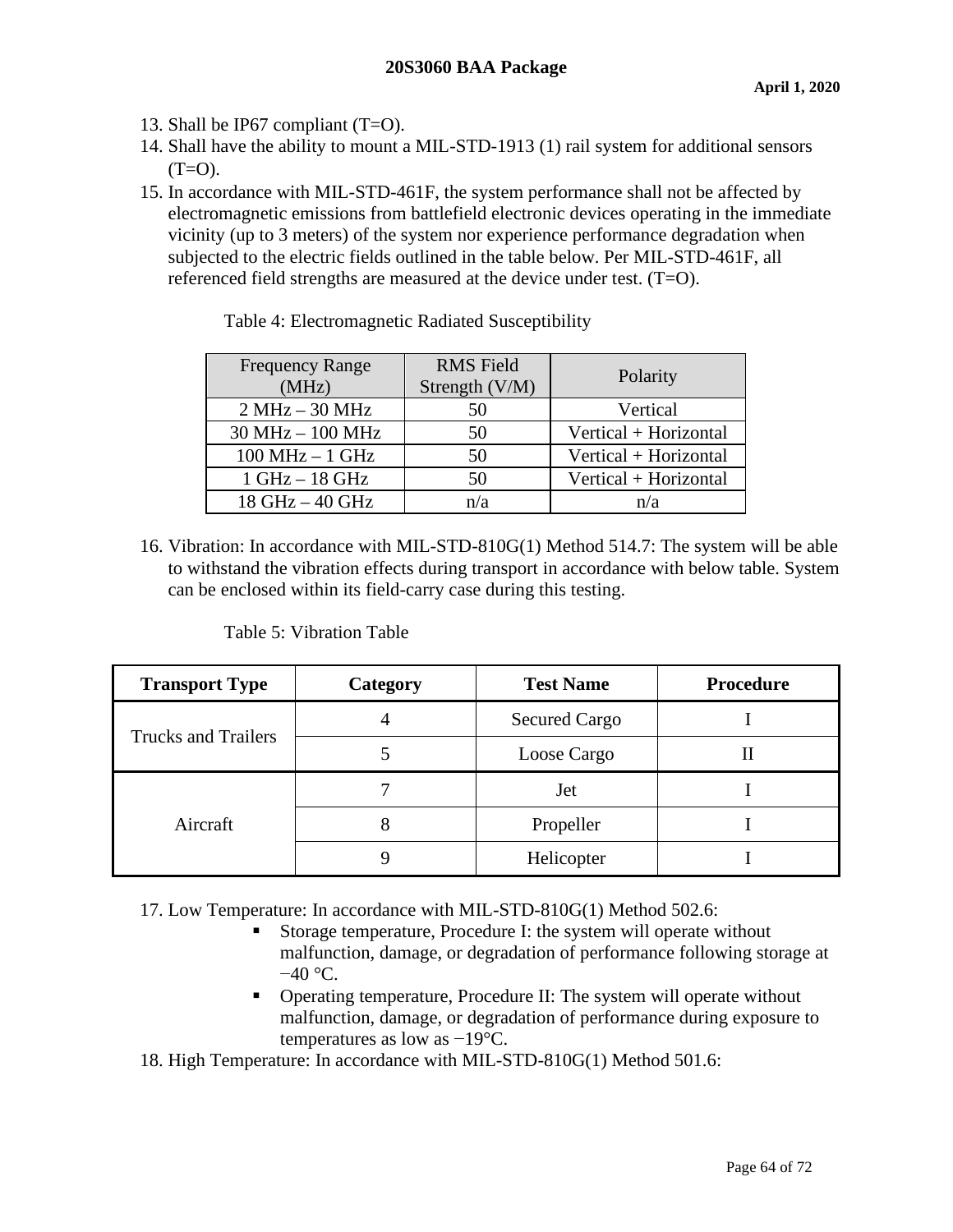- Storage temperature, Procedure I: The system will operate without malfunction, damage, or degradation of performance following storage at  $71 \text{ °C}$ .
- Operating temperature, Procedure II: The system will operate without malfunction, damage, or degradation of performance during exposure to temperatures as high as 49 °C.
- 19. Low Pressure (Altitude): In accordance with MIL-STD-810G(1) Method 500.6, the system will operate without malfunction, damage, or degradation of performance following exposure up to 35,000 feet Above Sea Level (ASL) (T). The system will operate without malfunction, damage, or degradation of performance during exposure up to 25,000 feet ASL (T). The system will operate without damage or degradation during exposure up to 50,000 feet ASL. (O).
- 20. Immersion: In accordance with MIL-STD-810G(1) Method 512.6 Procedure I, the system will be capable of operating without malfunction, damage, moisture intrusion, or degradation to performance following exposure to fresh water depth of 1 meter for 30 minutes. The device switches will not be inadvertently activated or damaged during immersion testing.
- 21. Blowing Sand and Dust: In accordance with MIL-STD-810G(1) Method 510.6, the system will operate without malfunction, damage, or degradation of performance after exposure to blowing sand and dust as encountered in current military operational environments. Exit-port covers and connector covers may be used during the test.
- 22. Each device shall include an individual tactical carry and padded transport/storage case  $(T=O)$ .
- 23. Each device shall include multiple lens covers with lanyard, quick reference manual and distance learning web-based training video. (T=O).

# **Deliverables:**

- Base Contract: Deliver four (4) Hand Held Precision Target Location Device (HHPTLD) prototypes with training for CONUS operational testing and evaluation (OT&E).
- Contract Options: Deliver up to twenty (20) additional HHPTLD prototypes (in groups of two (2)) with training for CONUS OT&E and Combat OPEVALs.

A firm fixed price proposal is preferred; 18 months or less period of performance.

*Responses to this requirement should include a proposed post-development end-unit ROM cost.*

## **R4498 .338 Signature-on-Target (SoT) Round**

Crew-Served machine gunners require the ability to see the impact of their rounds fired day and night out to 2,000 meters to enable rapid adjustment of fires to the desired point of impact without exposing their location. The development of a .338 Norma Magnum (.338NM) Lightweight Medium Machine Gun (LWMMG) Signature-on-Target (SoT) round will provide machine gun operators with this advanced capability increasing Small Tactical Team lethality.

.338 Signature-on-Target (SoT) Round shall: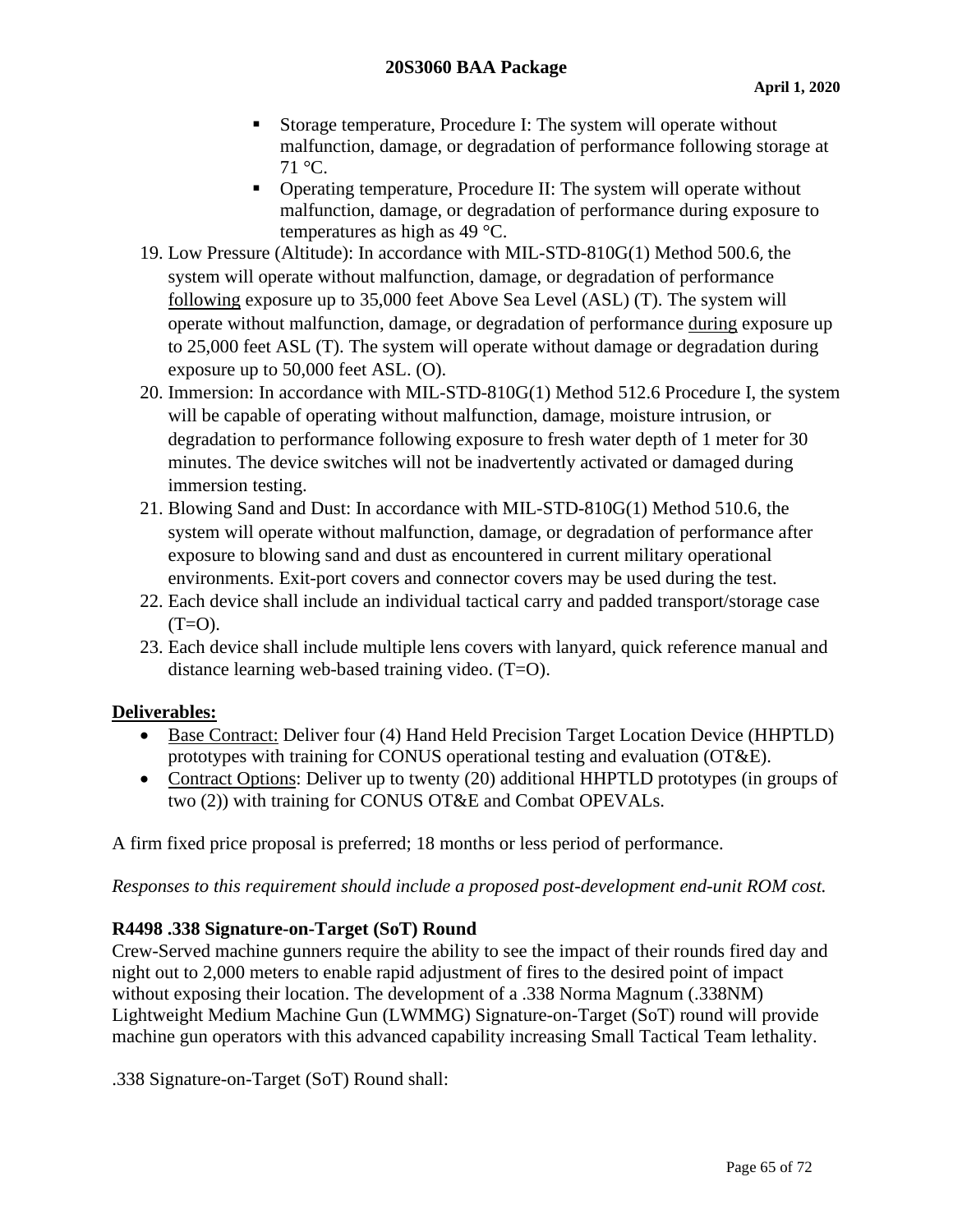- 1. Match the trajectory of .338NM General Purpose (GP) Round (i.e., SoT round impacts within beaten zone/cone of fire of other .338NM GP rounds).
- 2. Have a minimum mean muzzle velocity, from a 24 inch Barrel with brass cartridges conditioned at 70 °  $\pm$  5 °F of 2,600 fps (T), 2700 fps (O). The standard deviation of the muzzle velocity at  $70^{\circ} \pm 5^{\circ}$  F shall not exceed 25 fps (T), 10 fps (O). Have a cartridge overall length of  $3.600'' \pm .007''$  (T=O), projectile weight of  $272 \text{gr}$  (T=O), propellant SMP®OBP 718, 94.5gr (T=O) and confrmal pressure at 70  $^{\circ}$  ± 5  $^{\circ}$ F of ~54,000psi (T=O).
- 3. Be visible to the unaided eye out to 900 meters day, 1,500 meters night  $(T=O)$ .
- 4. Be visible to the Night Vision aided eye out to 900 meters (T); 1500 meters (O).
- 5. Be visible with Visual Augmentation Systems (VAS) (daylight with ELCAN 6x Machine Gun Optic) 1500 (T); 2200 (O).
- 6. Provide Hard Target (e.g., vehicle, building) signature initiation of 90% (T); 100% (O).
- 7. Provide Soft Target (e.g., sand, dirt) signature initiation of > 90% (O).
- 8. Have overall cartridge length not to exceed .338NM GP round (T=O).
- 9. Have no visual or NIR signature from muzzle exit until it strikes a target surface (no signature in flight)  $(T=O)$ .
- 10. Be able to be fired from an open bolt, belt fed weapon system without inducing malfunctions (Weapon Compatibility) (T=O).

# **Deliverables**:

Base Contract:

• Phase 1: Deliver four thousand (4,000) .338NM Signature-on-Target (SoT) rounds for CONUS safety and operational testing and evaluation (OT&E).

Contract Options:

- Phase 2: Deliver up to sixty thousand (60,000) additional .338NM Signature-on-Target (SoT) rounds (in groups of ten thousand (10,000) rounds) for CONUS safety certification, OT&E, and Combat Operational Evaluations (OPEVALs).
- Phase 3: Deliver up to ten (10) .338 NM LWMMG weapon system prototypes in groups of two (2) each.

A firm fixed price proposal is preferred; twelve (12) month base contract period of performance.

*Responses to this requirement should include a proposed post-development end-unit ROM cost for weapons and SoT ammunition (per round).*

# **R4500 Optic Mounted Recon Camera Device (OMRCD)**

Tactical Operators require the ability to record images and video through use of their rifle optics while maintaining ability to stay on the rifle to maintain security and effectively engage threats. Optic Mounted Recon Camera Device (OMRCD) will provide this enhanced capability to Small Tactical Teams when conducting reconnaissance and surveillance to collect information on designated targets. This device will allow Tactical Operators to capture imagery while on target and use ATAK or other means to send real-time imagery to other operators, commanders and tactical operations centers. Also, important for training, Sniper Instructors currently do not have the capability to see what shooter-trainees are doing in their scopes, real-time in terms of hold overs, wind calls, and other long range shooting fundamentals. OMRCD will enable Sniper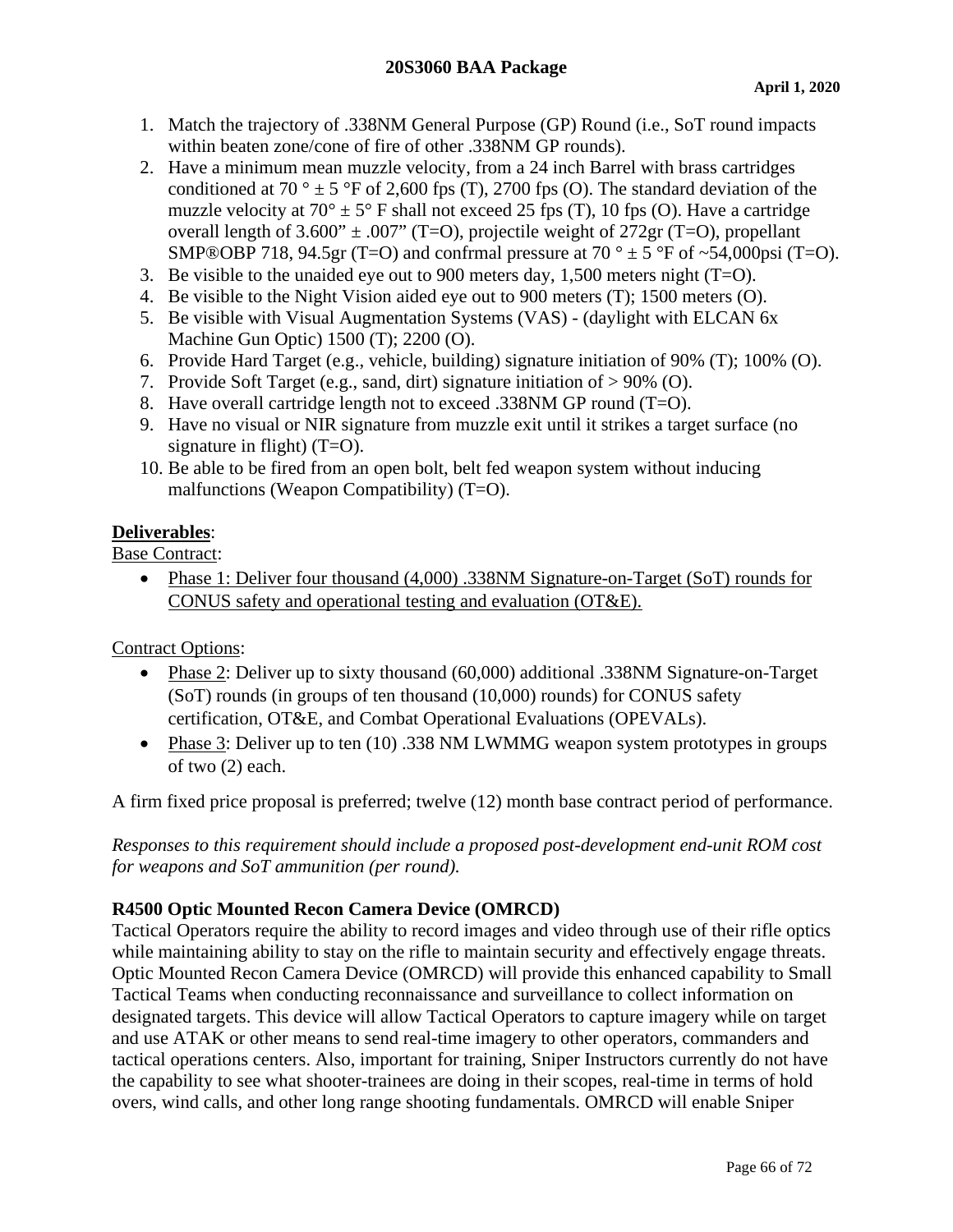Instructors the enhanced training capability to observe what students see in their scopes, real-time, on ATAK, a tablet or smart phone, in order to provide immediate feedback on the range, or follow-on classroom training environments.

#### OMRCD shall:

- 1. Capture state of the art resolution digital still imagery and Full Motion Video when mounted on rifle optics (T=O).
- 2. Collect imagery both day and night with the use of clip on night vision devices. (T=O).
- 3. Store onboard imagery collected on a micro SD card (T=O). Imagery collected must also be able to be passed to ATAK application through hardwire (T), wireless (O).
- 4. Enable tactical operators the ability to observe collected imagery in combat environment, four (4) shooters simultaneously (T), eight (8) shooters simultaneously (O), on one tablet or smart phone with the ability to toggle between split screens; via ATAK (T=O).
- 5. Provide Shooting Instructors the ability to remotely observe collected imagery of shooter's rifle scopes in training, individually, or simultaneously, four (4) shooters simultaneously (T), eight (8) shooters simultaneously (O) on one tablet or smart phone; with the ability to toggle between split screens; via ATAK (T), Wireless (O).
- 6. Be easily installed/removed on an assortment of rifle optics without use of tools  $(T=O)$ .
- 7. Include adaptable attachment that does not interfere with best training practices of the rifle, and provide sizing mechanism to accommodate the variety of rifle optics used  $(T=O)$ .
- 8. Integrate a shoot-through capability without impeding the shooters ability to directly engage targets (T=O).
- 9. Not degrade resolution of the rifle optic or night vision clip-on device  $(T=O)$ ; the device shall not optically degrade the shooters view of the scope reticle scale or magnification  $(T=O)$ .
- 10. Provide an on-off record switch that does not interfere with normal shooter activities, and enables the shooter to maintain continuous eyes on target (T=O).
- 11. Be powered by a COTS available 3V lithium or AA battery with the ability to run for 8 hours (T), 16 hours (O); the device must be a single unit with the ability to change batteries while mounted (T=O).
- 12. OMRCD total weight including battery, 16 ounces (T), 8 ounces (O).
- 13. Not exceed 4 inches in length (T), 3 inches (O).
- 14. Not extend more than 1.25 inch (T), 0.5 inch (O) from the scope's ocular lens.
- 15. Easily and immediately delete all imagery collected by the device and zeroize all user selectable settings (T=O).
- 16. Be able to function in all weather conditions without fogging; be rugged for operational use; in accordance with Military Standard 810 G&H, MIL Standard 461F, and IP67 rated  $(T=O)$ .
- 17. OMRCD shall not illuminate the shooter or shooter's position; and not incur off axis detectability of shooter or shooter's position (T=O).
- 18. Shall include transportation storage case, accessories, operations and maintenance manual, quick reference card, instructional video (T=O).

## **Deliverables**:

• Base Contract: Deliver ten (10) Optic Mounted Recon Camera Device prototypes and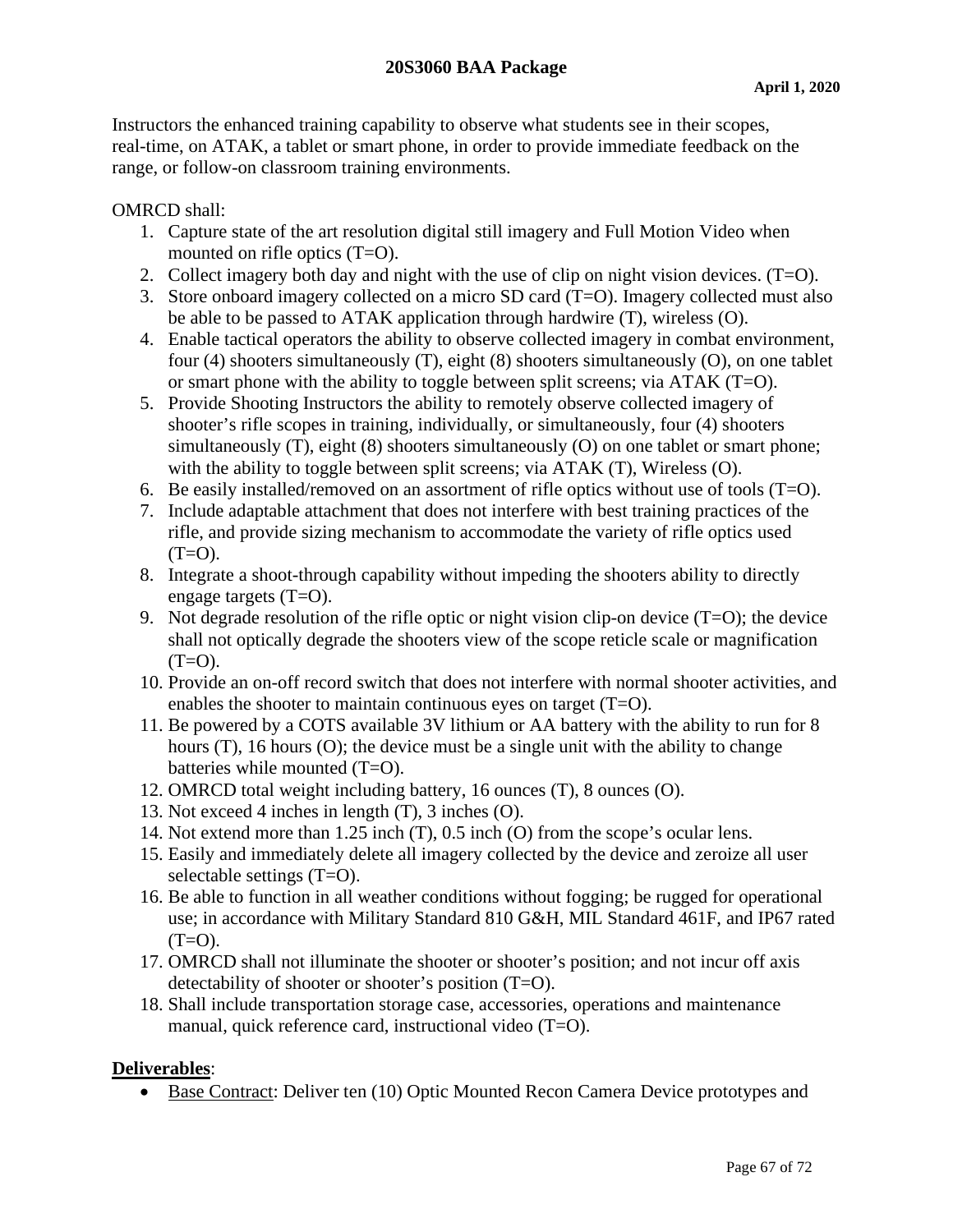CONUS training for operational testing and evaluation (OT&E).

• Contract Options: Deliver up to forty (40) additional Optic Mounted Recon Camera Device prototypes (in groups of (4)) and CONUS training for OT&E.

A firm fixed price proposal is preferred; twelve (12) months or less period of performance.

*Responses to this requirement should include a proposed post-development end-unit ROM cost.*

# **R4501 Affordable Wireless Detonating Device (AWiDD)**

Tactical operators require a low-cost, battery-operated, wireless detonating device consisting of a durable transmitter and programmable paired receiver. The transmitter must be able to pair with four or more receivers utilizing a multi-modal, uniquely encrypted signal to prevent exploitation by adversaries. The device must have shielding to protect against RF interference and electronic warfare. Affordable receivers will be reusable in inert training, and expendable in combat operations, not reusable by adversaries if recovered.

The AWiDD shall:

- 1. Be able to pair with four (4) receivers simultaneously (Threshold (T)), ten (10) receivers simultaneously (Objective (O)) using multi-modal, uniquely encrypted signal; additional receivers can be paired, as needed, for follow-on operations.
- 2. Be compatible with current DoD standard and non-standard operational and training demolition stocks (T=O).
- 3. Be capable of transmitting in complex urban high-noise RF environments and detonating Non-Line of Sight (NLOS) at distances of 50 meters (T), 200 meters (O).
- 4. Provide a multi-modal capability (T=O); enabling the Tactical Operator with redundant means to transmit and initiate explosives in high-noise RF environments (submit recommendations).
- 5. Be capable of transmitting in high-noise RF environments and detonating LOS at distances from 800 meters (T) to 1500 meters (O).
- 6. Transmitter must have cover to protect firing button; once exposed, firing button must flip from arm to safe (T=O). Transmitter shall be durable and reusable (T=O).
- 7. Transmitter total weight with batteries shall not exceed 2.0 lbs. (T); 1.25 lbs. (O); Shall not exceed eight (8) inches length  $\times$  three (3) inches width  $\times$  one (1) inch height (T=O).
- 8. Transmitter shall be powered by two (2) each CR123 COTS batteries that can be replaced without deleting user selectable settings (hot swappable) (T=O).
- 9. To achieve range requirements, Transmitter may have a telescoping antenna.
- 10. Receivers shall have dual safeties, be retrievable, with a removable protective cap insulator to allow for safe charge construction and integration, transportation, and rapid employment. Receivers shall be reusable in inert training, affordable and expendable for live fire training and combat operations (T=O).
- 11. Receiver shall initiate detonation only upon command from transmitter (T=O).
- 12. Receiver shall have a variable time delay before detonating (T=O).
- 13. Conduct system low-voltage circuit testing to verify connectivity from transmitter to receiver(s) without causing premature detonation; shall not arm until after a circuit test is successfully performed (T); shall provide indication of connectivity to, and status of, receivers once armed.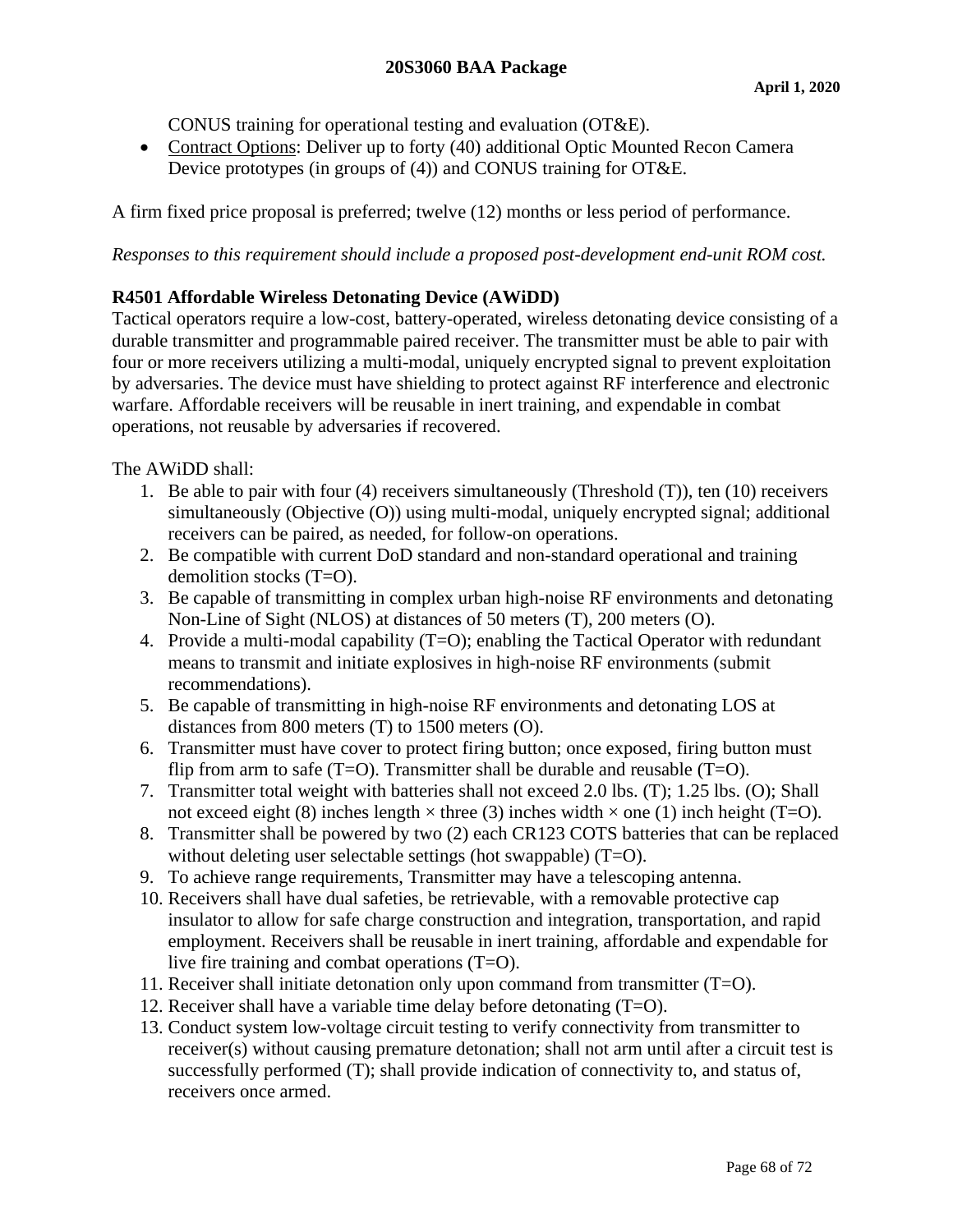- 14. Shall have shielding to protect against RF interference and electronic warfare (T); able to work in vicinity of, and at the same time as, RF jammers (O).
- 15. Be able to return to safe mode for disassembly and re-use  $(T=0)$ .
- 16. Be used in simultaneous dual-priming and dual-initiated demolition operations (T=O).
- 17. Be MIL-STD-1316, and MIL-STD 810G Compliant (T=O).
- 18. System kit shall contain one (1) Transmitter (T), two (2) Transmitters (O), and ten (10) receivers, transportation storage case, and accessories, operations and maintenance manual, quick reference card, instructional video (T=O).
- 19. Affordable Wireless Detonating Device system shall cost less than \$500 (T), \$100 (O) per complete system.

## **Deliverables:**

- Base Contract: Deliver twelve (12) AWiDD prototypes for operational testing and evaluation (OT&E) and CONUS training.
- Contract Options: Deliver up to an additional twenty-four (24) AWiDD prototype systems for OT&E and CONUS training.

A firm fixed price contract proposal is preferred; twelve (12) month base contract period of performance, and six (6) months for options.

*Responses to this requirement should include a proposed post-development end-unit ROM cost.*

# **R4502 Advanced-Radio Agile Integrated Device (A-RAID)**

Tactical Operators require a new communications hub containing multiple radios that when tethered to an End User Device (EUD) or Field Computer Device-Wearable (FCD-W) by way of a single cable, allows the EUD/FCD-W to be positioned anywhere on the body (vs. current chest mounted solutions), and allow the EUD/FCD-W to serve as the keypad display unit (KDU) for each of the included radio modules. The radio modules will be contained within a housing the size of a medium Small Arms Protective Insert (SAPI) plate that will be worn to the rear of the operator. This capability shall make the active components of the system available to the front of the wearer, passive components in the back, and significantly improve Tactical Unit Operator mobility.

The A-RAID shall:

- 1. Not exceed the dimensions of a shooter's cut Generation V Ballistic plate (size Medium, 10 inches  $\times$  12 inches) (Threshold (T) = Objective (O)).
- 2. Contain four (4) (T); six (6) (O) slots to accommodate the following software-defined RF modules:
	- a.  $VHF(T)$
	- b. UHF $(T)$
	- c. SATCOM (T)
	- d. LTE  $(T)$
	- e. MANET Radio (O)
	- f. Shall incorporate Video Downlink (i.e., Tac Rover-E with encryption capability) (O)
- 3. Modules shall support NSA Type 2 encryption (T); NSA Type 1 encryption (O).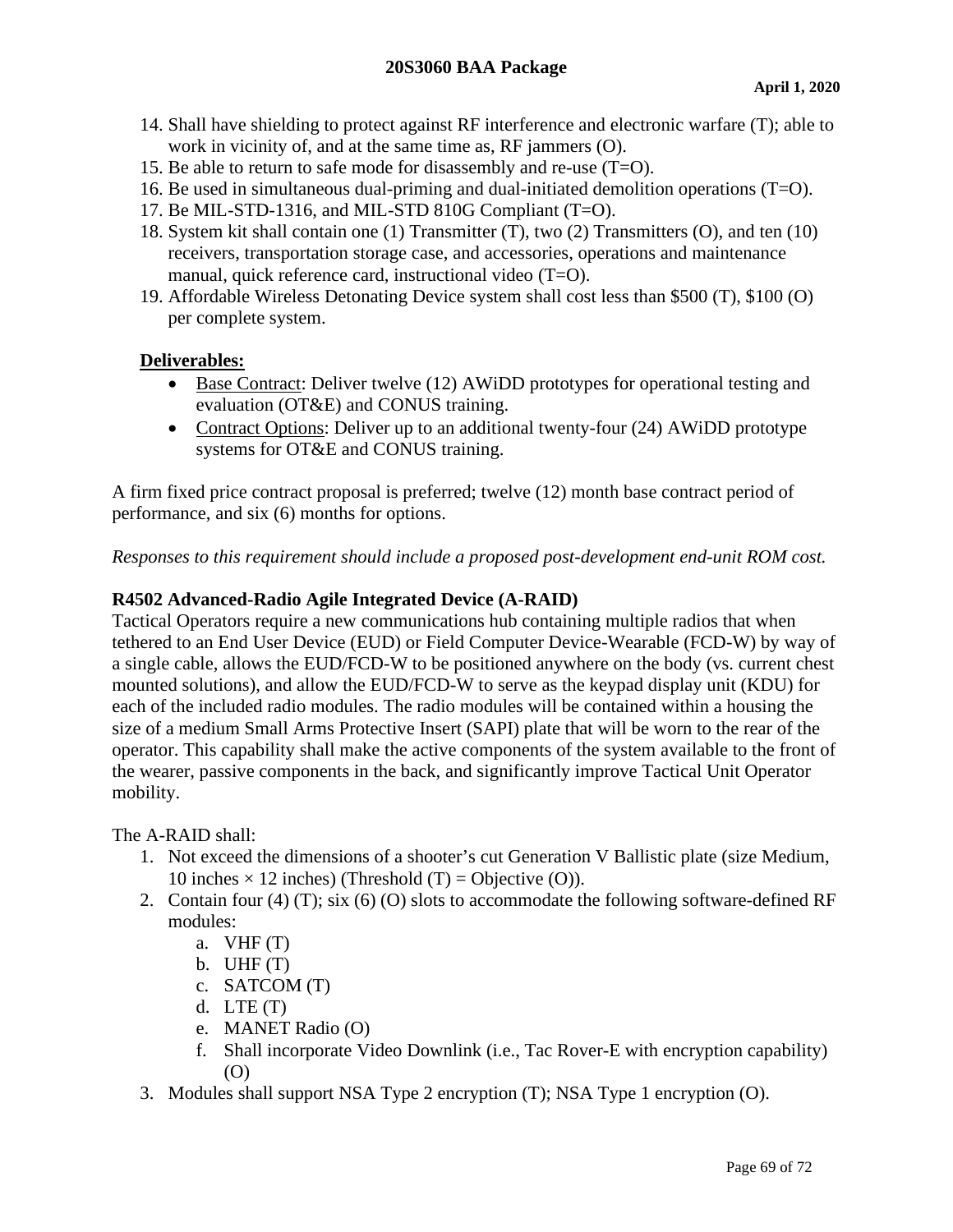- 4. A-RAID shall include state of the art EUD controller that is the current Program of Record (POR) Samsung Galaxy or Note smartphone with ATAK plugin to function as the radio Keypad Device Unit (KDU) (T=O).
- 5. Easily opened to allow the communicator to tailor the embedded radio modules based on mission needs (T=O).
- 6. Provide external plug-and-play antenna ports on the exterior top portion of the hub for radios in use; antennas shall be easily attached and detached (T=O).
- 7. Contain internally consolidated cables and connections between modules so that a single cable connects the hub, EUD/FCD-W, and headset (T=O).
- 8. Provide a method to prevent RF bleed over of the selected concurrently used embedded radio modules (T=O).
- 9. Hub shall be constructed of internal material that will provide adequate heat dissipation for concurrent use of multiple embedded radio modules as well as dual-purpose internal component shock and vibration protection (T=O).
- 10. Hub shall be ingress protected to IP65 rating (T=O).
- 11. Hub shall be worn on the Operator's back; MOLLE attachment points will be included on the hub exterior design  $(T=O)$ .
- 12. Not interfere with emergency donning and doffing procedures (T=O).
- 13. Shall include an internal, replaceable and hot swappable battery that supports full operational system use for (4) hours on single charge (T); (6) hours or more on a single charge (O).
- 14. Shall have a charging port that allows for AC/DC charging in vehicles and standard power outlets (110/220V) (T); wireless charging dock (O).
- 15. Shall support a universal charging port (such as USB-C) (T=O).
- 16. Shall be fully integrated with Android Tactical Applications Kit (ATAK) suite (T=O).
- 17. System kit shall contain a transportation storage case, accessories, operations and maintenance manual, quick reference card, and training video (T=O).

# **Deliverables**:

- Base Contract: Deliver twenty (20) Advanced-Radio Agile Integrated Device operational testing and evaluation (OT&E) prototypes with two (2) year warranty and support, and CONUS training.
- Contract Options: Deliver up to an additional forty (40) Advanced-Radio Agile Integrated Device OT&E prototype systems (in groups of four (4)) and CONUS training.

A firm fixed price proposal is preferred; eighteen (18) month base contract period of performance, and six (6) months for options.

*Responses to this requirement should include a proposed post-development end-unit ROM cost.*

# **5.10. Training Technology Development (TTD)**

## **R4473 Military Free-Fall Jumpmaster Simulator (MFF-JM Sim)**

Military Free-Fall (MFF) operations provide the Special Operations Forces (SOF) community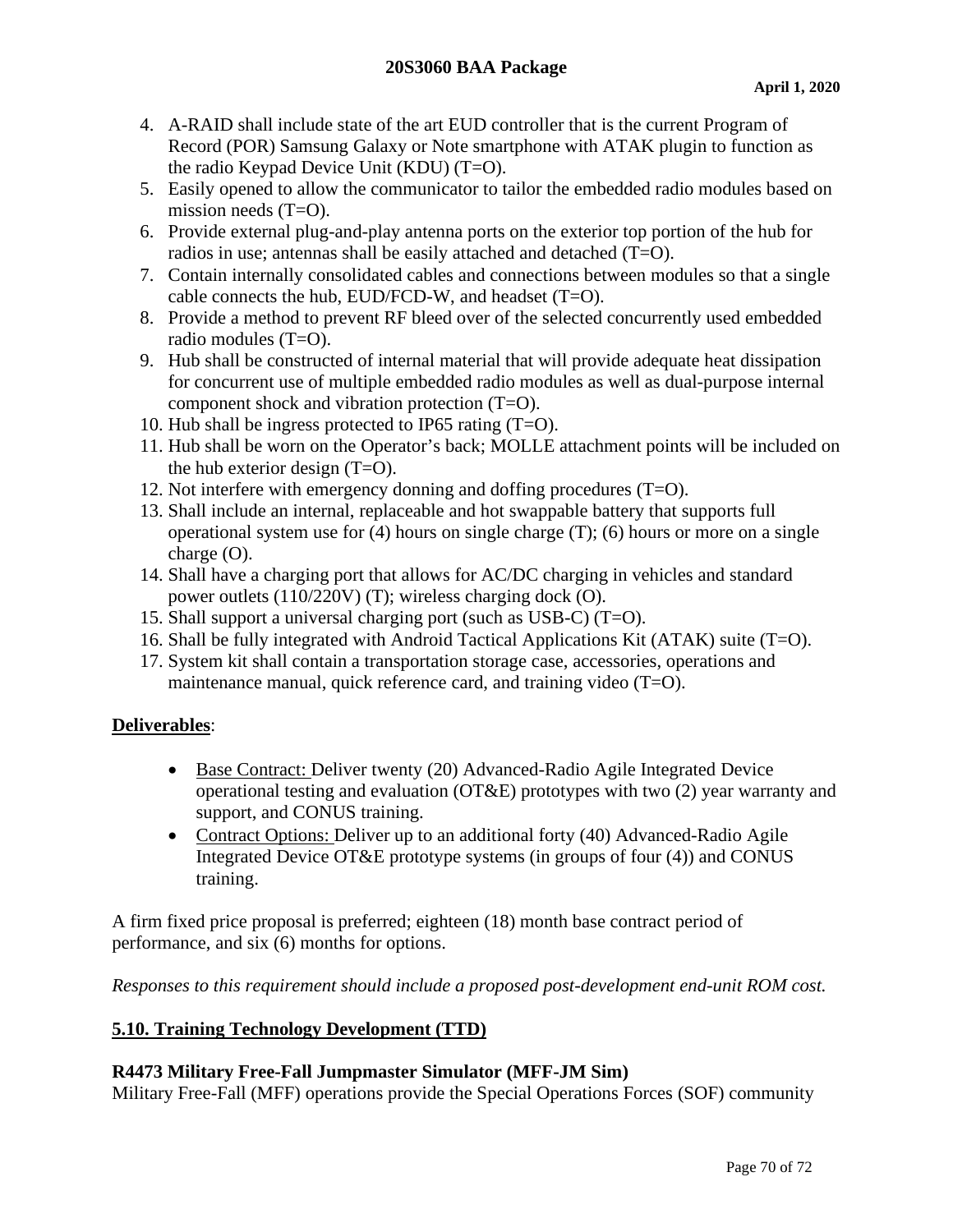#### **20S3060 BAA Package**

with a critical method of infiltration, but require a high level of training to execute properly and safely. Currently, units perform the majority of their training and rehearsals using aircraft mock-doors, with limited training time on inflight aircraft. The MFF-JM Sim shall enable MFF instructors and JMs to enhance classroom training and rehearsal of spotting techniques and aircraft procedures over virtual drop zones (DZ) modeled after real world DZs prior to going up in the air.

The purpose of the MFF-JM Sim is as follows: (1) provide MFF JM students the ability to safely and realistically practice the unique spotting techniques and interactions of MFF JM operations through virtual training scenarios; (2) integrate methodologies and tools for evaluating MFF Basic and JM students; (3) ensure correct Emergency Procedures (EPs) execution in the event of a MFF malfunction; (4) improve the MFF JM's spotting techniques and procedures on modeled DZs prior to going up in an actual aircraft; (5) build muscle memory and confidence in MFF JMs. This simulator shall support and be integrated into the current MFF JM Training Course, will be employed by Mobile Training Teams for use in initial and refresher training, and be used by operational MFF teams for mission rehearsal.

The MFF-JM Sim shall ensure key JM training tasks can be conducted in the environment through realistic replication of the inside of an aircraft, as well as realistically displaying terrain features outside of the aircraft using real world mapping and geospatial images. The MFF- JM Sim should incorporate the latest gaming technology, gaming software, Government Furnished ground terrain modeling, and programming tools to replicate aircraft system states, functionality, environment models, and human interactions typical of a MFF operation and environment. The MFF-JM Sim shall meet, but not be limited to, the following requirements:

- Replicate MFF operations for the following aircraft: CASA 212, C-27, C-130, CH-47, and V-22.
- Allow the MFF JM trainee to see and control aircraft flight path and ground drop zone approach via communication with Loadmaster or Aircrew.
- Allow the MFF JM trainee to see and interact with MFF parachutists, whether additional students or simulated characters. Simulated parachutists shall display realistic responses to a finite number of properly executed MFF JM trainee commands.
- Accurately display body, arm, and hand positions and movements in accordance with ATP 3-18.11 U.S. Army Special Forces Military Free-Fall Operations Manual. These shall include, but not be limited to, such example movements and positions as reaching out and issuing jump commands; issuing aircraft corrections to the Loadmaster/Aircrew; physically holding onto the aircraft while kneeling on the ramp; and looking out of the jump door, while able to see own hands, fellow jumpers, and Aircrew.
- Integration of Government issued helmet and oxygen mask, or replicated versions, with commercial-off-the-shelf Head Mounted Display, such as VR or AR goggles.
- Represent aircraft features virtually, as well ensure there is adequate physical infrastructure to provide realistic tactile sensation and interaction with the physical environment. Depending on the level of immersion, this could include a rudimentary or simple mock-up of the aircraft door and ramp, which can be felt, grasped, and leaned against.
- Ability for students to see and hear realistic operations in the aircraft, including ambient